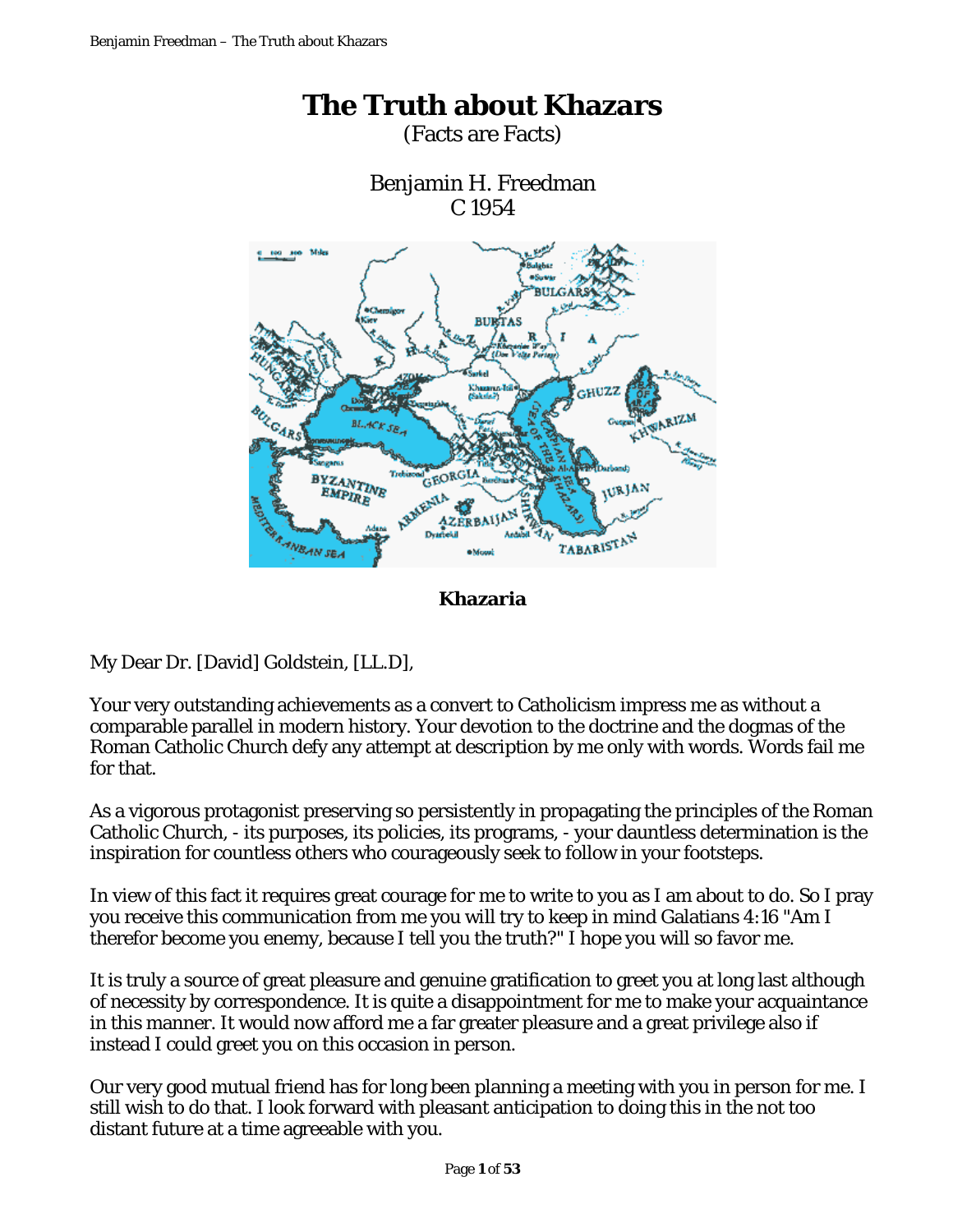You will discover in the contents of this long letter valid evidence for the urgency on my part to communicate with you without further delay. You will further discover this urgency reflected in the present gravity of the crisis which now jeopardizes an uninterrupted continuance of the Christian faith in its long struggle as the world's most effective spiritual and social force in the Divine mission of promoting the welfare of all mankind without regard for their diversified races, religions, and nationalities.

Your most recent article coming to my attention appeared in the September issue of 'The A.P.J. Bulletin', the official publication of the organization calling themselves The Archconfraternity of Prayer for Peace and Goodwill to Israel. The headline of your article, 'News and Views of Jews', and the purpose of the organization stated in the masthead of the publication, "To Promote Interest in the Apostalate to Israel" prompts me to take Father Time by his forelock and promptly offer my comments. I beg your indulgence accordingly.

It is with reluctance that I place my comments in letter form. I hesitate to do so but I find it the only expedient thing to do under the circumstances. I beg to submit them to you now without reservations of any nature for your immediate and earnest consideration. It is my very sincere wish that you accept them in the friendly spirit in which they are submitted. It is also my hope that you will give your consideration to them and favor me with your early reply in the same friendly spirit for which I thank you in advance.

In the best interests of that worthy objective to which you are continuing to dedicate the years ahead as you have so diligently done for many past decades, I most respectfully and sincerely urge you to analyze and to study carefully the data submitted to you here. I suggest also that you then take whatever steps you consider appropriate and necessary as a result of your conclusions. In the invisible and intangible ideological war being waged in defense of the great Christian heritage against its dedicated enemies your positive attitude is vital to victory. Your passive attitude will make a negative contribution to the total effort.

You assuredly subscribe fully to that sound and sensible sentiment that "it is better to light one candle than to sit in darkness." My solitary attempts to date "to give light to them that sit in darkness, and in the shadow" may prove no more successful with you now than they have in so many other instances where I have failed during the past thirty years. In your case I feel rather optimistic at the moment.

Although not completely in vain I still live in the hope that one day on of these "candles" will burst into flame like a long smoldering spark and start a conflagration that will sweep across the nation like a prairie fire and illuminate vast new horizons for the first time. That unyielding hope is the source of the courage which aids me in my struggle against the great odds to which I am subjected for obvious reasons.

It has been correctly contended for thousands of years that "In the end Truth always prevails." We all realize that Truth in action can prove itself a dynamic power of unlimited force. But alas Truth has no self-starter. Truth cannot get off dead-center unless a worthy apostle gives Truth a little push to overcome its inertia. Without that start Truth will stand still and will never arrive at its intended destination. Truth has often died aborning for that most logical reason. Your help in this respect will prove of great value.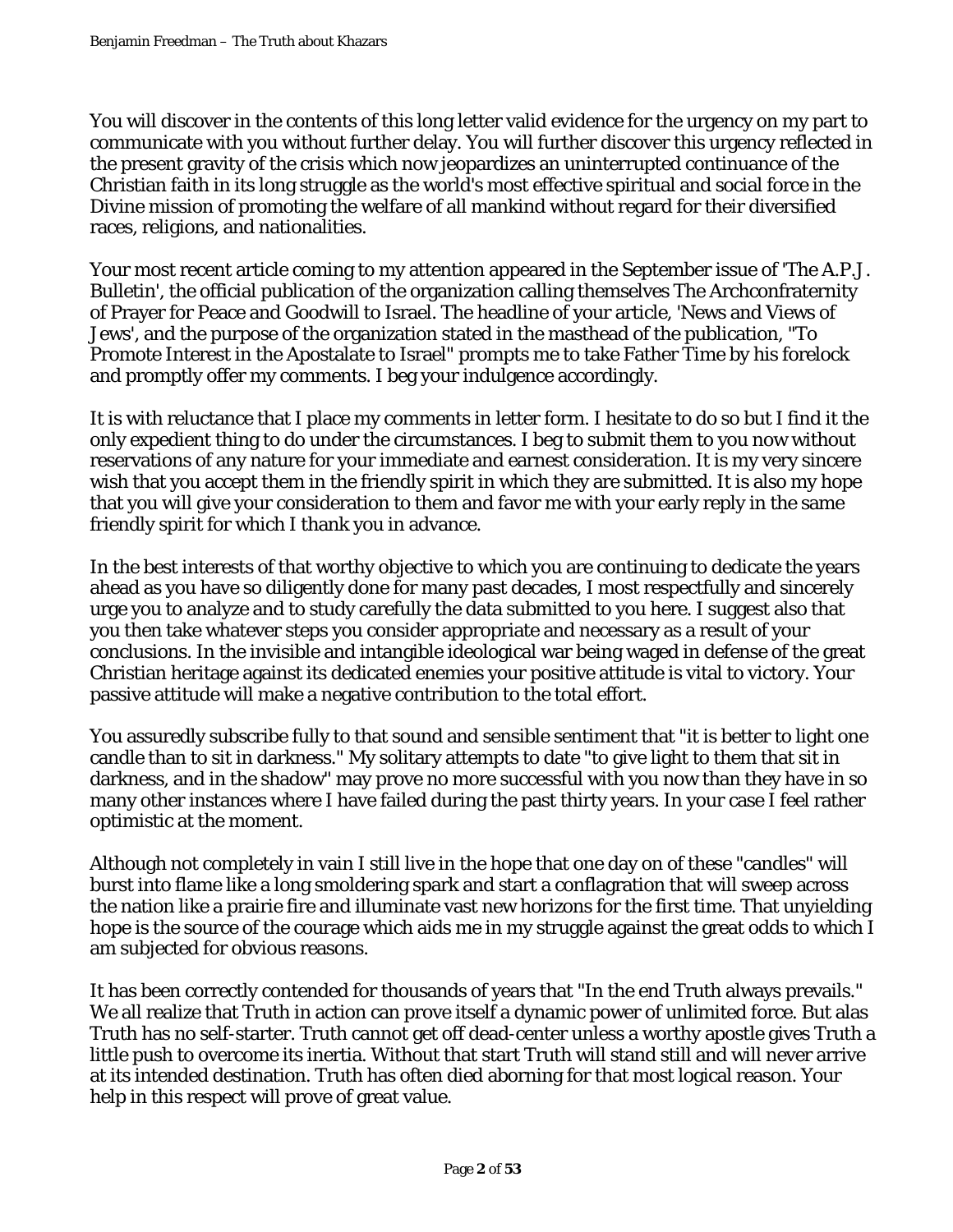On the other hand Truth has many times been completely "blacked out" by repeating contradictory and conflicting untruths over and over again, and again, and again. The world's recent history supplies sober testimony of the dangers to civilization inherent in that technique. That form of treason to Truth is treachery to mankind. You must be very careful, my dear Dr. Goldstein, not to become unwittingly one of the many accessories before and after the fact who have appeared upon the scene of public affairs in recent years.

Whether unwittingly, unwillingly or unintentionally many of history's most noted characters have misrepresented the truth to the world and they have been so believed that it puzzles our generation. As recently as 1492 the world was misrepresented as flat by all the best alleged authorities on the subject. In 1492 Christopher Columbus was able to demonstrate otherwise. There are countless similar instances in the history of the world.

Whether these alleged authorities were guilty of ignorance or indifference is here beside the point. It is not important now. They were either totally ignorant of the facts or they knew the facts but chose to remain silent on the subject for reasons undisclosed by history. A duplication of this situation exists today with respect to the crisis which confronts the Christian faith. It is a vital factor today in the struggle for survival or the eventual surrender of the Christian faith to its enemies. The times in which we are living appear to be the "zero hour" for the Christian faith.

As you have observed, no institution in our modern society can long survive if its structure is not from its start erected upon a foundation of Truth. The Christian faith was first erected upon a very solid foundation of Truth by its Founder. To survive it must remain so. The deterioration, the disintegration, and finally the destruction of the structure of the Christian faith today will be accelerated in direct ratio to the extent that misrepresentation and distortion of Truth become the substitutes of Truth. Truth is an absolute quality. Truth can never be relative. There can be no degrees to Truth. Truth either exists or it does not exist. To be halftrue is as incredible as to be half-honest or to be half-loyal.

As you have undoubtedly also learned, my dear Dr. Goldstein, in their attempt to do an "ounce" of good in one direction many well-intentioned persons do a "ton" of harm in another direction. We all learn that lesson sooner or later in life. Today finds you dedicating your unceasing efforts and your untiring energy to the task of bringing so-called or self-styled "Jews" into the Roman Catholic Church as converts. It must recall to you many times the day so many years ago when you embraced Catholicism yourself as a convert. More power to you, and the best of luck. May your efforts be rewarded with great success.

Without you becoming aware of the fact, the methods you employ contribute in no small degree to dilution of the devotion of countless Christians for their Christian faith. For each "ounce" of so-called good you accomplish by conversion of so-called or self-styled "Jews" to the Christian faith at the same time you do a "ton" of harm in another direction by diluting the devotion of countless Christians for their Christian faith. This bold conclusion on my part is asserted by me with the firm and fair conviction that the facts will support my contention. In addition it is a well-known fact that many "counterfeit" recent conversions reveal that conversions have often proved to be but "infiltrations" by latent traitors with treasonable intentions.

The attitudes you express today and your continued activity in this work require possible revision in the light of the facts submitted to you in this letter. Your present philosophy and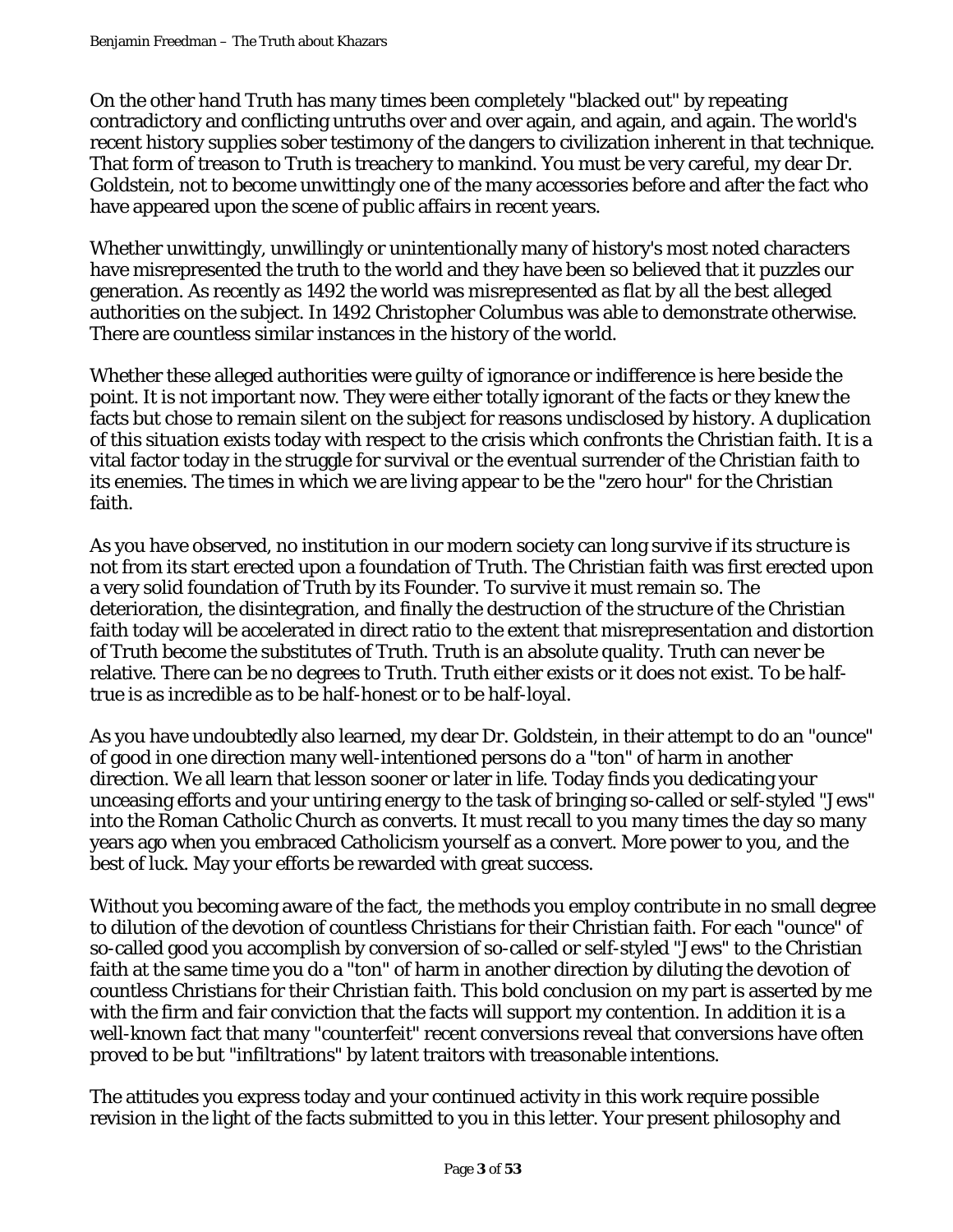theology on this subject seriously merit, without any delay, reconsideration on your part. What you say or write may greatly influence a "boom" or a "bust" for the Christian faith in the very near future far beyond your ability to accurately evaluate sitting in your high "white ivory tower." The Christians implicitly believe whatever you write. So do the so-called or self-styled "Jews" whom you seek to convert. This influence you wield can become a danger. I must call it to your attention.

Your reaction to the facts called to your attention in this letter can prove to be one of the most crucial verdicts ever reached bearing upon the security of the Christian faith in recent centuries. In keeping with this great responsibility I sincerely commend this sentiment to you hoping that you will earnestly study the contents of this letter from its first word to its very last word. All who know you will are in the fortunate position to know how close this subject is to your heart. By your loyalty to the high ideals you have observed during the many years you have labored so valiantly on behalf of the Christian faith you have earned the admiration you enjoy. The Christian faith you chose of your own free will in the prime of life is very proud of you in more ways than as a convert.

Regardless of what anyone anywhere and anytime in this whole wide world may say to the contrary, events of recent years everywhere establish beyond any question of a doubt that the Christian faith today stands with one foot in the grave and the other on a banana peel figuratively speaking of course. Only those think otherwise who deliberately shut their eyes to realities or who do not chose to see even with their eyes wide open. I believe you to be too realistic to indulge yourself in the futile folly of fooling yourself.

It is clear that the Christian faith today stands at the cross-roads of its destiny. The Divine and sacred mission of the Christian faith is in jeopardy today to a degree never witnessed before in its long history of almost 2000 years. The Christian faith needs loyal friends now as never before. I somehow feel that you can always be counted upon as one of its loyal friends. You cannot over-simplify the present predicament of the Christian faith. The problem it faces is too self-evident to mistake. It is in a critical situation.

When the day arrives that Christians can no longer profess their Christian faith as they profess it today in the free world the Christian faith will have seen the beginning of its "last days." What already applies to 50% of the world's total population can shortly apply equally to 100% of the world's total population. It is highly conceivable judging from present trends. The malignant character of this malady is just as progressive as cancer. It will surely prove as fatal also unless steps are taken now to reverse its course. What is now being done toward arresting its progress or reversing its trend?

My dear Dr. Goldstein, can you recall the name of the philosopher who is quoted as saying that "Nothing in this world is permanent except change?" That philosophy must be applied to the Christian faith also. The \$64 question remains whether the change will be for the better or for the worse. The problem is that simple. If the present trend continues for another 37 years in the same direction and at the same rate traveled for the past 37 years the Christian faith as it is professed today by Christians will have disappeared from the face of the earth. In what form or by what instrumentality the mission of Jesus Christ will thereupon and thereafter continue to make itself manifest here on earth is as unpredictable as it is inevitable.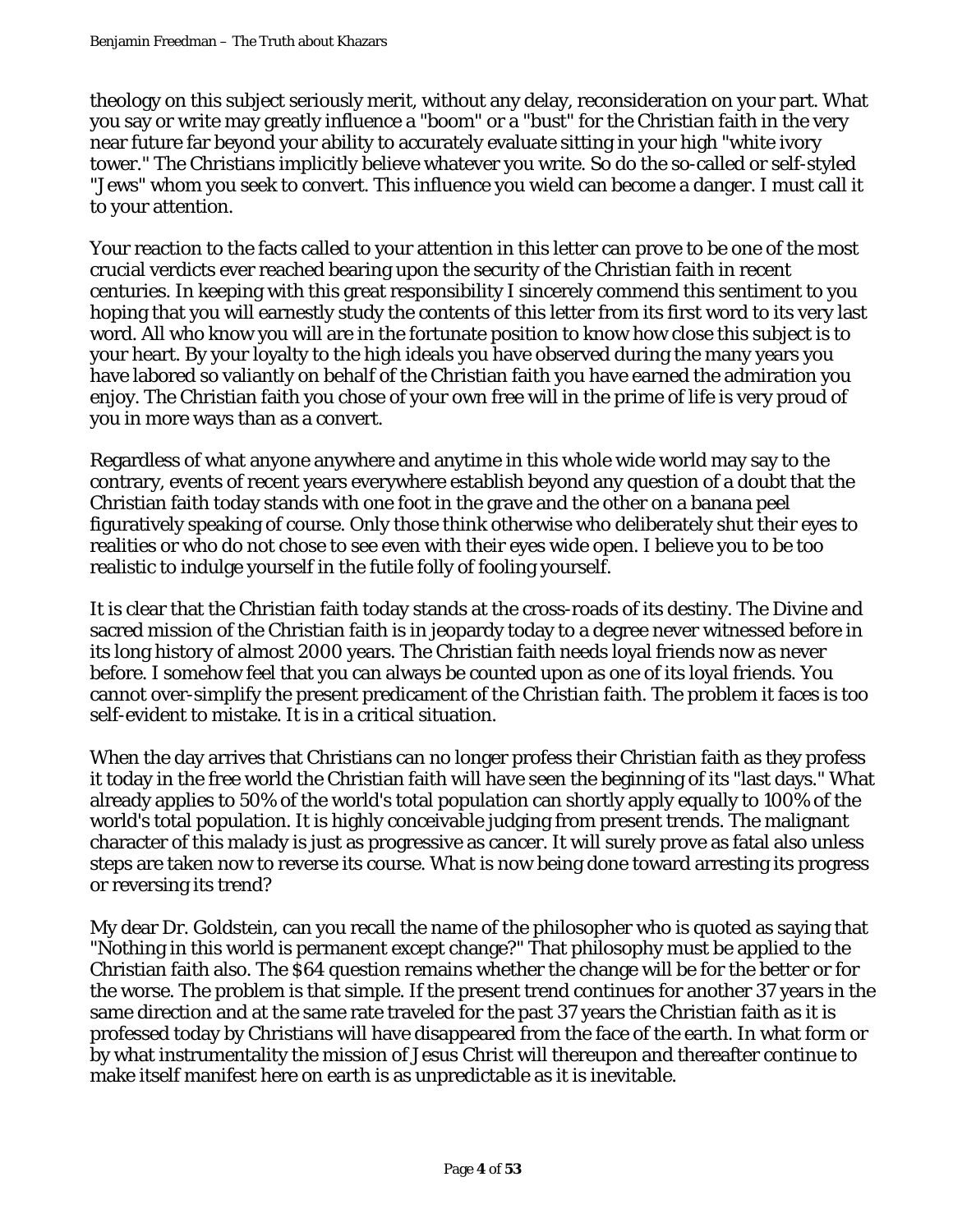In the existing crisis it is neither logical nor realistic to drive Christians out of the Christian "fold" in relatively large numbers for the dubious advantage to be obtained by bringing a comparatively small number of so-called or self-styled "Jews" into the Christian "fold".

It is useless to try to deny the fact that today finds the Christian faith on the defense throughout the world. This realization staggers the imagination of the few Christians who understand the situation. This status of the Christian faith exists in spite of the magnificent contributions of the Christian faith to the progress of humanity and civilization for almost 2000 years. It is not my intention in this letter to expose the conspirators who are dedicating themselves to the destruction of the Christian faith nor to the nature and extent of the conspiracy itself. That exposure would fill many volumes.

The history of the world for the past several centuries and current events at home and abroad confirm the existence of such a conspiracy. The world-wide network of diabolical conspirators implement this plot against the Christian faith while Christians appear to be sound asleep. The Christian clergy appear to be more ignorant or more indifferent about this conspiracy than other Christians. They seem to bury their heads in the sands of ignorance or indifference like the legendary ostrich. This ignorance or indifference on the part of the Christian clergy has dealt a blow to the Christian faith already from which it may never completely recover, if at all. It seems so sad.

Christians deserve to be blessed in this crisis with a spiritual Paul Revere to ride across the nation warning Christians that their enemies are moving in on them fast. My dear Dr. Goldstein, will you volunteer to be that Paul Revere?

Of equal importance to pin-pointing the enemies who are making war upon the Christian faith from the outside is the necessity to discover the forces at work inside the Christian faith which make it so vulnerable to its enemies on the outside. Applying yourself to this specific phase of the problem can prove of tremendous value in rendering ineffective the forces responsible for this dangerous state of affairs.

The souls of millions of Christians who are totally unknown to you are quite uneasy about the status of the Christian faith today. The minds of countless thousands among the Christian clergy are troubled by the mysterious "pressure" from above which prevents them exercising their sound judgment in this situation. If the forces being manipulated against the Christian faith from the inside can be stopped the Christian faith will be able to stand upon its feet against its enemies as the Rock of Gibraltar. Unless this can be done soon the Christian faith appears destined to crumble and to eventually collapse. An ounce of prevention is far preferable to a pound of cure you can be sure in this situation as in all others.

With all the respect due to the Christian clergy and in all humility I have an unpleasant duty to perform. I wish to go on record with you here that the Christian clergy are primarily if not solely responsible for the internal forces within the Christian faith inimical to its best interests. This conclusion on my part indicates the sum total of all the facts in my book which add up to just that. If you truly desire to be realistic and constructive you must "hew to the line and let the chips fall where they may." That is the only strategy that can save the Christian faith from a fate it does not deserve. You cannot pussy-foot with the truth any longer simply because you find that now "the truth hurts", -someone you know or like.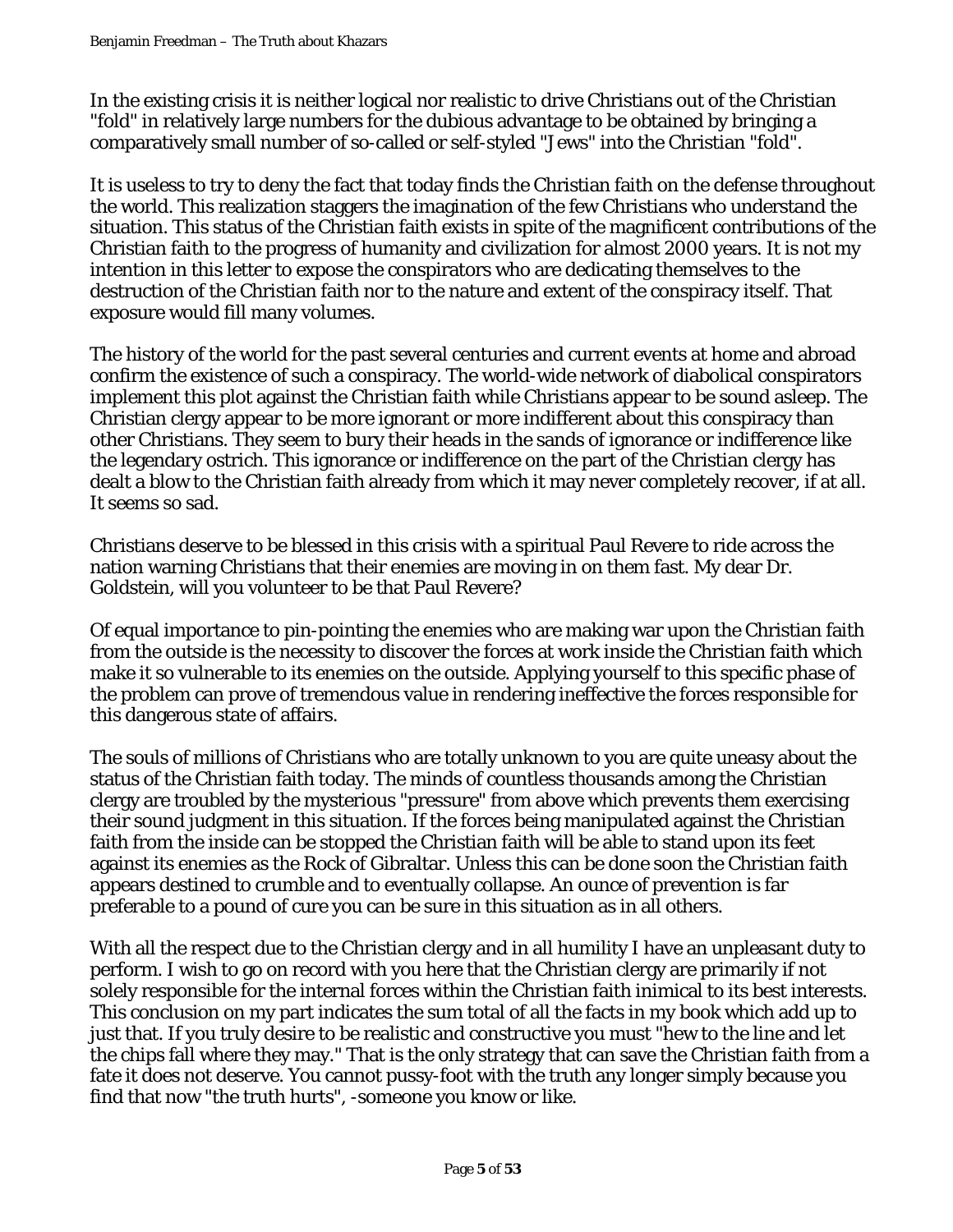At this late hour very little time is left in which to mend our fences if I can call it that. We are not in a position to waste any of our limited time. "Beating it around the bush" now will get us exactly nowhere. The courageous alone will endure the present crisis when all the chips are down. Figuratively and possibly literally there will be live heroes and dead cowards when the dust of this secular combat settles and not dead heroes and live cowards as sometimes occurs under other circumstances. The Christian faith today remains the only "anchor to windward" against universal barbarism. The dedicated enemies of the Christian faith have sufficiently convinced the world by this time of the savage methods they will adopt in their program to erase the Christian faith from the face of the earth.

Earlier in this letter I stated that in my humble opinion the apathy of the Christian clergy might be charged with sole responsibility for the increasing dilution of the devotion of countless Christians for the Christian faith. This is the natural consequence of the confusion created by the Christian clergy in the minds of Christians concerning certain fundamentals of the Christian faith. The guilt for this confusion rests exclusively upon Christian leadership not upon Christians generally. Confusion creates doubt. Doubt creates loss of confidence. Loss of confidence creates loss of interest. As confusion grows more, and more, and more confidence grows less, and less, and less. The result is complete loss of all interest. You can hardly disagree with that, my dear Dr. Goldstein, can you?

The confusion in the minds of Christians concerning fundamentals of the Christian faith is unwarranted and unjustified. It need not exist. It would not exist if the Christian clergy did not aid and abet the deceptions responsible for it. The Christian clergy may be shocked to learn that they have been aiding and abetting the dedicated enemies of the Christian faith. Many of the Christian clergy are actually their allies but may not know it. This phase of the current world-wide campaign of spiritual sabotage is the most negative factor in the defense of the Christian faith.

Countless Christians standing on the sidelines in this struggle see their Christian faith "withering on the vine" and about ripe enough to "drop into the lap" of its dedicated enemies. They can do nothing about it. Their cup is made more bitter for them as they observe this unwarranted and this unjustified ignorance and indifference on the part of the Christian clergy. This apathetic attitude by the Christian clergy offers no opposition to the aggressors against the Christian faith. Retreat can only bring defeat. To obviate surrender to their dedicated enemies the Christian clergy must "about face" immediately if they expect to become the victors in the invisible and intangible ideological war now being so subversively waged against the Christian faith under their very noses. When will they wake up?

If I were asked to recite in this letter the many manners in which the Christian clergy are confusing the Christian concept of the fundamentals of the Christian faith it would require volumes rather than pages to tell the whole story. Space alone compels me here to confine myself to the irreducible minimum. I will limit myself here to the most important reasons for this confusion. Brevity will of necessity limit the references cited to support the matters presented in this letter. I will do my best under the circumstances to establish the authenticity of the incontestable historical facts I call to your attention here.

In my opinion the most important reason is directly related to your present activities. Your responsibility for this confusion is not lessened by your good intentions. As you have heard said so many times "Hell is paved with good intentions." The confusion your articles create is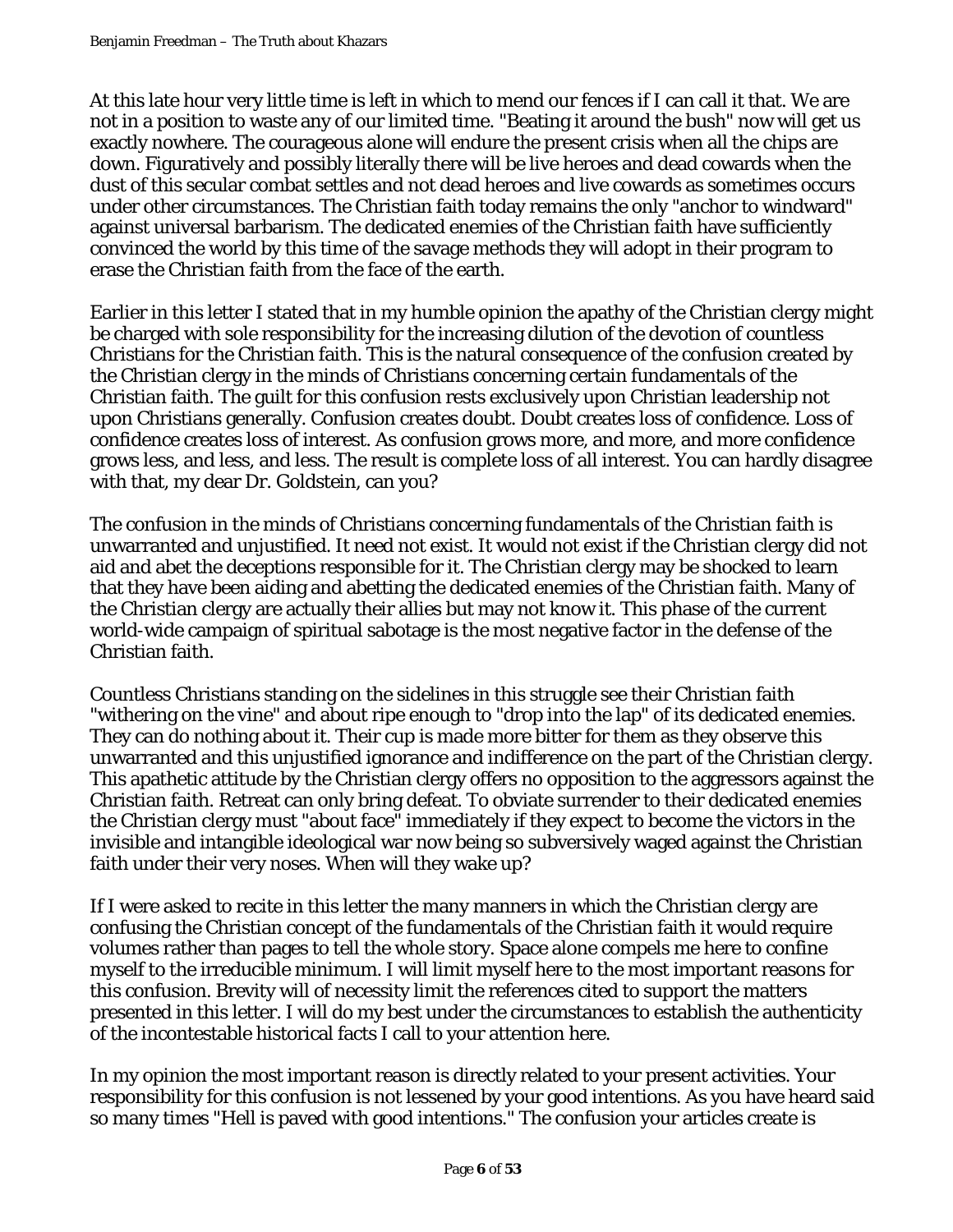multiplied a thousand-fold by the wide publicity given to them as a result of the very high regard in which you personally are held by editors and readers across the nation, Christian and non-Christian alike. Your articles constantly are continually reprinted and quoted from coast to coast.

The utterance by the Christian clergy which confuses Christians the most is the constantly repeated utterance that "Jesus was a Jew." That also appears to be your favorite theme. That misrepresentation and distortion of an incontestable historic fact is uttered by the Christian clergy upon the slightest pretext. They utter it constantly, also without provocation. They appear to be "trigger happy" to utter it. They never miss an opportunity to do so. Informed intelligent Christians cannot reconcile this truly unwarranted misrepresentation and distortion of an incontestable historic fact by the Christian clergy with information known by them now to the contrary which comes to them from sources believed by them to be equally reliable.

This poses a serious problem today for the Christian clergy. They can extricate themselves from their present predicament now only be resorting to "the truth, the whole truth, and nothing but the truth". That is the only formula by which the Christian clergy can recapture the lost confidence of Christians. As effective spiritual leaders they cannot function without this lost confidence. They should make that their first order of business.

My dear Dr. Goldstein, you are a theologian of high rank and a historian of note. Of necessity you also should agree with other outstanding authorities on the subject of whether "Jesus was a Jew." These leading authorities agree today that there is no foundation in fact for the implications, inferences and the innuendoes resulting from the incorrect belief that "Jesus was a Jew". Incontestable historic facts and an abundance of other proofs establish beyond the possibility of any doubt the incredibility of the assertion so often heard today that "Jesus was a Jew".

Without any fear of contradiction based upon fact the most competent and best qualified authorities all agree today that Jesus Christ was not a so-called or self-styled "Jew". They do confirm that during His lifetime Jesus was known as a "Judean" by His contemporaries and not as a "Jew", and that Jesus referred to Himself as a "Judean" and not as a "Jew". During His lifetime here on earth Jesus was referred to by contemporary historians as a "Judean" and not as a "Jew." Contemporary theologians of Jesus whose competence to pass upon this subject cannot challenge by anyone today also referred to Jesus during his lifetime here on earth as a "Judean" and not as a "Jew".

Inscribed upon the Cross when Jesus was Crucified were the Latin words "Iesus Nazarenus Rex Iudeorum," Pontius Pilate's mother-tongue. No one will question the fact that Pontius Pilate was well able to accurately express his own ideas in his own mother-tongue. The authorities competent to pass upon the correct translation into English of the Latin "Iesus Nazarenus Rex Iudeorum" agree that it is "Jesus of Nazarene Ruler of the Judeans." There is no disagreement upon that by them.

During His lifetime here on earth Jesus was not regarded by Pontius Pilate nor by the Judeans among whom He dwelt as "King of the Jews". The inscription on the Cross upon which Jesus was Crucified has been incorrectly translated into the English language only since the 18th century. Pontius Pilate was ironic and sarcastic when he ordered inscribed upon the Cross the Latin words "Iesus Nazarenus Rex Iudeorum". About to be Crucified, with the approval of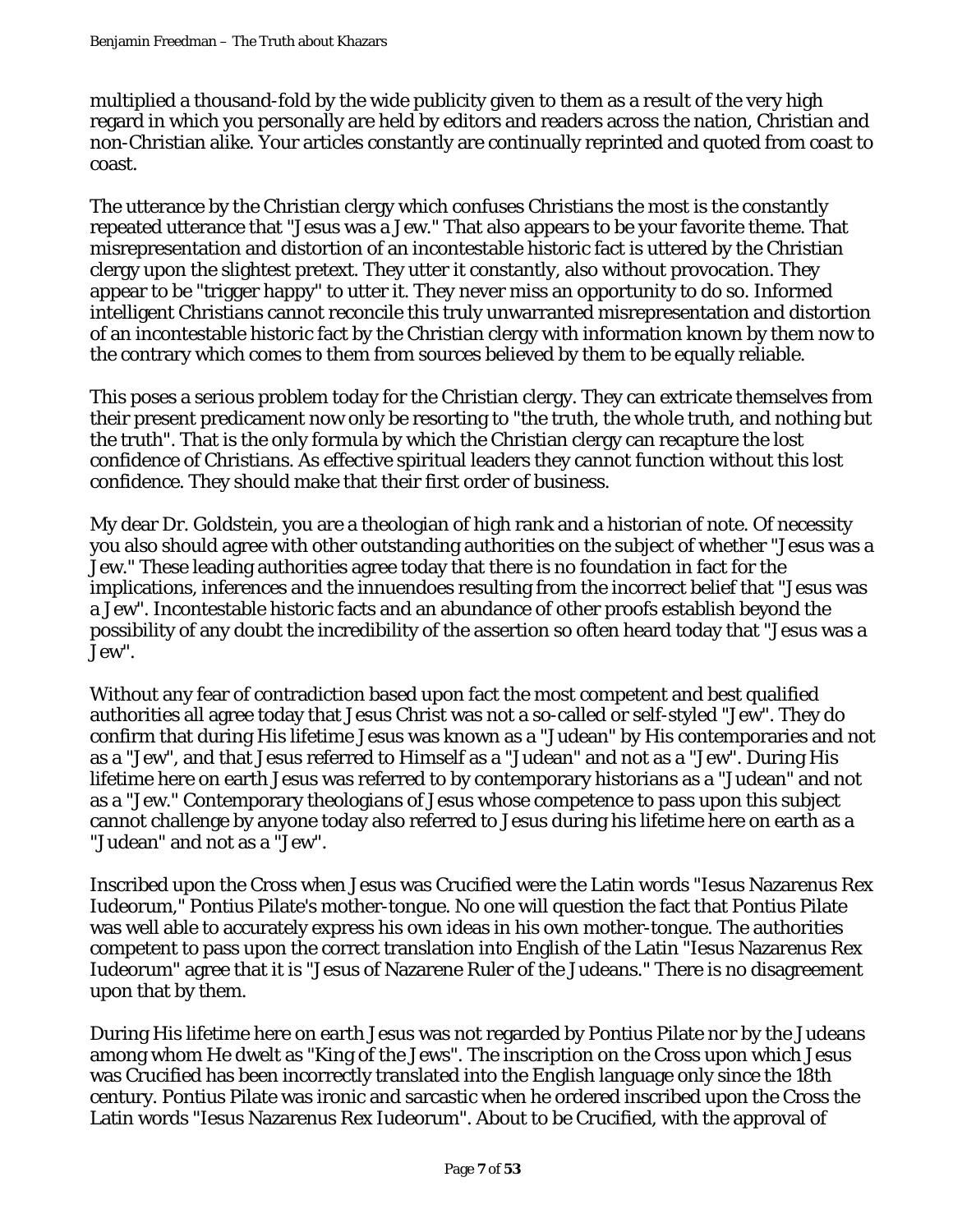Pontius Pilate, Jesus was being mocked by Pontius Pilate. Pontius Pilate was well aware at that time that Jesus had been denounced, defied and denied by the Judeans who alas finally brought about His Crucifixion as related by history.

Except for His few followers at that time in Judea all other Judeans abhorred Jesus and detested His teachings and the things for which He stood. That deplorable fact cannot be erased from history by time. Pontius Pilate was himself the "ruler" of the Judeans at the time he ordered inscribed upon the Cross in Latin words "Iesus Nazarenus Rex Iudeorum", In English "Jesus the Nazarene Ruler of the Judeans". But Pontius Pilate never referred to himself as "ruler" of the Judeans. The ironic and sarcastic reference of Pontius Pilate to Jesus as "Ruler of the Judeans" can hardly be accepted as recognition by Pontius Pilate of Jesus as "Ruler of the Judeans". That is inconceivable by any interpretation.

At the time of the Crucifixion of Jesus Pontius Pilate was the administrator in Judea for the Roman Empire. At that time in history the area of the Roman Empire included a part of the Middle East. As far as he was concerned officially or personally the inhabitants of Judea were "Judeans" to Pontius Pilate and not so-called "Jews" as they have been styled since the 18th century. In the time of Pontius Pilate and not so-called "Jews" as they have been styled since the 18th century. In the time of Pontius Pilate in history there was no religious, racial or national group in Judea known as "Jews" nor had there been any group so identified anywhere else in the world prior to that time.

Pontius Pilate expressed little interest as the administrator of the Roman Empire officially or personally in the wide variety of forms of religious worship then practiced in Judea. These forms of religious worship extended from phallic worship and other forms of idolatry to the emerging spiritual philosophy of an eternal, omnipotent and invisible Divine deity, the emerging Yahve (Jehovah) concept which predated Abraham of Bible fame by approximately 2000 years. As the administrator for the Roman Empire in Judea it was the official policy of Pontius Pilate never to interfere in the spiritual affairs of the local population. Pontius Pilate's primary responsibility was the collection of taxes to be forwarded home to Rome, not the forms of religious worship practiced by the Judeans from whom those taxes were collected.

As you well know, my dear Dr. Goldstein, the Latin word "rex" means "ruler, leader" in English. During the lifetime of Jesus in Judea the Latin word "rex" meant only that to Judeans familiar with the Latin language. The Latin word "rex" is the Latin verb "rego, regere, rexi, rectus" in English means as you also well know "to rule, to lead". Latin was of course the official language in all the provinces administered by a local administrator of the Roman Empire. This fact accounts for the inscription on the Cross in Latin.

With the invasion of the British Isles by the Anglo-Saxons, the English language substituted the Anglo-Saxon "king" for the Latin equivalent "rex" used before the Anglo-Saxon invasion. The adoption of "king" for "rex" at this late date in British history did not retroactively alter the meaning of the Latin "rex" to the Judeans in the time of Jesus. The Latin "rex" to them then meant only "ruler, leader" as it still means in Latin. Anglo-Saxon "king" was spelled differently when first used but at all times meant the same as "rex" in Latin, "leader" of a tribe.

During the lifetime of Jesus it was very apparent to Pontius Pilate that Jesus was the very last Person in Judea the Judeans would select as their "ruler" or their "leader". In spite of this situation in Judea Pontius Pilate did not hesitate to order the inscription of the Cross "Iesus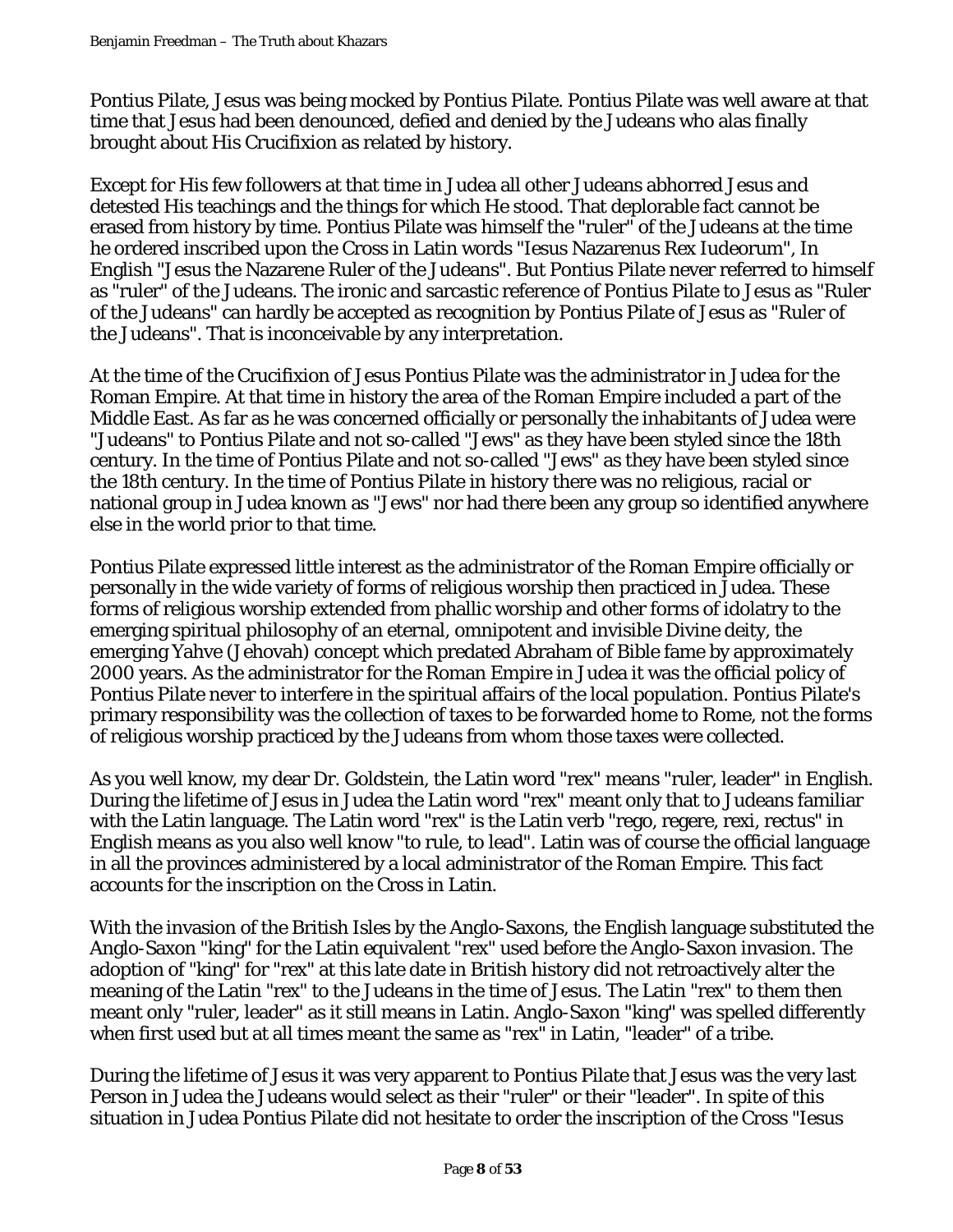Nazarenus Rex Iudeorum". By the wildest stretch of the imagination it is not conceivable that this sarcasm and irony by Pontius Pilate at the time of the Crucifixion was not solely mockery of Jesus by Pontius Pilate and only mockery. After this reference to "Jesus the Nazarene Ruler of the Judeans" the Judeans forthwith proceeded to Crucify Jesus upon that very Cross.

In Latin in the lifetime of Jesus the name of the political subdivision in the Middle East known in modern history as Palestine was "Iudaea". It was then administered by Pontius Pilate as administrator for the Roman Empire of which it was then a part. The English for the Latin "Iudaea" is "Judea". English "Judean" is the adjective for the noun "Judea". The ancient native population of the subdivision in the Middle East known in modern history as Palestine was then called "Iudaeus" in Latin and "Judean" in English. Those words identified the indigenous population of Judea in the lifetime of Jesus. Who can deny that Jesus was a member of the indigenous population of Judea in His lifetime?

And of course you know, my dear Dr. Goldstein, in Latin the Genitive Plural of "Iudaeus" is "Iudaeorum". The English translation of the Genitive Plural of "Iudaeorum" is "of the Judeans". It is utterly impossible to give any other English translation to "Iudaeorum" than "of the Judeans". Qualified and competent theologians and historians regard as incredible any other translation into English of "Iesus Nazarenus Rex Iudaeorum" than "Jesus the Nazarene Ruler of the Judeans". You must agree that this is literally correct.

At the time Pontius Pilate was ordering the "Iesus Nazarenus Rex Iudaeorum" inscribed upon the Cross the spiritual leaders of Judea were protesting to Pontius Pilate "not to write that Jesus was the ruler of the Judeans" but to inscribe instead that Jesus "had said that He was the ruler of the Judeans". The spiritual leaders of Judea made very strong protests to Pontius Pilate against his reference to Jesus as "Rex Iudaeorum" insisting that Pontius Pilate was not familiar with or misunderstood the status of Jesus in Judea. These protests are a matter of historical record, as you know.

The spiritual leaders in Judea protested in vain with Pontius Pilate. They insisted that Jesus "had said that He was the ruler of the Judeans" but that Pontius Pilate was "not to write that Jesus was the ruler of the Judeans". For after all Pontius Pilate was a foreigner in Judea who could not understand the local situations as well as the spiritual leaders. The intricate pattern of the domestic political, social and economic cross-currents in Judea interested Pontius Pilate very little as Rome's administrator.

The Gospel by John was written originally in the Greek language according to the best authorities. In the Greek original there is no equivalent for the English that Jesus "had said that He was the ruler of the Judeans". The English translation of the Greek original of the Gospel by John, XIX, 19, reads "Do not inscribe 'the monarch (basileus) of the Judeans (Ioudaios), but that He Himself said I am monarch (basileus) of the Judeans (Ioudaios)' ". "Ioudaia" is the Greek for the Latin for "basileus" in Greek. The English "ruler", or its alternative "leader", define the sense of Latin "rex" and Greek "basileus" as they were used in the Greek and Latin Gospel of John.

Pontius Pilate "washed his hands" of the protests by the spiritual leaders in Judea who demanded of him that the inscription on the Cross authored by Pontius Pilate be corrected in the manner they insisted upon. Pontius Pilate be corrected in the manner they insisted upon. Pontius Pilate very impatiently replied to their demands "What I have written, I have written."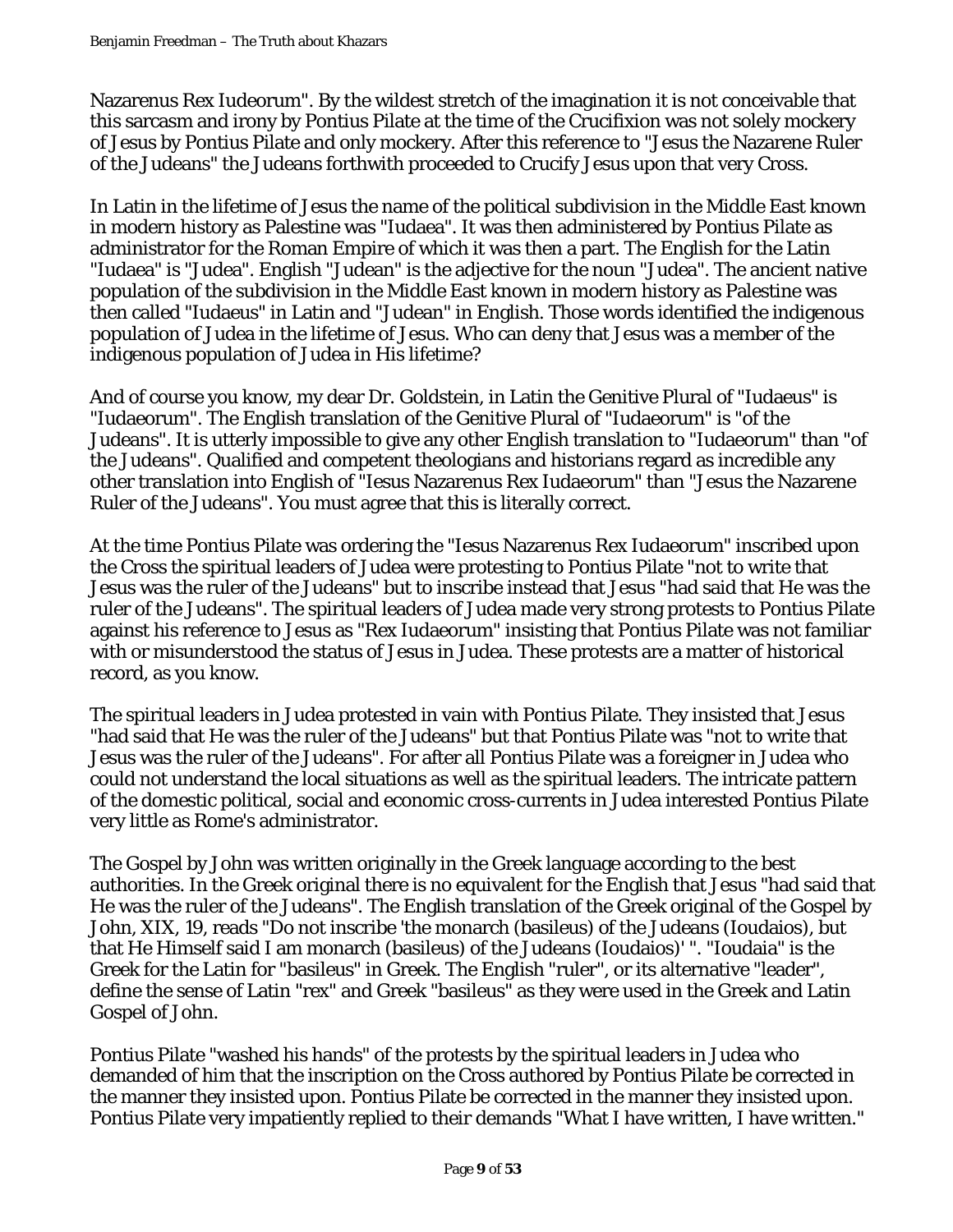The inscription on the Cross remained what it had been, "Iesus Nazarenus Rex Iudaeorum", or "Jesus the Nazarene Ruler of the Judeans" in English.

The Latin quotations and words mentioned in this letter are verbatim quotations and the exact words which appear in the 4th century translation of the New Testament into Latin by St. Jerome. This translation is referred to as the Vulgate Edition of the New Testament. It was the first official translation of the New Testament into Latin made by the Christian Church. Since that time it has remained the official New Testament version used by the Catholic Church. The translation of the Gospel of John into Latin by St. Jerome was made from the Greek language in which the Gospel of John was originally written according to the best authorities on this subject.

The English translation of the gospel by John XIX, 19, from the original text in the Greek language reads as follows, "Pilate wrote a sign and fastened it to the Cross and the writing was "Jesus the Nazarene the monarch of the Judeans' ". In the original Greek manuscript there is mention also made of the demands upon Pontius Pilate by the spiritual leaders in Judea that Pontius Pilate alter the reference on the Cross to Jesus as "Ruler of the Judeans". The Greek text of the original manuscript of the Gospel by John establishes beyond any question or doubt that the spiritual leaders in Judea at that time had protested to Pontius Pilate that Jesus was "not the ruler of the Judeans" but only "had said that He was the ruler of the Judeans".

There is no factual foundation in history or theology today for the implications, inferences and innuendoes that the Greek "Ioudaios", the Latin "Iudaeus", or the English "Judean:" ever possessed a valid religious connotation. In their three respective languages these three words have only indicated a strictly topographical or geographical connotation. In their correct sense these three words in their respective languages were used to identify the members of the indigenous native population of the geographic area known as Judea in the lifetime of Jesus. During the lifetime of Jesus there was not a form of religious worship practiced in Judea or elsewhere in the known world which bore a name even remotely resembling the name of the political subdivision of the Roman Empire; i.e., "Judaism" from "Judea". No cult or sect existed by such a name.

It is an incontestable fact that the word "Jew" did not come into existence until the year 1775. Prior to 1775 the word "Jew" did not exist in any language. The word "Jew" was introduced into the English for the first time in the 18th century when Sheridan used it in his play "The Rivals", II,i, "She shall have a skin like a mummy, and the beard of a Jew". Prior to this use of the word "Jew" in the English language by Sheridan in 1775 the word "Jew" had not become a word in the English language. Shakespeare never saw the word "Jew" as you will see. Shakespeare never used the word "Jew" in any of his works, the common general belief to the contrary notwithstanding. In his "Merchant of Venice", V.III.i.61, Shakespeare wrote as follows: "what is the reason? I am a Iewe; hath not a Iewe eyes?".

In the Latin St. Jerome 4th century Vulgate Edition of the New Testament Jesus is referred to by the Genitive Plural of "Iudaeus" in the Gospel of John reference to the inscription on the Cross, - "Iudaeorum". It was in the 4th century that St. Jerome translated into Latin the manuscripts of the New Testament from the original languages in which they were written. This translation by St. Jerome is referred to still today as the Vulgate Edition by the Roman Catholic Church authorities, who use it today.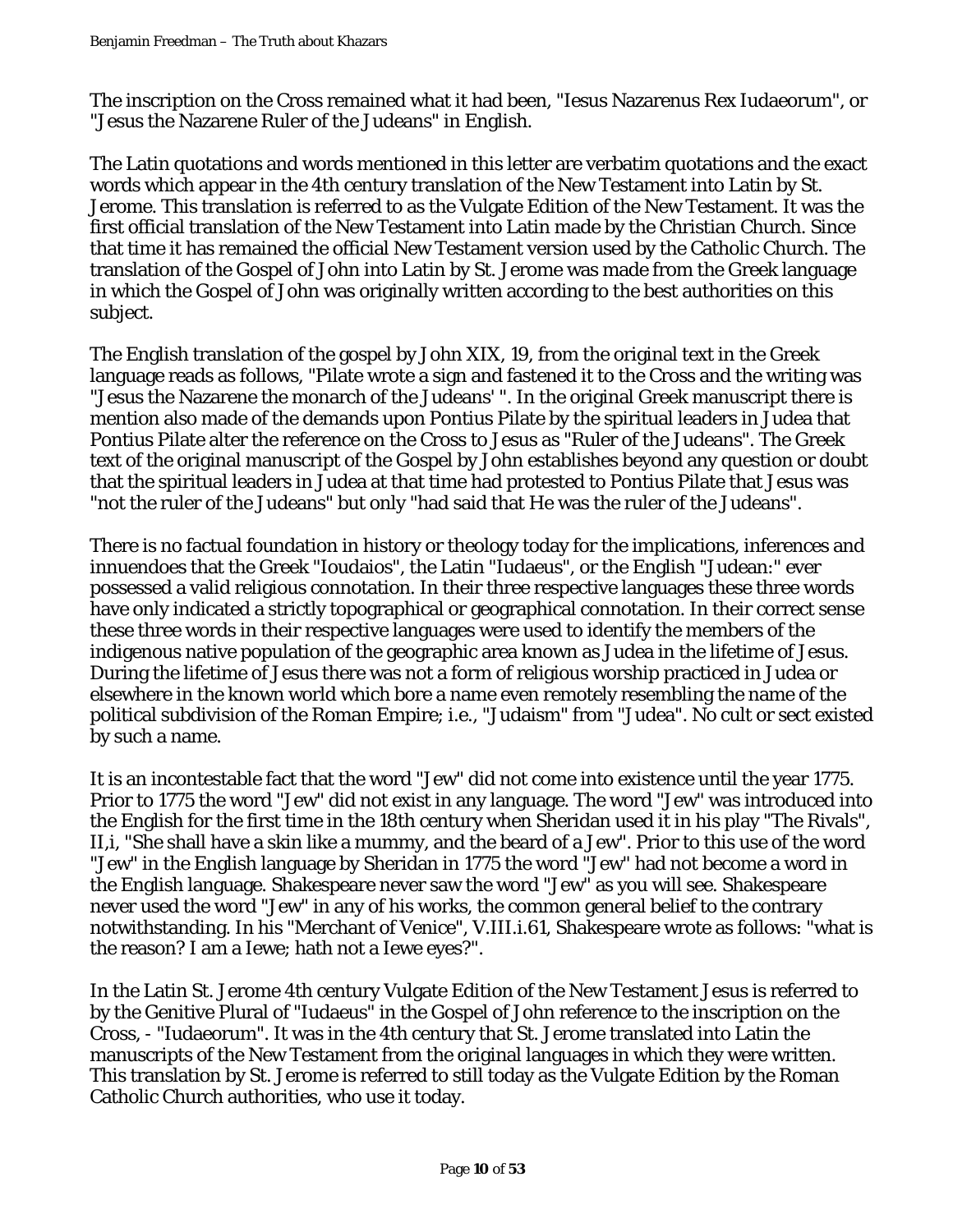Jesus is referred as a so-called "Jew" for the first time in the New Testament in the 18th century. Jesus is first referred to as a so-called "Jew" in the revised 18th century editions in the English language of the 14th century first translations of the New Testament into English. The history of the origin of the word "Jew" in the English language leaves no doubt that the 18th century "Jew" is the 18th century contracted and corrupted English word for the 4th century Latin "Iudaeus" found in St. Jerome's Vulgate Edition. Of that there is no longer doubt.

The available manuscripts from the 4th century to the 18th century accurately trace the origin and give the complete history of the word "Jew" in the English language. In these manuscripts are to be found all the many earlier English equivalents extending through the 14 centuries from the 4th to the 18th century. From the Latin "Iudaeus" to the English "Jew" these English forms included successively: "Gyu", "Giu", "Iu", "Iuu", "Iuw", "Ieuu", "Ieuy", "Iwe", "Iow", "Iewe", "leue", "Iue", "Ive", "lew", and then finally in the 18th century, "Jew". The many earlier English equivalents for "Jews" through the 14 centuries are "Giwis", "Giws", "Gyues", "Gywes", "Giwes", "Geus", "Iuys", "Iows", "Iouis", "Iews", and then also finally in the 18th century, "Jews".

With the rapidly expanding use in England in the 18th century for the first time in history of the greatly improved printing presses unlimited quantities of the New Testament were printed. These revised 18th century editions of the earlier 14th century first translations into the English language were then widely distributed throughout England and the English speaking world among families who had never possessed a copy of the New Testament in any language. In these 18th century editions with revisions the word "Jew" appeared for the first time in any English translations. The word "Jew" as it was used in the 18th century editions has since continued in use in all elections of the New Testament in the English language. The use of the word "Jew" thus was stabilized.

As you know, my dear Dr. Goldstein, the best known 18th century editions of the New Testament in English are the Rheims (Douai) Edition and the King James Authorized Edition. The Rheims (Douai) translation of the New Testament into English was first printed in 1582 but the word "Jew" did not appear in it. The King James Authorized translation of the New Testament into English was begun in 1604 and first published in 1611. The word "Jew" did not appear in it either. The word "Jew" appeared in both these well known editions in their 18th century revised versions for the first times.

Countless copies of the revised 18th century editions of the Rheims (Douai) and the King James translations of the New Testament into English were distributed to the clergy and the laity throughout the English speaking world. They did not know the history of the origin of the English word "Jew" nor did they care. They accepted the English word "Jew" as the only and as the accepted form of the Latin "Iudaeus" and the Greek "Ioudaios". How could they be expected to have known otherwise? The answer is they could not and they did not. It was a new English word to them.

When you studied Latin in your school days you were taught that the letter "I" in Latin when used as the first letter in a word is pronounced like the letter "Y" in English when it is the first letter in words like "yes", "youth" and "yacht". The "I" in "Iudaeus" is pronounced like the "Y" in "yes", "youth", and "yacht" in English. In all the 4th century to 18th century forms for the 18th century "Jew" the letter "I" was pronounced like the English "Y" in "yes", "youth", and "yacht". The same is true of the "Gi" or the "Gy" where it was used in place of the letter "I".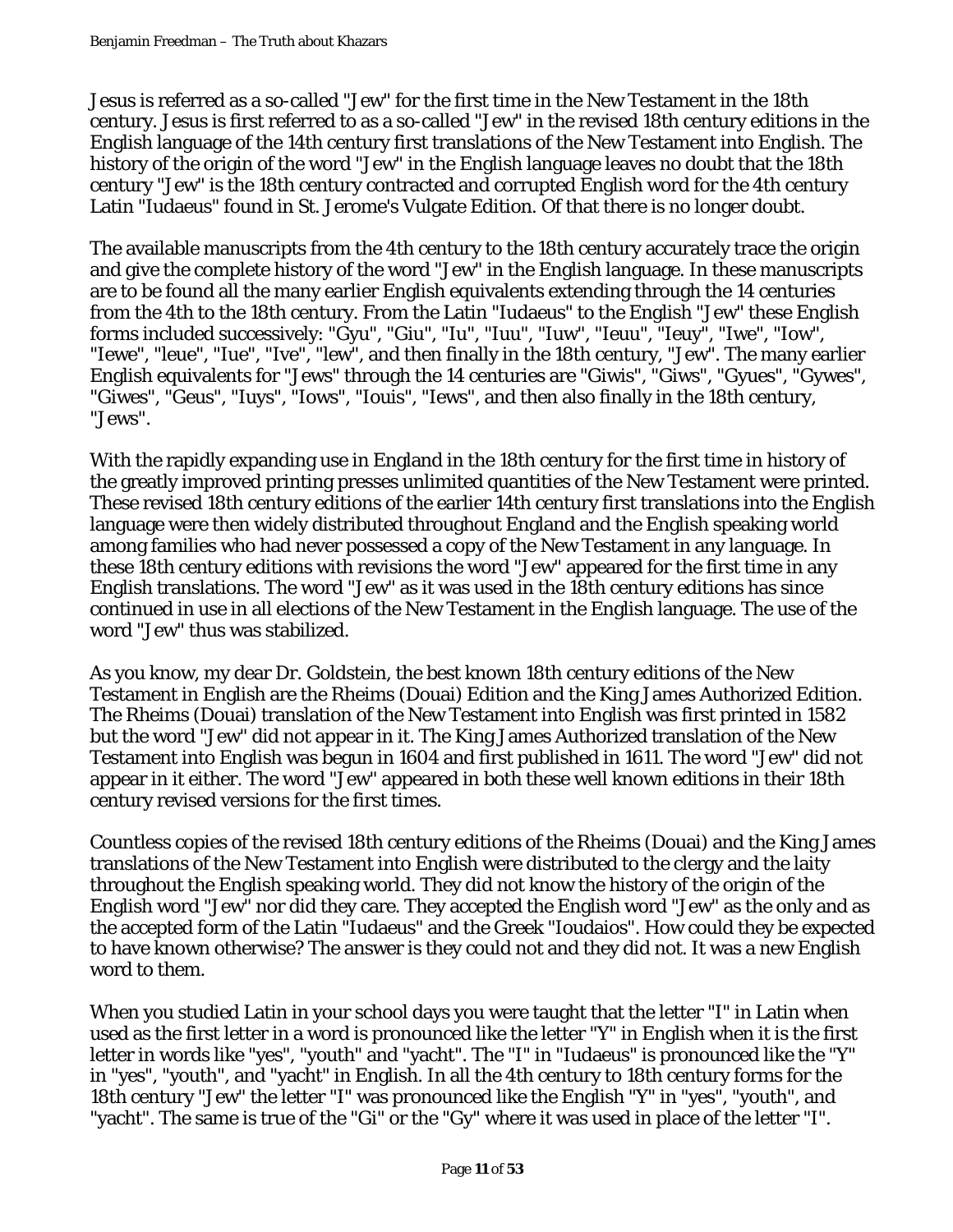The present pronunciation of the word "Jew" in modern English is a development of recent times. In the English language today the "J" in "Jew" is pronounced like the "J" in the English "justice", "jolly", and "jump". This is the case only since the 18th century. Prior to the 18th century the "J" in "Jew" was pronounced exactly like the "Y" in the English "yes", "youth", and "yacht". Until the 18th century and perhaps even later than the 18th century the word "Jew" in English was pronounced like the English "you" or "hew", and the word "Jews" like "youse" or "hews". The present pronunciation of "Jew" in English is a new pronunciation acquired after the 18th century.

The German language still retains the Latin original pronunciation. The German "Jude" is the German equivalent of the English "Jew". The "J" in the German "Jude" is pronounced exactly like the English "Y" in "yes", "youth", and "yacht". The German "J" is the equivalent of the Latin "I" and both are pronounced exactly like the English "Y" in "yes", "youth" and "yacht". The German "Jude" is virtually the first syllable of the Latin "Iudaeus" and is pronounced exactly like it. The German "Jude" is the German contraction and corruption of the Latin "Iudaeus" just as the English "Jew" is the contraction and corruption of the Latin "Iudaeus". The German "J" is always pronounced like the English "Y" in "yes", "youth", and "yacht" when it is the first letter of a word. The pronunciation of the "J" in German "Jude" is not an exception to the pronunciation of the "J" in German.

The English language as you already know, my dear Dr. Goldstein, is largely made up of words adopted from foreign languages. After their adoption by the English language foreign words were then adapted by contracting their spelling and corrupting their foreign pronunciation to make them more easily pronounced in English from their English spelling. This process of first adopting foreign words and then adapting them by contracting their spelling and corrupting their pronunciation resulted in such new words in the English language as "cab" from the French "cabriolet" and many thousands of other words similarly from their original foreign spelling. Hundreds of others must come to your mind.

By this adopting-adapting process the Latin "Iudacus" and the Greek "Ioudaios" finally emerged in the 18th century as "Jew" in the English language. The English speaking peoples struggled through 14 centuries seeking to create for the English language an English equivalent for the Latin "Iudaeus" and the Greek "Ioudaios" which could be easily pronounced in English from its English spelling. The English "Jew" was the resulting 18th century contracted and corrupted form of the Latin "Iudaeus" and the Greek "Ioudaios". The English "Jew" is easily pronounced in English from its English spelling. The Latin "Iudaeus" and the Greek "Ioudaios" cannot be as easily pronounced in English from the Latin and Greek spelling. They were forced to coin a word.

The earliest version of the New Testament in English from the Latin Vulgate Edition is the Wyclif, or Wickliffe Edition published in 1380. In the Wyclif Edition Jesus is there mentioned as One of the "iewes". That was the 14th century English version of the Latin "Iudaeus" and was pronounced "hew-weeze", in the plural, and "iewe" pronounced "hew-wee" in the singular. In the 1380 Wyclif Edition in English the Gospel by John, XIX.19, reads "Ihesus of nazareth kyng of the iewes". Prior to the 14th century the English language adopted the Anglo-Saxon "kyng" together with many other Anglo-Saxon words in place of the Latin "rex" and the Greek "basileus". The Anglo-Saxon also meant "tribal leader".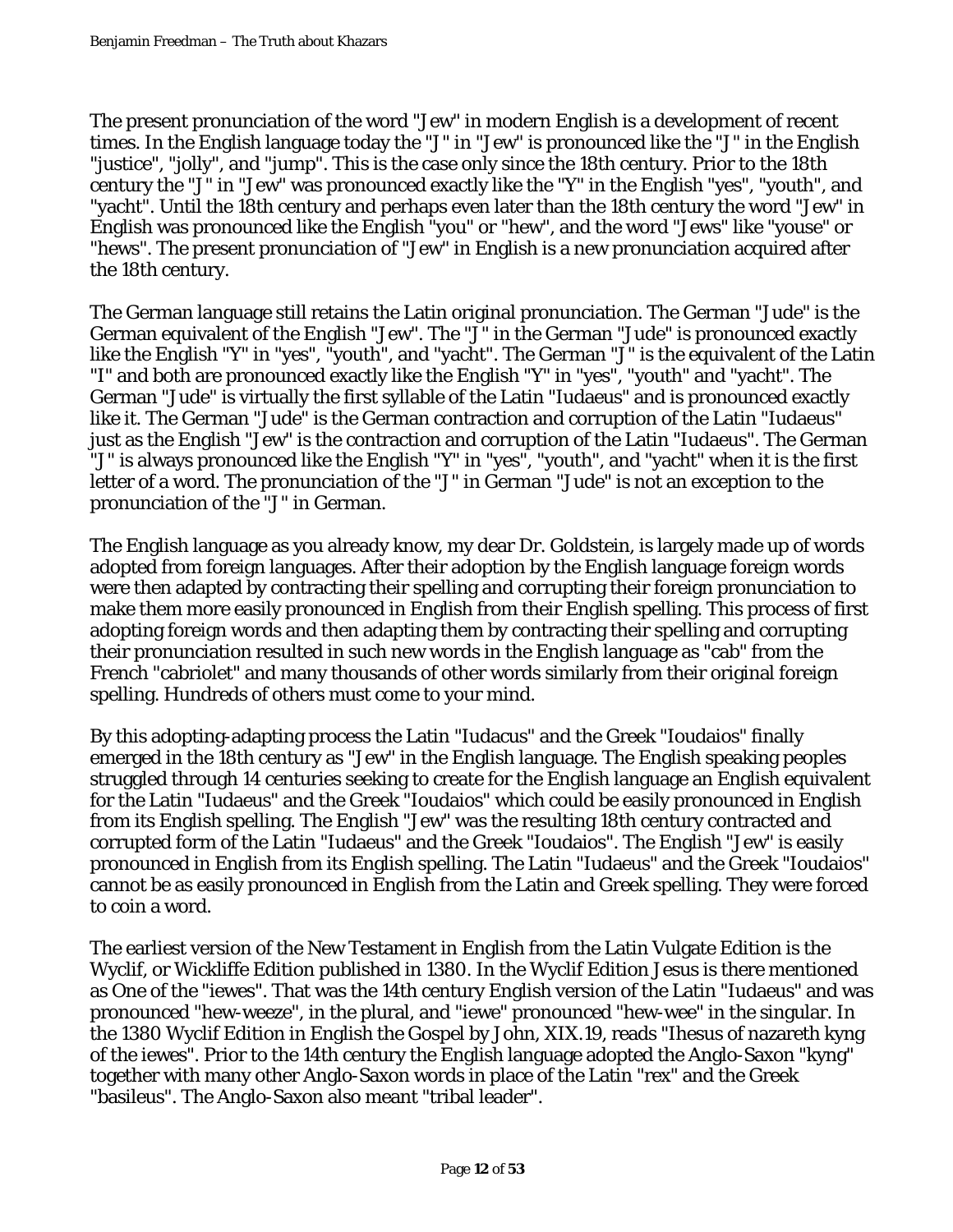In the Tyndale Edition of the New Testament in English published in 1525 Jesus was likewise described as One of the "Iewes". In the Coverdale Edition published in 1535 Jesus was also described as One of the "Iewes". In the Coverdale Edition the Gospel by John, XIX.19, reads "Iesus the Nazareth, kynge of the "Iewes". In the Cranmer Edition published in 1539 Jesus was again described as One of the "Iewes". In the Geneva Edition published in 1540-1557 Jesus was also described as One of the "Iewes". In the Rheims Edition published in 1582 Jesus was described as One of the "Ievves". In the King James Edition published in 1604-1611 also known as the Authorized Version Jesus was described again as one of the "Iewes". The forms of the Latin "Iudaeus" were used which were current at the time these translations were made.

The translation into English of the Gospel by John, XIX, from the Greek in which it was originally written reads "Do not inscribe `the monarch of the Judeans' but that He Himself said `I am monarch' ". In the original Greek manuscript the Greek "basileus" appears for "monarch" in the English and the Greek "Ioudaios" appears for "Judeans" in the English. "Ioudaia" in Greek is "Judea" in English. "Ioudaios" in Greek is "Judeans" in English. There is no reason for any confusion.

My dear Dr. Goldstein, if the generally accepted understanding today of the English "Jew" and "Judean" conveyed the identical implications, inferences and innuendoes as both rightly should, it would make no difference which of these two words was used when referring to Jesus in the New Testament or elsewhere. But the implications, inferences, and innuendoes today conveyed by these two words are as different as black is from white. The word "Jew" today is never regarded as a synonym for "Judean" nor is "Judean" regarded as a synonym for "Jew".

As I have explained, when the word "Jew" was first introduced into the English language in the 18th century its one and only implication, inference and innuendo was "Judean". However during the 18th, 19th and 20th centuries a well-organized and well-financed international "pressure group" created a so-called "secondary meaning" for the word "Jew" among the English-speaking peoples of the world. This so-called "secondary meaning" for the word "Jew" bears no relation whatsoever to the 18th century original connotation of the word "Jew". It is a misrepresentation.

The "secondary meaning" of the word "Jew" today bears as little relation to its original and correct meaning as the "secondary meaning" today as for the word "camel" bears to the original and correct meaning of the word "camel", or the "secondary meaning" for the word "ivory" bears to the original and correct meaning of the word "ivory". The "secondary meaning" today for the word "camel" is a cigarette by that name but its original and correct meaning is a desert animal by that ancient name. The "secondary meaning" of the word "ivory" today is a piece of soap but its original and correct meaning is the tusk of a male elephant.

The "secondary meaning" of words often become the generally accepted meanings of words formerly having entirely different meanings. This is accomplished by the expenditure of great amounts of money for well-planned publicity. Today if you ask for a "camel" someone will hand you a cigarette by that name. Today if you ask for a piece of "ivory" someone will hand you a piece of soap by that name. You will never receive either a desert animal or a piece of the tusk of a male elephant. That must illustrate the extent to which these "secondary meanings" are able to practically eclipse the original and correct meanings of words in the minds of the general public. The "secondary meaning" for the word "Jew" today has practically totally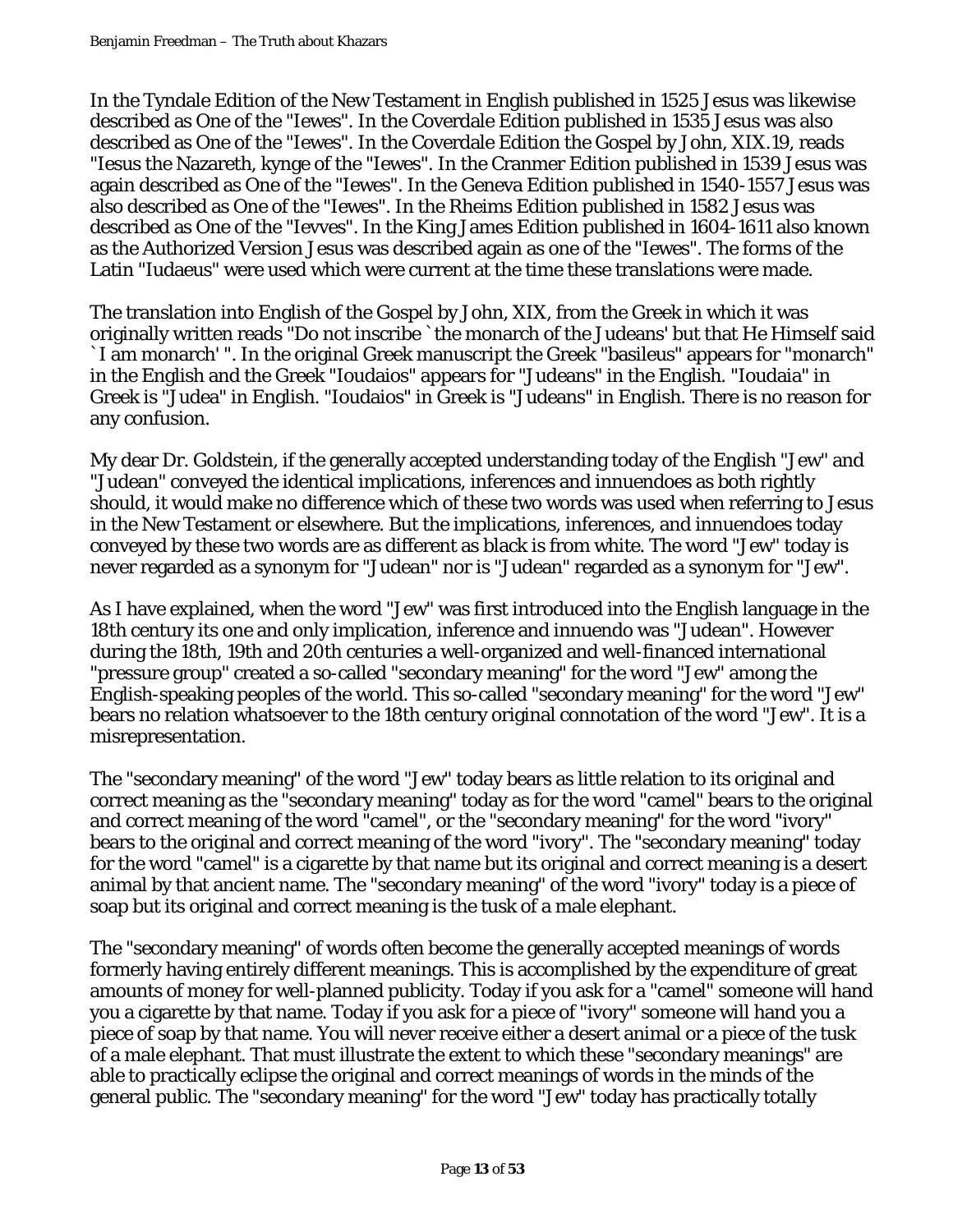eclipsed the original and correct meaning of the word "Jew" when it was introduced as a word in the English language. This phenomena is not uncommon.

The United States Supreme Court has recognized the "secondary meaning" of words. The highest court in the land has established as basic law that "secondary meanings" can acquire priority rights to the use of any dictionary word. Well-planned and well-financed world-wide publicity through every available media by well-organized groups of so-called or self-styled "Jews" for three centuries has created a "secondary meaning" for the word "Jew" which has completely "blacked out" the original and correct meaning of the word "Jew". There can be no doubt about that.

There is not a person in the whole English-speaking world today who regards a "Jew" as a "Judean" in the literal sense of the word. That was the correct and only meaning in the 18th century. The generally accepted "secondary meaning" of the word "Jew" today with practically no exceptions is made up of four almost universally-believed theories. These four theories are that a so-called or self-styled "Jew" is (1) a person who today professes the form of religious worship known as "Judaism", (2) a person who claims to belong to a racial group associated with the ancient Semites, (3) a person directly the descendant of an ancient nation which thrived in Palestine in Bible history, (4) a person blessed by Divine intentional design with certain superior cultural characteristics denied to other racial, religious or national groups, all rolled into one.

The present generally accepted "secondary meaning" of the word "Jew" is fundamentally responsible for the confusion in the minds of Christians regarding elementary tenets of the Christian faith. It is likewise responsible today to a very great extent for the dilution of the devotion of countless Christians for their Christian faith. The implications, inferences and innuendoes of the word "Jew" today, to the preponderant majority of intelligent and informed Christians, is contradictory and in complete conflict with incontestable historic fact. Christians who cannot be fooled any longer are suspect of the Christian clergy who continue to repeat, and repeat, and repeat ad nauseam their pet theme song "Jesus was a Jew". It actually now approaches a psychosis.

Countless Christians know today that they were "brain washed" by the Christian clergy on the subject "Jesus was a Jew". The resentment they feel is not yet apparent to the Christian clergy. Christians now are demanding from the Christian clergy, "the truth, the whole truth, and nothing but the truth". It is now time for the Christian clergy to tell Christians what they should have told them long ago. Of all religious groups in the world Christians appear to be the least informed of any on the subject. Have their spiritual leaders been reckless with the truth?

Countless intelligent and informed Christians no longer accept unchallenged assertions by the Christian clergy that Jesus in His lifetime was a Member of a group in Judea which practiced a religious form of worship then which is today called "Judaism", or that Jesus in His lifetime here on earth was a Member of the racial group which today includes the preponderant majority of all so-called or self-styled "Jews" in the world, or that the so-called or self-styled "Jews" throughout the world today are the lineal descendants of the nation in Judea of which Jesus was a national in His lifetime here on earth, or that the cultural characteristics of socalled or self-styled "Jews" throughout the world today correspond with the cultural characteristics of Jesus during His lifetime here on earth and His teachings while He was here on earth for a brief stay. Christians will no longer believe that the race, religion, nationality and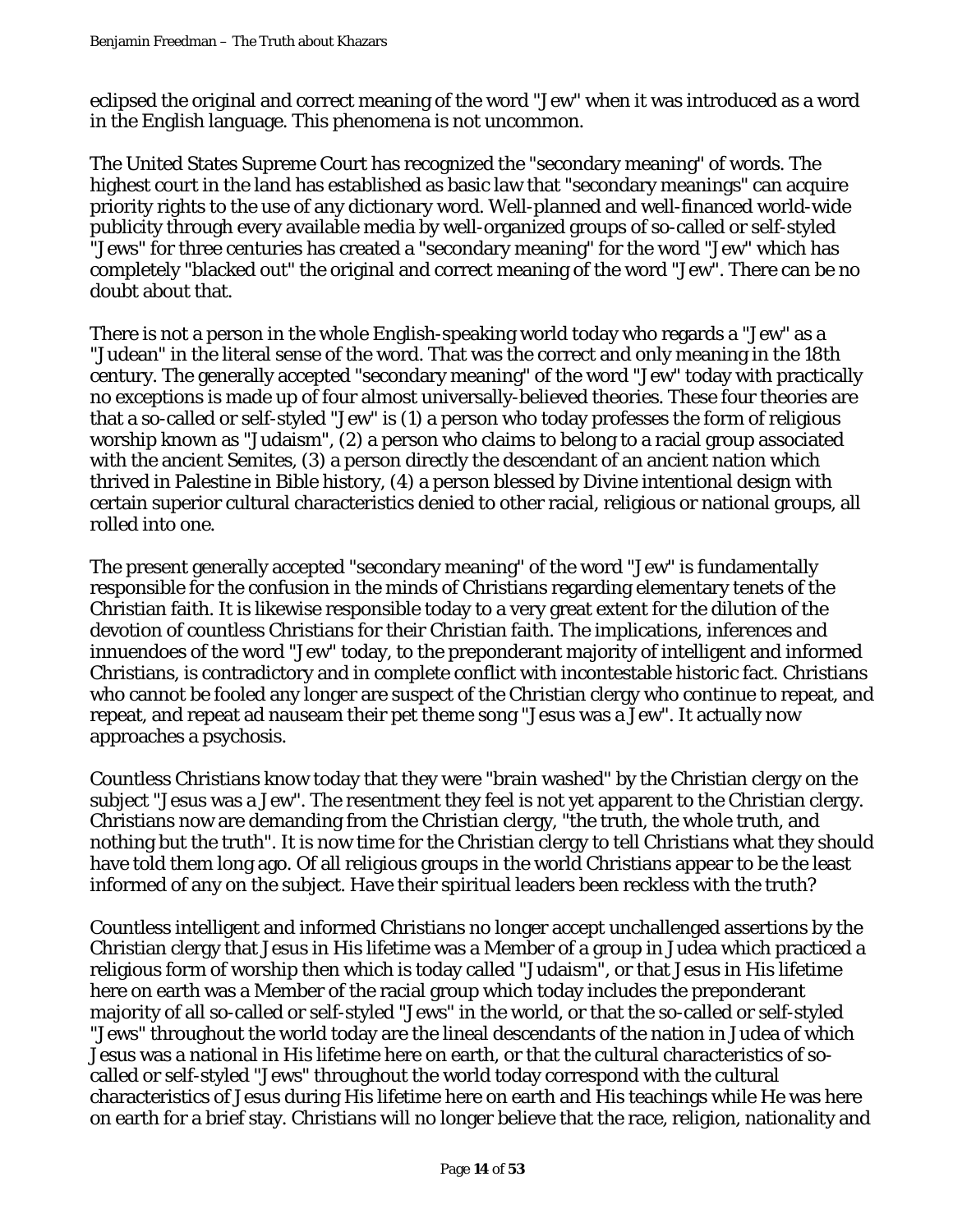culture of Jesus and the race, religion, nationality and culture of so-called or self-styled "Jews" today or their ancestors have a common origin or character.

The resentment by Christians is more ominous than the Christian clergy suspect. Under existing conditions the Christian clergy will find that ignorance is not bliss, nor wisdom folly. Christians everywhere today are seeking to learn the authentic relationship between the socalled or self-styled "Jews" through-out the world today and the "Judeans" who populated "Judea" before, during and after the time of Jesus. Christians now insist that they be told correctly by the Christian clergy about the racial, religious, national and cultural background of the so-called or self-styled "Jews" throughout the world today and the basis for associating these backgrounds with the racial, religious, national and cultural background of Jesus in His lifetime in Judea. The intelligent and informed Christian are alerted to the exploded myth that the so-called or self-styled "Jews" throughout the world today are the direct descendants of the "Judeans" amongst whom Jesus lived during His lifetime here on earth.

Christians today are also becoming more and more alerted day by day why the so-called or selfstyled "Jews" throughout the world for three centuries have spent uncounted sums of money to manufacture the fiction that the "Judeans" in the time of Jesus were "Jews" rather than "Judeans", and that "Jesus was a Jew". Christians are becoming more and more aware day by day of all the economic and political advantages accruing to the so-called or self-styled "Jews" as a direct result of their success in making Christians believe that "Jesus was a Jew" in the "secondary meaning" they have created for the 18th century word "Jew". The so-called or selfstyled "Jews" throughout the world today represent themselves to Christians as "Jews" only in the "secondary meaning" of the word "Jew". They seek to thereby prove their kinship with Jesus. They emphasize this fiction to Christians constantly. That fable is fast fading and losing its former grip upon the imaginations of Christians.

To allege that "Jesus was a Jew" in the sense that during His lifetime Jesus professed and practiced the form of religious worship known and practiced under the modern name of "Judaism" is false and fiction of the most blasphemous nature. If to be a so-called or self-styled "Jew" then or now the practice of "Judaism" was a requirement then Jesus certainly was not a so-called "Jew". Jesus abhorred and denounced the form of religious worship practiced in Judea in His lifetime and which is known and practiced today under its new name "Judaism". That religious belief was then known as "Pharisiasm". The Christian clergy learned that in their theological seminary days but they have never made any attempt to make that clear to Christians.

The eminent Rabbi Louis Finkelstein, the head of The Jewish Theological Seminary of America, often referred to as "The Vatican of Judaism", in his Foreword to his First Edition of his worldfamous classic "The Pharisees, The Sociological Background of Their Faith", on page XXI states:

 "...Judaism...Pharisiasm became Talmudism, Talmudism became Medieval Rabbinism, and Medieval Rabbinism became Modern Rabbinism. But throughout these changes in name...the spirit of the ancient Pharisees survives, unaltered...From Palestine to Babylonia; from Babylonia to North Africa, Italy, Spain, France and Germany; from these to Poland, Russia, and Eastern Europe generally, ancient Pharisaism has wandered...demonstrates the enduring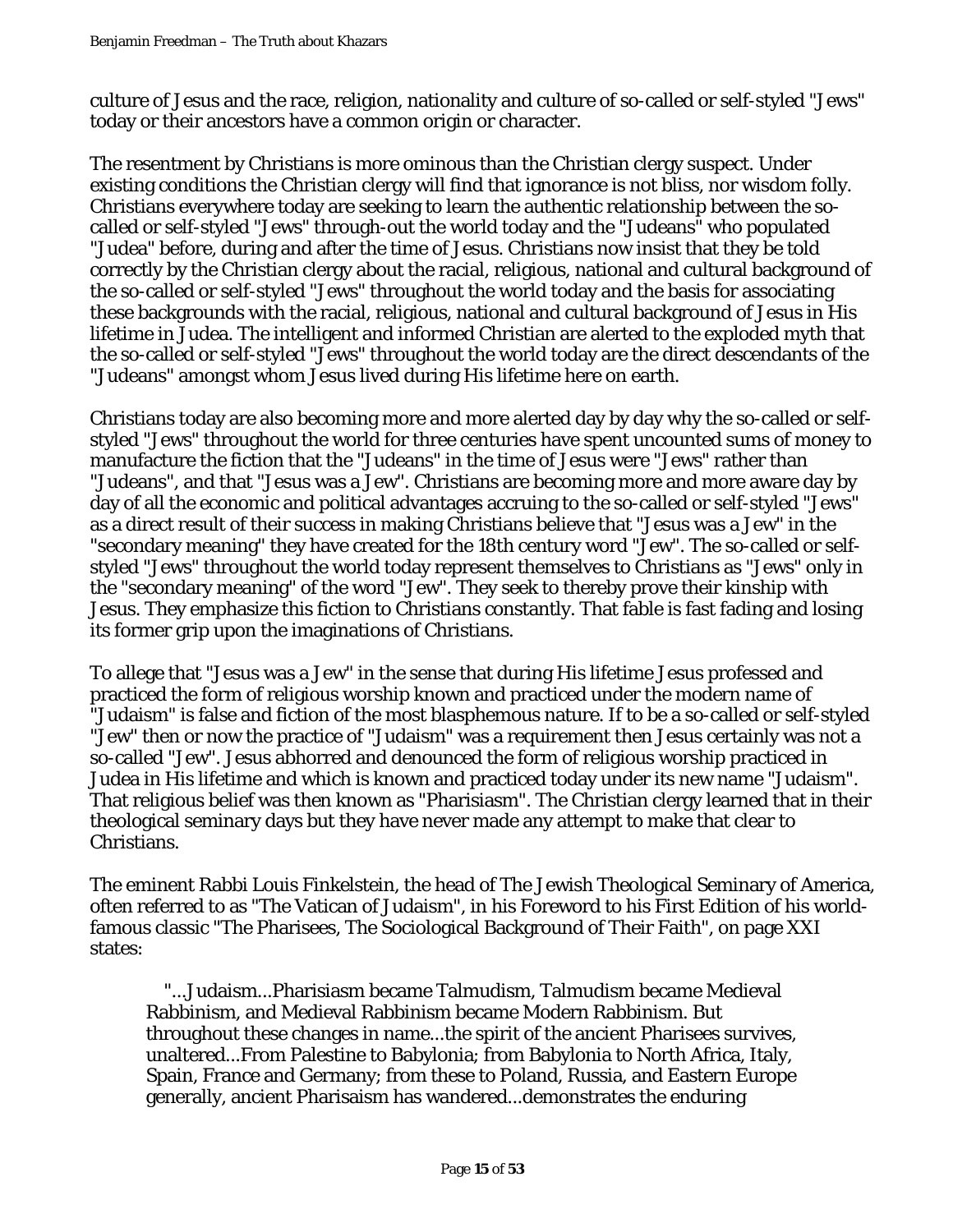importance which attaches to Pharisaism as a religious movement..."

The celebrated Rabbi Louis Finkelstein in his great classic quoted from above traces the origin of the form of religious worship practiced today under the present name "Judaism", to its origin as "Pharisaism" in Judea in the time of Jesus. Rabbi Louis Finkelstein confirms what the eminent Rabbi Adolph Moses states in his great classic "Yahvism, and Other Discourses", in collaboration with the celebrated Rabbi H.G. Enlow, published in 1903 by the Louisville Section of the Council of Jewish Women, in which Rabbi Adolph Moses, on page 1, states:

 "Among the innumerable misfortunes which have befallen...the most fatal in its consequences is the name Judaism...Worse still, the Jews themselves, who have gradually come to call their religion Judaism...Yet, neither in biblical nor postbiblical, neither in talmudic, nor in much later times, is the term Judaism ever heard...the Bible speaks of the religion...as "Torah Yahve", the instruction, or the moral law revealed by Yahve...in other places...as "Yirath Yahve", the fear and reverence of Yahve. These and other appellations CONTINUED FOR MANY AGES TO STAND FOR THE RELIGION...To distinguish it from Christianity and Islam, the Jewish philosophers sometimes designate it as the faith or belief of the Jews...IT WAS FLAVIUS JOSEPHUS, WRITING FOR THE INSTRUCTION OF GREEKS AND ROMANS, WHO COINED THE TERM JUDAISM, in order to pit it against Hellenism...by Hellenism was understood the civilization, comprising language, poetry, religion, art, science, manners, customs, institutions, which...had spread from Greece, its original home, over vast regions of Europe, Asia and Africa...The Christians eagerly seized upon the name...the Jews themselves, who intensely detested the traitor Josephus, refrained from reading his works...HENCE THE TERM JUDAISM COINED BY JOSEPHUS REMAINED ABSOLUTELY UN-KNOWN TO THEM...IT WAS ONLY IN COMPARATIVELY RECENT TIMES, AFTER THE JEWS BECAME FAMILIAR WITH MODERN CHRISTIAN LITERATURE, THAT THEY BEGAN TO NAME THEIR RELIGION JUDAISM." (emphasis supplied).

This statement by the world's two leading authorities on this subject clearly establishes beyond any question or any doubt that so-called "Judaism" was not the name of any form of religious worship practiced in Judea in the time of Jesus. The Flavius Josephus referred to in the above quotation lived in the 1st century. It was he who coined the word "Judaism" in the 1st century explicitly for the purpose recited clearly above. Religious worship known and practiced today under the name of "Judaism" by so-called or self-styled "Jews" throughout the world was known and practiced in Judea in the time of Jesus under the name "Pharisaism" according to Rabbi Louis Finkelstein, head of the Jewish Theological Seminary of America, and all the other most competent and qualified recognized authorities on the subject.

# TALMUDIC PHARISAISM

The form of religious worship known as "Pharisaism" in Judea in the time of Jesus was a religious practice based exclusively upon the Talmud. The Talmud in the time of Jesus was the Magna Charta, the Declaration of Independence, the Constitution, and the Bill of Rights, ALL ROLLED INTO ONE, of those who practiced "Pharisaism". The Talmud today occupies the same relative position with respect to those who profess "Judaism". The Talmud today virtually exercises totalitarian dictatorship over the lives of so-called or self-styled "Jews" whether they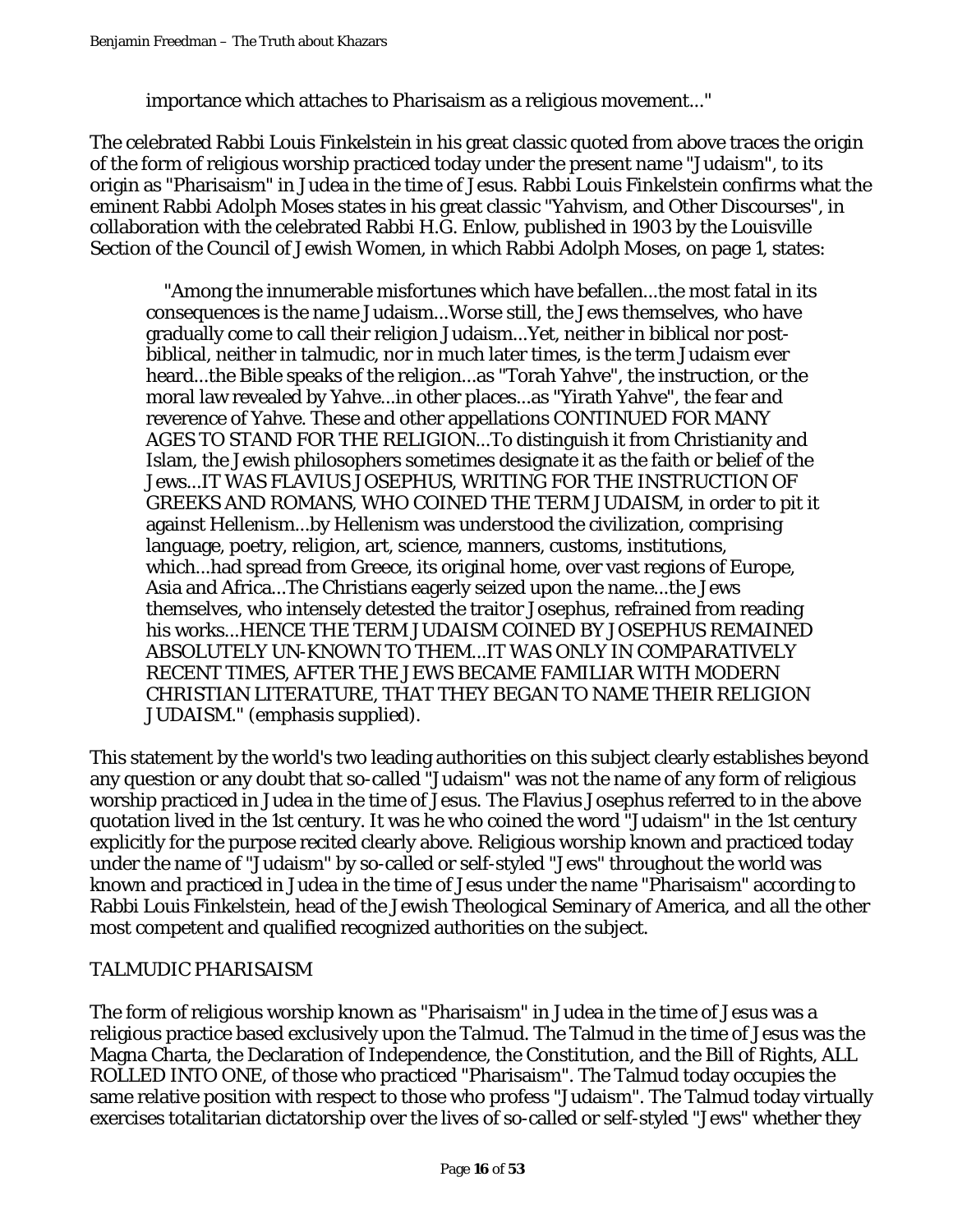are aware of that fact or not. Their spiritual leaders make no attempt to conceal the control they exercise over the lives of so-called or self-styled "Jews". They extend their authority far beyond the legitimate limits of spiritual matters. Their authority has no equal outside religion.

The role of the Talmud plays in "Judaism" as it is practiced today is officially stated by the eminent Rabbi Morris N. Kertzer, the Director of Inter-religious Activities of the North American Jewish Committee and the President of the Jewish Chaplains Association of the Armed Forces of the United States. In his present capacity as official spokesman for the American Jewish Committee, the self-styled "Vatican of Judaism", Rabbi Morris N. Kertzer wrote a most revealing and comprehensive article with the title, "What is a Jew" which was published as a feature article in "Look" Magazine in the June 17, 1952 issue. In that article Rabbi Morris N. Kertzer evaluated the significance of the Talmud to "Judaism" today. In that illuminating treatise on that important subject by the most qualified authority, at the time, Rabbi Morris N. Kertzer stated:

 "The Talmud consists of 63 books of legal, ethical and historical writings of the ancient rabbis. It was edited five centuries after the birth of Jesus. It is a compendium of law and lore. IT IS THE LEGAL CODE WHICH FORMS THE BASIS OF JEWISH RELIGIOUS LAW AND IT IS THE TEXTBOOK USED IN THE TRAINING OF RABBIS." (emphasis supplied).

In view of this official evaluation of the importance of the Talmud in the practice of "Judaism" today by the highest body of so-called or self-styled "Jews" in the world it is very necessary at this time, my dear Dr. Goldstein, to inquire a little further into the subject of the Talmud. In his lifetime the eminent Michael Rodkinson, the assumed name of a so-called or self-styled "Jew" who was one of the world's great authorities on the Talmud, wrote "History of the Talmud." This great classic on the subject was written by Michael Rodkinson in collaboration with the celebrated Rabbi Isaac M. Wise. In his "History of the Talmud" Michael Rodkinson, on page 70, states:

 "Is the literature that Jesus was familiar with in his early years yet in existence in the world? Is it possible for us to get at it? Can we ourselves review the ideas, the statements, the modes of reasoning and thinking, ON MORAL AND RELIGIOUS SUBJECTS, which were current in his time, and MUST HAVE BEEN EVOLVED BY HIM DURING THOSE THIRTY SILENT YEARS WHEN HE WAS PONDERING HIS FUTURE MISSION? To such inquirers the learned class of Jewish rabbis ANSWER BY HOLDING UP THE TALMUD. Here, say they, is THE SOURCE FROM WHENCE JESUS OF NAZARETH DREW THE TEACHINGS WHICH ENABLED HIM TO REVOLUTIONIZE THE WORLD; and the question becomes, therefor, an interesting one TO EVERY CHRISTIAN. What is the Talmud? THE TALMUD, THEN, IS THE WRITTEN FORM OF THAT WHICH, IN THE TIME OF JESUS WAS CALLED THE TRADITION OF THE ELDERS AND TO WHICH HE MAKES FREQUENT ALLUSIONS. What sort of book is it? (emphasis supplied)

Stimulated by that invitation every Christian worthy of the name should immediately take the trouble to seek the answer to that "interesting" question "to every Christian". My dear Dr. Goldstein, your articles do not indicate whether you have taken the time and the trouble to personally investigate "what sort of book" the Talmud is either before or after your conversion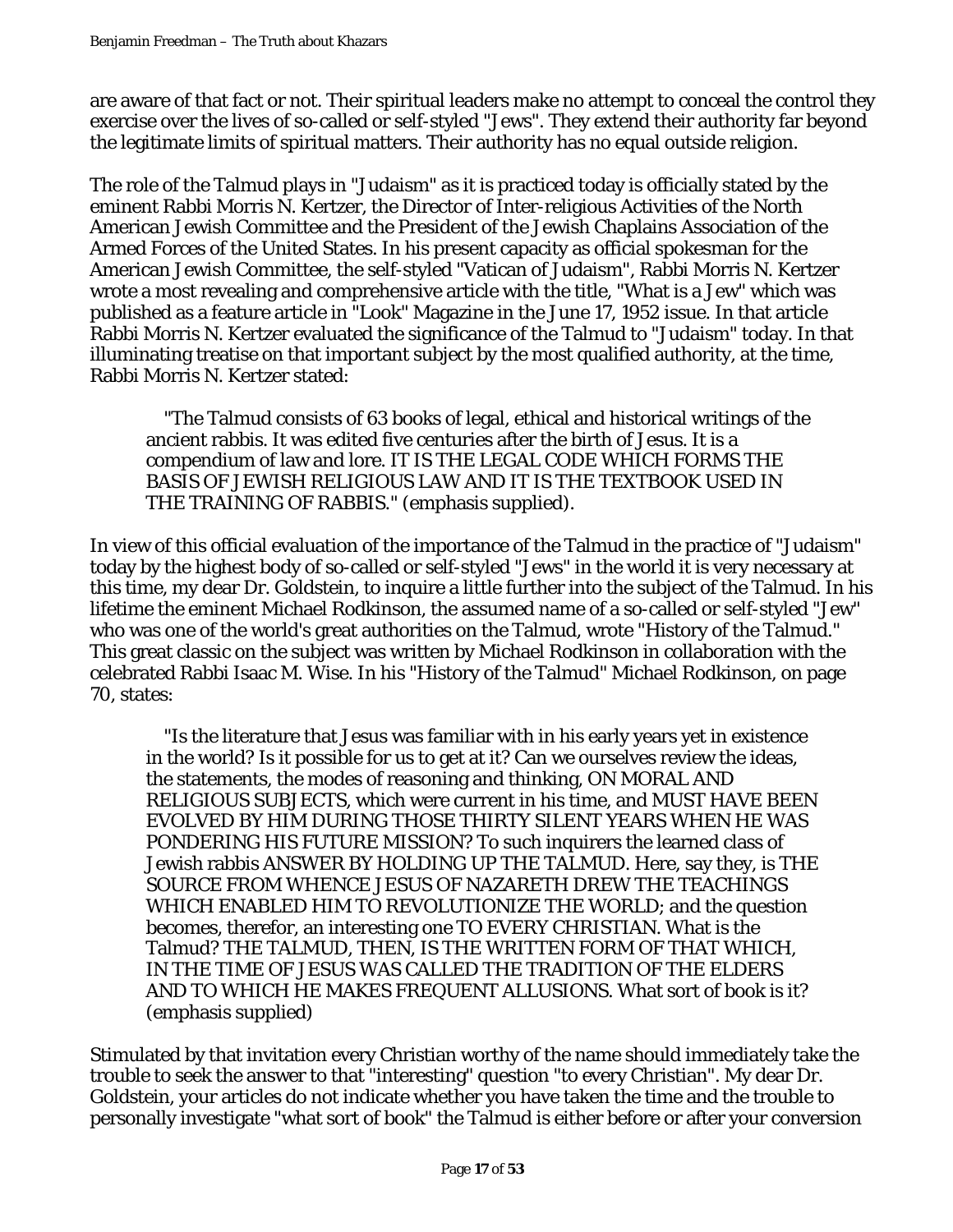to Catholicism. Have you ever done so? If you have done so what is the conclusion you have reached regarding "what sort of book" the Talmud is? What is your personal unbiased and unprejudiced opinion of the Talmud? Is it consistent with your present views as a devout Roman Catholic and a tried and true Christian? Can you spare a few moments to drop me a few lines on your present views?

In case you have never had the opportunity to investigate the contents of the "63 books" of the Talmud so well summarized by Rabbi Morris N. Kertzer in his illuminated article "What is a Jew", previously quoted, may I here impose upon your precious time to quote a few passages for you until you find the time to conveniently investigate the Talmud's contents personally. If I can be of any assistance to you in doing so please do not hesitate to let me know in what manner you can use my help.

From the Birth of Jesus until this day there have never been recorded more vicious and vile libelous blasphemies of Jesus, or Christians and the Christian faith by anyone, anywhere or anytime than you will find between the covers of the infamous "63 books" which are "the legal code which forms the basis of Jewish religious law" as well as the "textbook used in the training of rabbis". The explicit and implicit irreligious character and implications of the contents of the Talmud will open your eyes as they have never been opened before. The Talmud reviles Jesus, Christians and the Christian faith as the priceless spiritual and cultural heritage of Christians has never been reviled before or since the Talmud was completed in the 5th century. You will have to excuse the foul, obscene, indecent, lewd and vile language you will see here as verbatim quotations from the official unabridged translation of the Talmud into English. Be prepared for a surprise.

In the year 1935 the international hierarchy of so-called or self-styled "Jews" for the first time in history published an official unabridged translation of the complete Talmud in the English language with complete footnotes. What possessed them to make this translation into English is one of the unsolved mysteries. It was probably done because so many so-called or self-styled "Jews" of the younger generation were unable to read the Talmud in the many ancient languages in which the original "63 books" of the Talmud were first composed by their authors in many lands between 200 B.C. and 500 A.D.

The international hierarchy of so-called or self-styled "Jews" selected the most learned scholars to make this official translation of the Talmud into English. These famous scholars also prepared official footnotes explaining unabridged translation of the Talmud into English where they were required. This official unabridged translation of the Talmud into English with the official footnotes was printed in London in 1935 by the Soncino Press. It has been always referred to as the Soncino Edition of the Talmud. A very limited number of the Soncino Edition were printed. They were not made available to any purchaser. The Soncino Edition of the Talmud is to be found in the Library of Congress and the New York Public Library. A set of the Soncino Edition of the Talmud has been available to me for many years. They have become rare "collector's items" by now.

The Soncino Edition of the Talmud with its footnotes is like a double-edged sword. It teaches the Talmud to countless millions of the younger generation of so-called or self-styled "Jews" who are not able to read the Talmud in the many ancient languages in which the Talmud was written by its authors between 200 B.C. and 500 A.D. It also teaches Christians what the Talmud has to say about Jesus, About Christians and about the Christian faith. Someday this is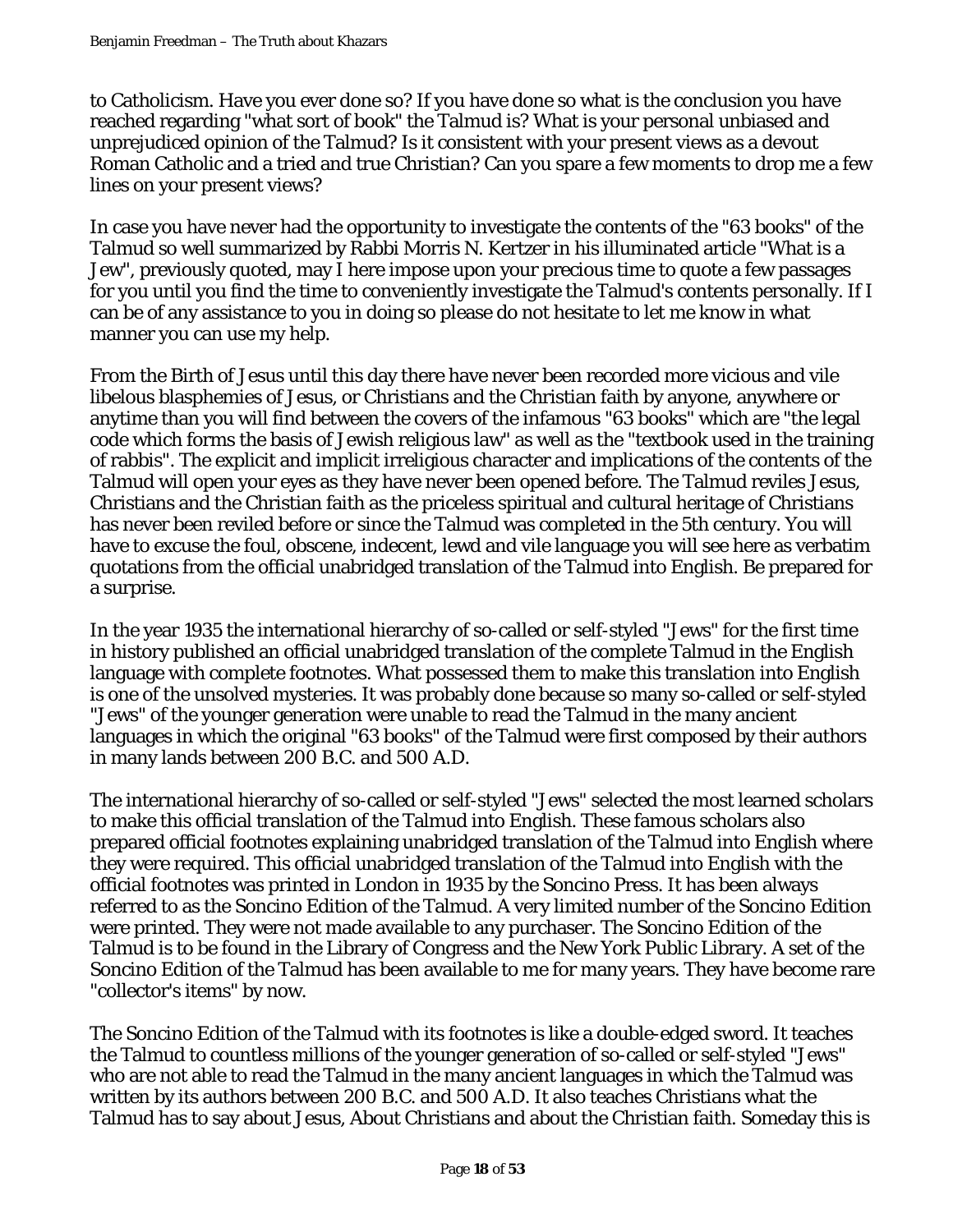bound to back-fire. Christians will some day challenge the assertion that the Talmud is the "sort of book" from which Jesus allegedly "drew the teachings which enabled him to revolutionize the world" on "moral and religious subjects". The rumbling is already heard in places.

Verbatim quotations from the Soncino Edition of the Talmud are required to illustrate the enormity of the Talmud's iniquity. My comments with verbatim quotations will prove inadequate to do that. In spite of the low language I will of necessity therefore include in this letter to you I have no compunctions in the matter because the United States Post Office authorities do not bar the Soncino Edition of the Talmud from the mails. Nevertheless I apologize in advance for the language which will of necessity appear in this letter to you. You now understand.

The official unabridged Soncino Edition of the Talmud published in 1935 was "Translated into English with Notes, Glossary and Indices" by such eminent Talmudic scholars as Rabbi Dr. I. Epstein, Rabbi Dr. Samuel Daiches, Rabbi Dr. Israel W. Slotki, M.A., Litt.D., The Reverend Dr. A. Cohen, M.A.', Ph.D., Maurice Simon, M.A., and the Very Reverend The Chief Rabbi Dr. J.H. Hertz wrote the "Foreword" for the Soncino Edition of the Talmud. The Very Reverend Rabbi Hertz was at the time the Chief Rabbi of England.

The following are but a few of the many similar quotations with footnotes from the Soncino Edition of the Talmud, the "sort of book" from which Jesus allegedly "drew the teachings which enabled him to revolutionize the world" on "moral and religious" subjects:

### (Book)

SANHEDRIN, 55b-55a: "What is meant by this? - Rab said: Pederasty with a child below nine years of age is not deemed as pederasty with a child above that. Samuel said: Pederasty with a child below three years is not treated as with a child above that (2) What is the basis of their dispute? - Rab maintains that only he who is able to engage in sexual intercourse, may, as the passive subject of pederasty throw guilty (upon the actual offender); whilst he who is unable to engage in sexual intercourse cannot be a passive subject of pederasty (in that respect) (3). But Samuel maintains: Scriptures writes, (And thou shalt not lie with mankind) as with the lyings of a woman (4). It has been taught in accordance with Rab: Pederasty at the age of nine years and a day; (55a) (he) who commits bestiality, whether naturally or unnaturally: or a woman who causes herself to be beastially abused, whether naturally or unnaturally, is liable to punishment (5)."

(footnotes) "(1) The reference is to the passive subject of sodomy. As stated in supra 54a, guilt is incurred by the active participant even if the former be a minor; i.e., less than thirteen years old. Now, however, it is stated that within this age a distinction is drawn. (2) Rab makes nine years the minimum; but if one committed sodomy with a child of lesser age, no guilt is incurred. Samuel makes three the minimum. (3) At nine years a male attains sexual matureness. (4) Lev XVIII, 22 (5) Rashi reads ("xxx") (Hebrew characters, Ed.) instead of ("zzz") (Hebrew characters, Ed.) in our printed texts. A male, aged nine years and a day, who commits etc. There are thus three distinct clauses in this Baraitha. The first a male aged nine years and a day - refers to the passive subject of pederasty, the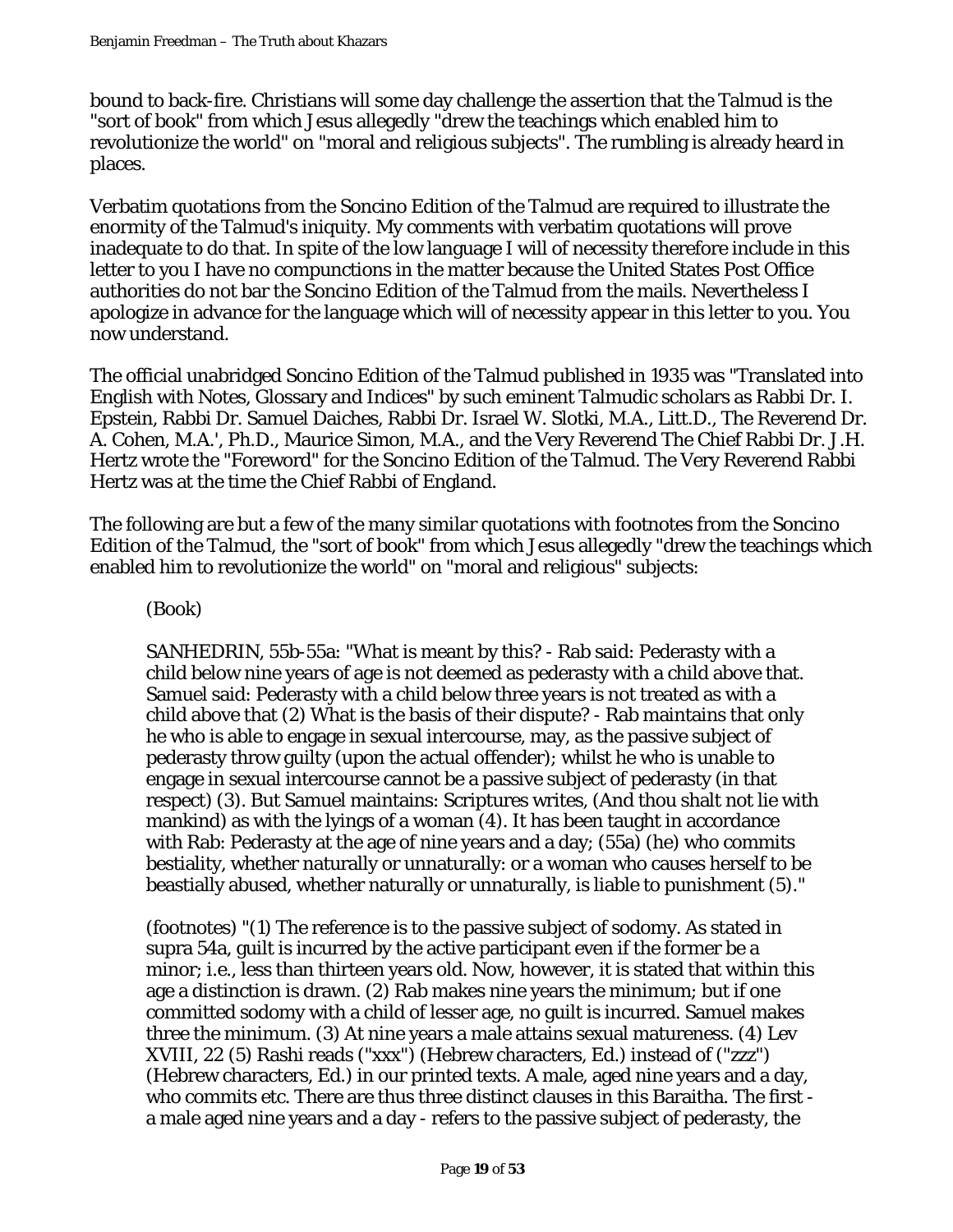punishment being incurred by the adult offender. This must be its meaning: because firstly, the active offender is never explicitly designated as a male, it being understood, just as the Bible states, Thou shalt not lie with mankind, where only the sex of the passive participant is mentioned; and secondly, if the age reference is to the active party, the guilt being incurred by the passive adult party, why single out pederasty: in all crimes of incest, the passive adult does not incur guilt unless the other party is at least nine years and a day? Hence the Baraitha supports Rab's contention that nine years (and a day) is the minimum age of the passive partner for the adult to be liable." (emphasis in original, Ed.)

Before giving any more verbatim quotations from the "sort of book" from which it is falsely alleged Jesus "drew the teachings which enabled him to revolutionize the world" on "moral and religious subjects" I wish to here again recall to your attention the official statement by Rabbi Morris N. Kertzer in `Look' Magazine for June 17, 1952. In that official statement made by Rabbi Morris N. Kertzer on behalf of The American Jewish Committee, self-styled "The Vatican of Judaism", informed the 20,000,000 readers of "Look' magazine that the Talmud "IS THE LEGAL CODE WHICH FORMS THE BASIS OF JEWISH RELIGIOUS LAW AND IT IS THE TEXTBOOK USED IN THE TRAINING OF RABBIS". Please bear this in mind as you read further.

Before continuing I wish also to call your attention to another feature. Confirming the official view of Rabbi Morris N. Kertzer, the New York `Times' on May 20, 1954 ran a news item under the headline "Rabbis Plan a Fund to Endow Two Chairs". The news item itself ran as follows: "Special to the New York Times, Uniontown, Pa. May 19 - Plans for raising \$500,000, for the creation of two endowed chairs at the `Jewish Theological Seminary of America' were announced today at the fifty-forth annual convention of the `Rabbinical Assembly of America'. THE PROFESSORSHIPS WOULD BE KNOWN AS THE LOUIS GINSBERG CHAIR IN TALMUD..." This is further proof that the Talmud is not yet quite a dead-letter in the "TRAINING OF RABBIS". Is further proof needed on that question?

The world's leading authorities on the Talmud confirm that the official unabridged Soncino Edition of the Talmud translated into English follows the original texts with great exactness. It is almost a word-for-word translation of the original texts. In his famous classic "The History of the Talmud Michael Rodkinson, the leading authority on the Talmud, in collaboration with the celebrated Reverend Dr. Isaac M. Wise states:

"With the conclusion of the first volume of this work at the beginning of the twentieth century, we would invite the reader to take a glance over the past of the Talmud, in which he will see... that not only was the Talmud not destroyed, but was so saved that NOT A SINGLE LETTER OF IT IS MISSING; and now IT IS FLOURISHING TO SUCH A DEGREE AS CANNOT BE FOUND IN ITS PAST HISTORY...THE TALMUD IS ONE OF THE WONDERS OF THE WORLD. During the twenty centuries of its existence...IT SURVIVED IN ITS ENTIRETY, and not only has the power of its foes FAILED TO DESTROY EVEN A SINGLE LINE, but it has not even been able materially to weaken its influence for any length of time. IT STILL DOMINATES THE MINDS OF A WHOLE PEOPLE, WHO VENERATE ITS CONTENTS AS DIVINE TRUTH... The colleges for the study of the Talmud are increasing almost in every place where Israel dwells, especially in this country where millions are gathered for the funds of the two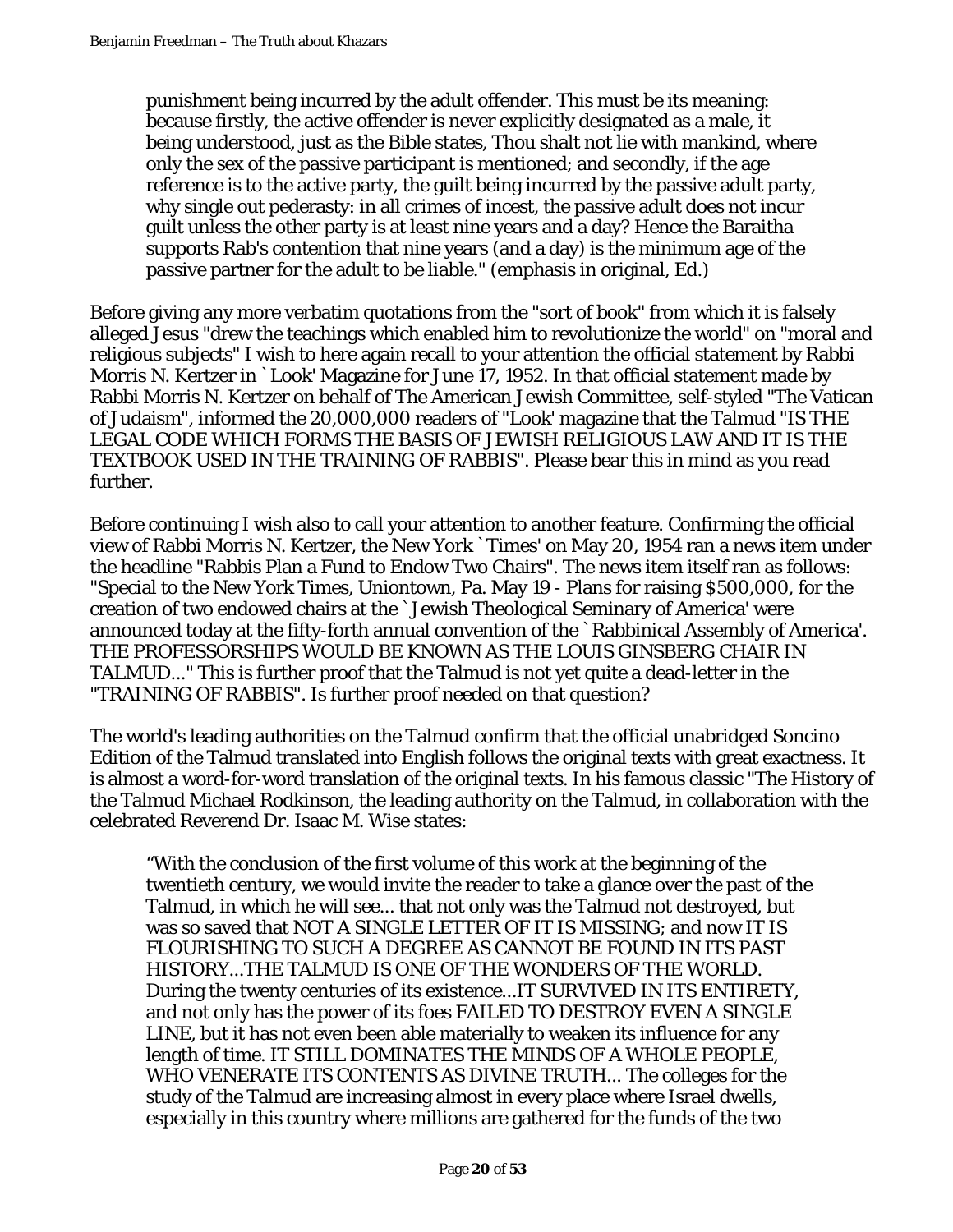colleges, the Hebrew Union College of Cincinnati and the Jewish Theological Seminary of America in New York, in which the chief study is the Talmud... There are also in our city houses of learning (Jeshibath) for the study of the Talmud in the lower East Side, where many young men are studying the Talmud every day."

This "divine truth" which "a whole people venerate" of which "not a single letter of it is missing" and today "is flourishing to such a degree as cannot be found in its history" is illustrated by the additional verbatim quotations which follow:

### (Book)

SANHEDRIN, 55b: "A maiden three years and a day may be acquired in marriage by coition, and if her deceased husband's brother cohabits with her, she becomes his. The penalty of adultery may be incurred through her; (if a niddah) she defiles him who has connection with her, so that he in turn defiles that upon which he lies, as a garment which has lain upon (a person afflicted with gonorrhea)." (emphasis in original text of Soncino Edition, Ed.)

(footnotes) "(2) His wife derives no pleasure from this, and hence there is no cleaving. (3) A variant reading of this passage is: Is there anything permitted to a Jew which is forbidden to a heathen. Unnatural connection is permitted to a Jew. (4) By taking the two in conjunction, the latter as illustrating the former, we learn that the guilt of violating the injunction `to his wife but not to his neighbor's wife' is incurred only for natural but not for unnatural intercourse." (emphasis in original, Ed.)

(Book)

SANHEDRIN, 69a " `A man'; from this I know the law only with respect to a man: whence do I know it of one aged nine years and a day who is capable of intercourse? From the verse, And `if a man'? (2)-He replied: Such a minor can produce semen, but cannot beget therewith; for it is like the seed of cereals less than a third grown (3)."

(footnotes) (2) `And' (`) indicates an extension of the law, and is here interpreted to include a minor aged nine years and a day. (3) Such cereals contain seed, which if sown, however, will not grow."

### (Book)

SANHEDRIN, 69b "Our rabbis taught: If a woman sported lewdly with her young son (a minor), and he committed the first stage of cohabitation with her, -Beth Shammai say, he thereby renders her unfit for the priesthood (1). Beth Hillel declare her fit...All agree that the connection of a boy nine years and a day is a real connection; whilst that of one less than eight years is not (2); their dispute refers only to one who is eight years old.

(footnotes) (1) i.e., she becomes a harlot whom a priest may not marry (Lev XXL,7.). (2) so that if he was nine years and a day or more, Beth Hillel agree that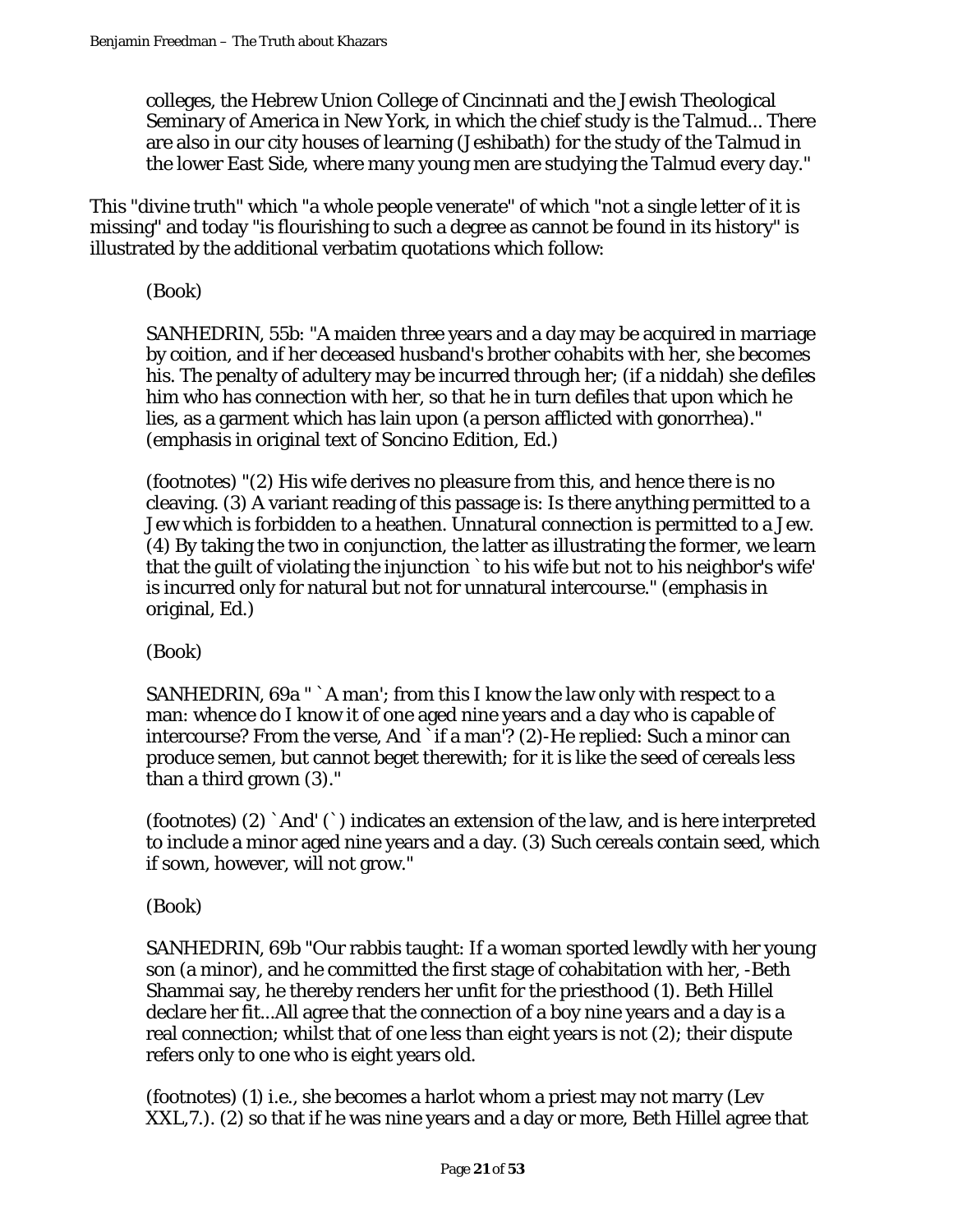she is invalidated from the priesthood; whilst if he was less than eight, Beth Shammai agree that she is not."

#### (Book)

KETHUBOTH, 5b. "The question was asked: Is it allowed (15) to perform the first marital act on the Sabbath? (16). Is the blood (in the womb) stored up (17), or is it the result of a wound? (18).

(footnotes) "(15) Lit., `how is it'? (16) When the intercourse could not take place before the Sabbath (Tosaf) (17) And the intercourse would be allowed, since the blood flows out of its own accord, no would having been made. (18) Lit., or is it wounded? And the intercourse would be forbidden."

#### (Book)

KETHUBOTH, 10a-10b. "Someone came before Rabban Gamaliel the son of Rabbi (and) said to him, `my master I have had intercourse (with my newly wedded wife) and I have not found any blood (7). She (the wife) to him, `My master, I am still a virgin'. He (then) said to them; Bring me two handmaids, one (who is) a virgin and one who had intercourse with a man. They brought to him (two such handmaids), and he placed them on a cask of wine. (In the case of ) the one who was no more a virgin its smell (1) went through (2), (in the case of) the virgin the smell did not go through (3). He (then) placed this one (the young wife) also (on the cask of wine), and its smell (4) did not go through. He (then) said to him: Go, be happy with thy bargain (7). But he should have examined her from the beginning (8)."

(footnotes) "(1) i.e., the smell of wine. (2) One could smell the wine from the mouth (Rashi). (3) One could not smell the wine from the mouth. (4) i.e., the smell of wine. (5) Rabban Gamaliel (6) To the husband. (7) The test showed that the wife was a virgin. (8) Why did he first have to experiment with the two handmaids."

### (Book)

KETHUBOTH, 11a-11b. "Rabba said, It means (5) this: When a grown up man has intercourse with a little girl it is nothing, for when the girl is less than this (6), it is as if one puts the finger in the eye (7), but when a small boy has intercourse with a grown up woman, he makes her as `a girl who is injured by a piece of wood' ".

(footnotes) "(5). Lit., `says'. (6) Lit., `here', that is, less than three years old. (7) Tears come to the eyes again and again, so does virginity come back to the little girl under three years."

### (Book)

KETHUBOTH, 11a-11b. "Rab Judah said that Rab said: A small boy who has intercourse with a grown up woman makes her (as though she were ) injured by a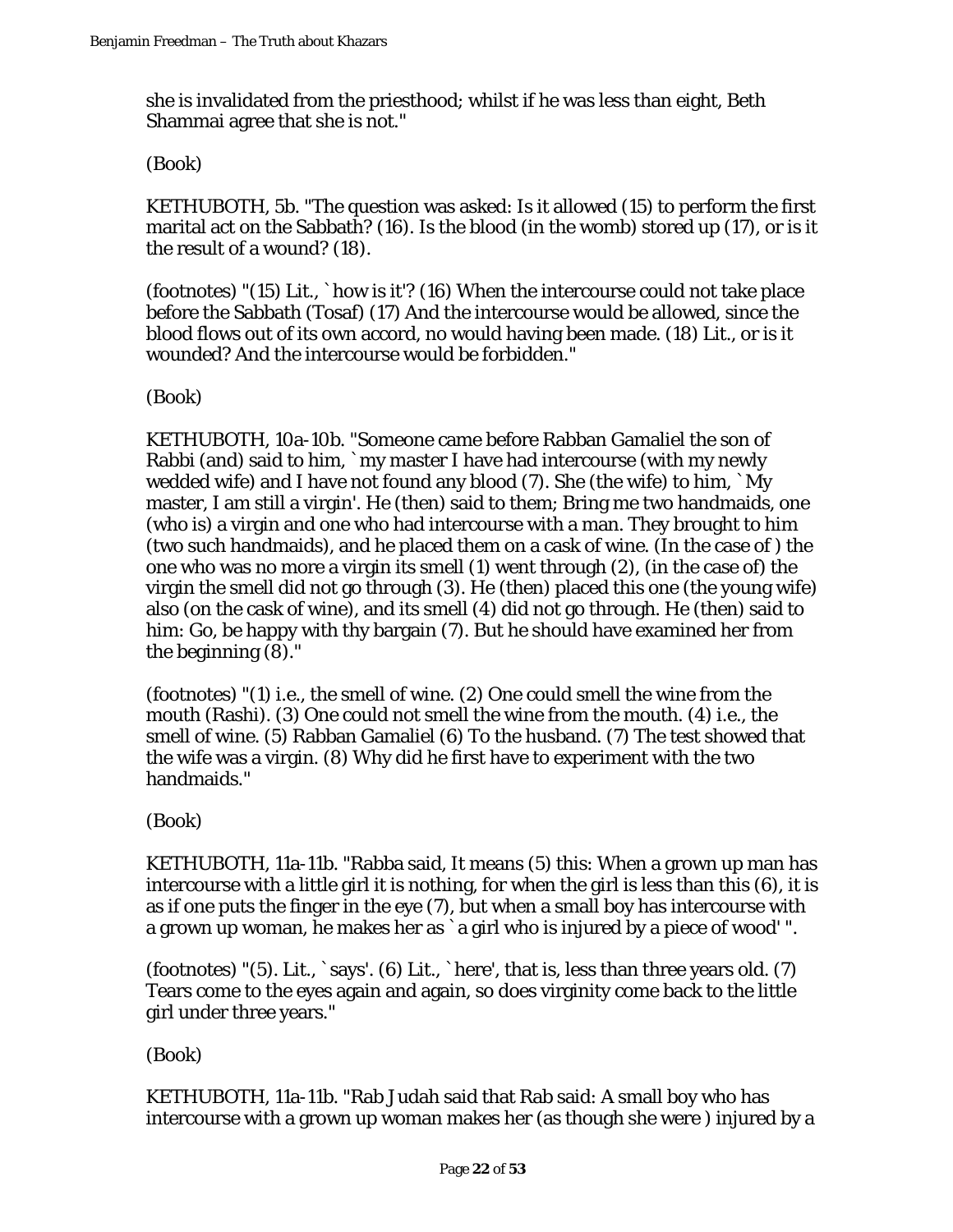piece of wood (1). Although the intercourse of a small boy is not regarded as a sexual act, nevertheless the woman is injured by it as by a piece of wood."

(footnotes) "(1) Although the intercourse of a small boy is not regarded as a sexual act, nevertheless the woman is injured by it as by a piece of wood."

### (Book)

HAYORATH, 4a. "We learnt: (THE LAW CONCERNING THE MENSTRUANT OCCURS IN THE TORAH BUT IF A MAN HAS INTERCOURSE WITH A WOMAN THAT AWAITS A DAY CORRESPONDING TO A DAY HE IS EXEMPT. But why? Surely (the law concerning) a woman that awaits a day corresponding to a day is mentioned in the Scriptures: He hath made naked her fountain. But, surely it is written, (1)- They might rule that in the natural way even the first stage of contact is forbidden; and in an unnatural way, however, is (that the ruling might have been permitted) (3) even in the natural way (4) alleging (that the prohibition of) the first stage (5) has reference to a menstruant woman only (6). And if you prefer I might say: The ruling may have been that a woman is not regarded as a zabah (7) except during the daytime because it is written, all the days of her issue (8)." (emphasis appears in Soncino Edition original, Ed.)

(footnotes) "(13) Lev. XV, 28. (14) Cf. supra p. 17, n. 10. Since she is thus Biblically considered unclean how could a court rule that one having intercourse with her is exempt? (15) Lev XX, 18. (1) Ibid. 13. The plural "xxxx" (Hebrew characters, Ed.) implies natural, and unnatural intercourse. (2) Why then was the case of `a woman who awaits a day corresponding to a day' given as an illustration when the case of a menstruant, already mentioned, would apply the same illustration. (3) The first stage of contact. (4) In the case of one `who awaits a day corresponding to a day'; only consummation of coition being forbidden in her case. (5) Cf. Lev XX, 18. (6) Thus permitting a forbidden act which the Sadducees do not admit. (7) A woman who has an issue of blood not in the time of her menstruation, and is subject to certain laws of uncleanness and purification (Lev XV, 25ff). (8) Lev XV, 26. Emphasis being laid on days."

(Book)

ABODAH ZARAH, 36b-37a. "R. Naham b. Isaac said: They decreed in connection with a heathen child that it would cause defilement by seminal emission (2) so that an Israelite child should not become accustomed to commit pederasty with it...From what age does a heathen child cause defilement by seminal emission? From the age of nine years and one day. (37a) for inasmuch as he is then capable of the sexual act he likewise defiles by emission. Rabina said: It is therefore to be concluded that a heathen girl (communicates defilement) from the age of three years and one day, for inasmuch as she is then capable of the sexual act she likewise defiles by a flux.

(footnotes) (2). Even through he suffered from no issue.

(Book)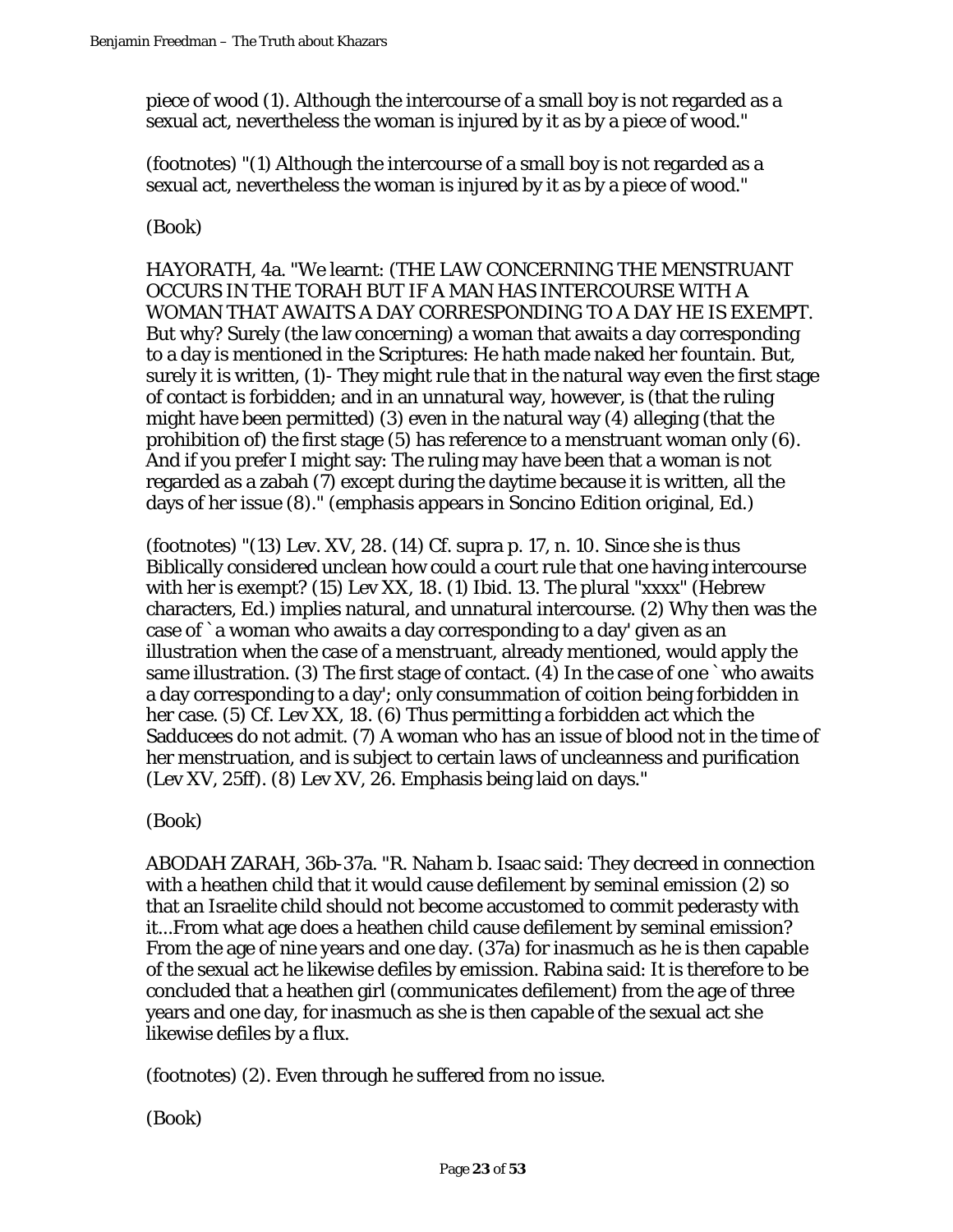SOTAH, 26b. "R. Papa said: It excludes an animal, because there is not adultery in connection with an animal (4). Raba of Parazika (5) asked R. Ashi, Whence is the statement which the Rabbis made that there is no adultery in connection with an animal? Because it is written, Thou shalt not bring the hire of a harlot or the wages of a dog etc.; (6) and it has been taught: The hire of a dog (7) and the wages of a harlot (8) are permissible, as it is said, Even both of these (9) - the two (specified texts are abominations) but not four (10)...As lying with mankind. (12) But, said Raba, it excludes the case where he warned her against contact of the bodies (13). Abaye said to him, That is merely an obscene act (and not adultery), and did the All-Merciful prohibit (a wife to her husband) for an obscene act?" (emphasis in the original text, Ed.)

(footnotes) "(4) She would not be prohibited to her husband for such an act. (5) farausag near Baghdad v. BB. (Sonc. Ed.) p. 15, n.4. He is thus distinguished from the earlier Rabbi of that name. (6) Deut. XXIII, 19. (7) Money given by a man to a harlot to associate with his dog. Such an association is not legal adultery. (8) If a man had a female slave who was a harlot and he exchanged her for an animal, it could be offered. (9) Are an abomination unto the Lord (ibid). (10) Viz., the other two mentioned by the Rabbi. (11) In Num. V. 13. since the law applies to a man who is incapable. (12) Lev. XVIII, 22. The word for `lying' is in the plural and is explained as denoting also unnatural intercourse. (13) With the other man, although there is no actual coition." (emphasis appears in original Soncino Edition, Ed.)

### (Book)

YEBAMOTH, 55b. "Raba said; for what purpose did the All-Merciful write `carnally' in connection with the designated bondmaid (9), a married woman (10< and a sotah (11)? That in connection with the designated bondmaid (is required) as has just been explained (12). That in connection with a married woman excludes intercourse with a relaxed membrum (13). This is a satisfactory interpretation in accordance with the view of him who maintains that if one cohabited with forbidden relatives with relaxed membrum he is exonerated (14); what, however, can be said, according to him who maintains (that for such an act one is) guilty? The exclusion is rather that of intercourse with a dead woman (15). Since it might have been assumed that, as (a wife), even after her death, is described as his kin (16), one should be guilty for (intercourse with) her (as for that) with a married woman, hence we are taught (that one is exonerated).

(footnotes) (9) Lev. XIX,20. (10) Ibid. XVIII,20 (11) Num. V, 13. (12) SUPRA 55a. (13) Since no fertilization can possibly occur. (14) Shebu., 18a, Sanh. 55a (15) Even though she dies as a married woman. (16) In Lev. XXI, 2. where the text enumerates the dead relatives for whom a priest may defile himself. As was explained, supra 22b, his kin refers to one's wife." (emphasis in Soncino Edition original, Ed.)

(Book)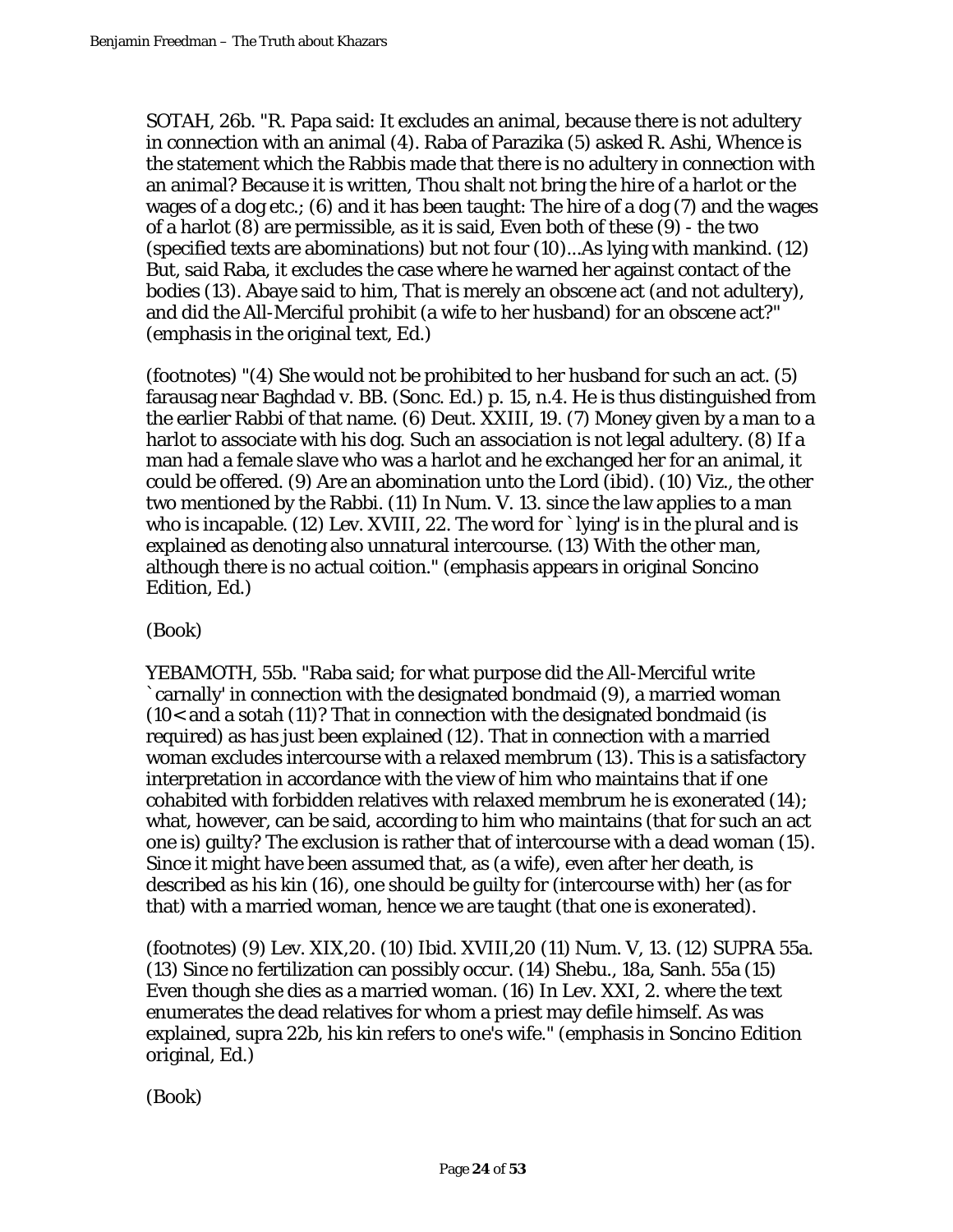YEBAMOTH, 103a-103b. "When the serpent copulated with Eve (14) with lust. The lust of the Israelites who stood at Mount Sinai (16) came to an end, the lust of idolators who did not stand at Mount Sinai did not come to an end."

(footnotes) "(14) In the Garden of Eden, according to tradition. (15) i.e., the human species. (16) And experienced the purifying influence of divine Revelation."

### (Book)

YEBAMOTH, 63a. "R. Eleazar further stated: What is meant by the Scriptural text, This is now bone of my bones, and flesh of my flesh (5)? This teaches that Adam had intercourse with every beast and animal but found no satisfaction until he cohabited with Eve.

(footnotes) "(5) Gen. II, 23. emphasis on This is now." (emphasis appears in original Sonsino Edition, Ed.)

### (Book)

YEBAMOTH, 60b. "As R. Joshua b. Levi related: `There was a certain town in the Land of Israel the legitimacy of whose inhabitants was disputed, and Rabbi sent R. Ramanos who conducted an inquiry and found in it the daughter of a proselyte who was under the age of three years and one day (14), and Rabbi declared her eligible to live with a priest (15)."

(footnotes) "(13) A proselyte under the age of three years and one day may be married by a priest. (14) And was married to a priest. (15) i.e., permitted to continue to live with her husband."

# (Book)

YEBAMOTH, 59b. "R. Shimi b. Hiyya stated: A woman who had intercourse with a beast is eligible to marry a priest (4). Likewise it was taught: A woman who had intercourse with that which is no human being (5), though she is in consequence subject to the penalty of stoning (6), is nevertheless permitted to marry a priest (7).

(footnotes) "(4) Even a High Priest. The result of such intercourse being regarded as a mere wound, and the opinion that does not regard an accidentally injured hymen as a disqualification does not so regard such an intercourse either. (5) A beast. (6) If the offense was committed in the presence of witnesses after due warning. (7) In the absence of witnesses and warning."

# (Book)

YEBAMOTH, 12b "R. Bebai recited before R. Naham: Three (categories of) woman may (7) use an absorbent (8) in their marital intercourse (9), a minor, a pregnant woman and a nursing woman. The minor (10) because (otherwise) she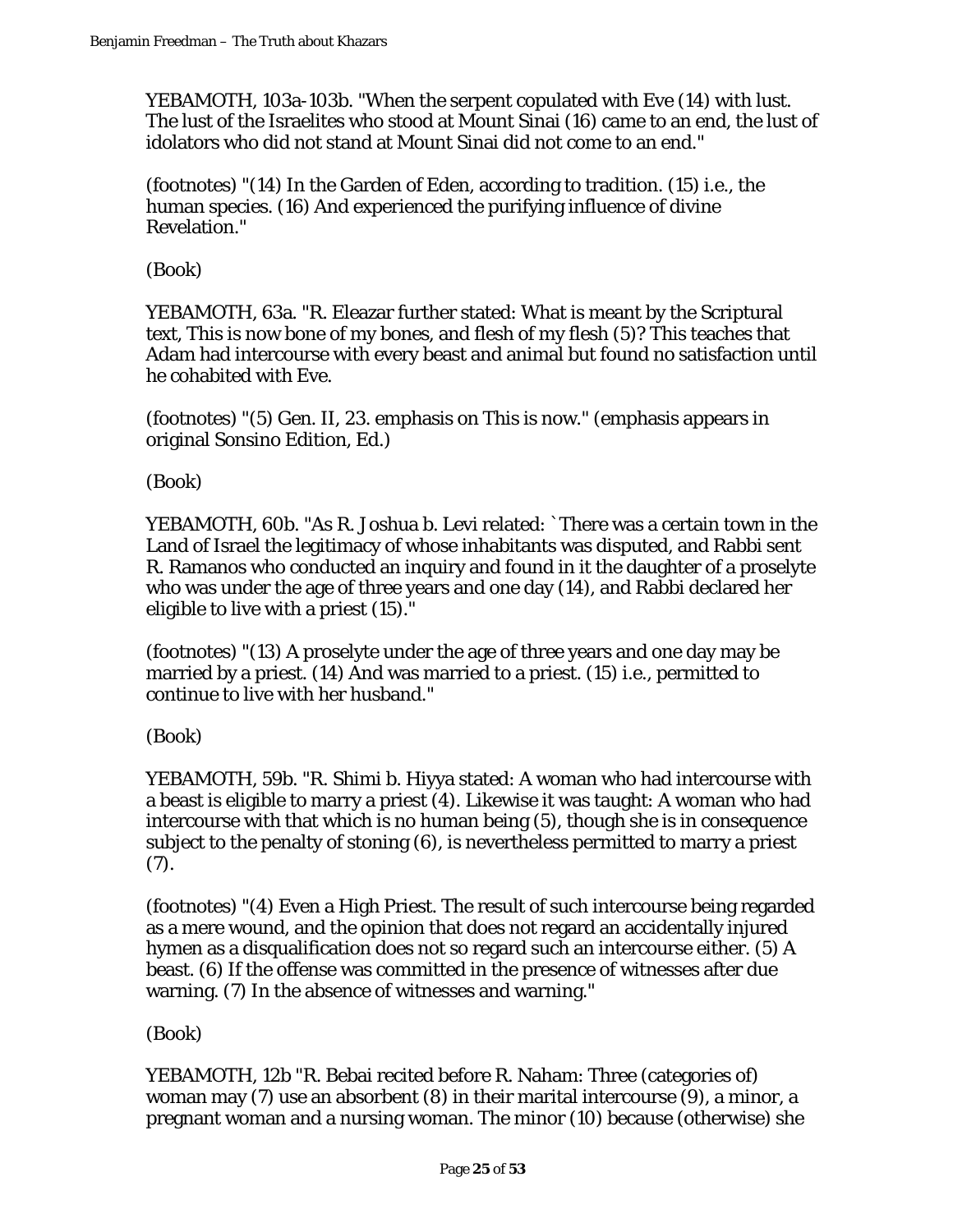might (11) become pregnant, and as a result (11) might die...And what is the age of such a minor? (14). From the age of eleven years and one day until the age of twelve years and one day. One who is under (15), or over this age (16) must carry on her marital intercourse in the usual manner."

(footnotes) "(7) (so Rashi. R. Tam; Should use, v.Tosaf s.v.) (8) Hackled wool or flax (9) To prevent conception (10) May use an absorbent. (11) Lit., `perhaps'. (14) Who is capable of conception but exposed thereby to the danger of death. (15) When no conception is possible. (16) When pregnancy involves no fatal consequences."

### (Book)

YEBAMOTH, 59b. "When R. Dimi came (8) he related: It once happened at Haitalu (9) that while a young woman was sweeping the floor (10) a village dog (11) covered her from the rear (12) and Rabbi permitted her to marry a priest. Samuel said: Even a High Priest.

(footnotes) "(8) From Palestine to Babylon (9) (Babylonian form for Aitulu, modern Aiterun N.W. of Kadesh, v. S. Klein, Beitrage, p. 47). (10) Lit., `house'. (11) Or `big hunting dog' (Rashi), `ferocious dog' (Jast.), `small wild dog' (Aruk). (12) A case of unnatural intercourse.

### (Book)

KETHUBOTH, 6b. "Said he to him: Not like those Babylonians who are not skilled in moving aside. (7), but there are some who are skilled in moving aside (8). If so, why (give the reason of) `anxious.? (10) - for one who is not skilled. (Then) let the  $[m]$  say: One who is skilled is allowed (to perform the first intercourse on Sabbath), one who is not skilled is forbidden? -Most (people) are skilled (11). Said Raba the son of R. Hanan to Abaye' If this were so, then why (have) groomsmen (12) why (have) a sheet? (13) - He (Abaye) said to him: There (the groomsmen and the sheet are necessary) perhaps he will see and destroy (the tokens of her virginity) (14).

(footnotes) "(7) i.e., having intercourse with a virgin without causing a bleeding. (8) Thus no blood need come out, and `Let his head be cut off and let him not die!' does not apply. (9) If the bridegroom is skilled in `moving sideways'. (10) He need not be anxious about the intercourse and should not be free from reading Shema' on account of such anxiety. (11) Therefor the principle regarding `Let his head be cut off and let him not die!' does not, as a rule, apply. (12) The groomsmen testify in case of need to the virginity of the bride. V. infra 12a. If the bridegroom will act in a manner that will cause no bleeding, the groomsmen will not be able to testify on the question of virginity. (13) To provide evidence of the virginity of the bride. Cf. Deut. XXII,17. (14) It may happen that he will act in the normal manner and cause bleeding but he will destroy the tokens and maintain that the bride was not a virgin; for this reason the above mentioned provisions are necessary. Where however he moved aside and made a false charge as to her virginity, the bride can plead that she is still a virgin (Rashi)."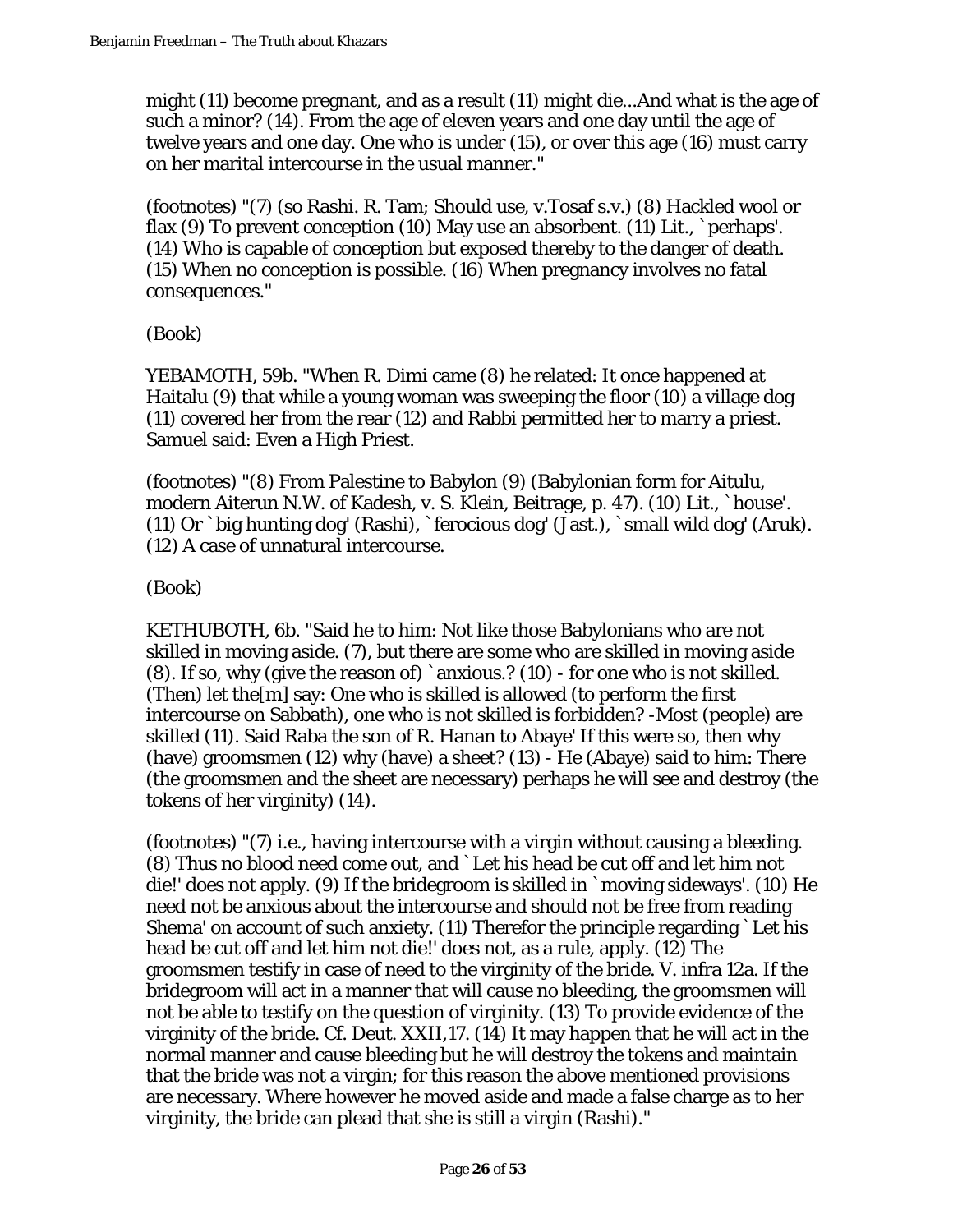After reading these verbatim quotations from the countless other similar quotations which you will find in the official unabridged Soncino Edition of the Talmud in the English language are you of the opinion, my dear Dr. Goldstein, that the Talmud was the "sort of book" from which Jesus "drew the teachings which enabled him to revolutionize the world" on "moral and religious subjects"? You have read here verbatim quotations and official footnotes on a few of the many other subjects covered by the "63 books" of the Talmud. When you read them you must be prepared for a shock. I am surprised that the United States Post Office does not bar the Talmud from the mails. I hesitate to quote them in this letter.

In support of the contention by the top echelon among the outstanding authorities on this phase of the present status of the Talmud, further proof of the wide influence exerted by the Talmud upon the so-called or self-styled "Jews" is supplied by Rabbi Morris N. Kertzer's article "What is a Jew" in the June 17, 1952 issue of `Look Magazine'. Rabbi Morris N. Kertzer's article contains a lovely picture of a smiling man seated in a chair with a large opened book upon his lap. Seated around him on the floor are about a dozen smiling men and women. They are paying close attention to the smiling man in the chair with the opened book upon his lap. He is reading to the persons on the floor. He emphasizes what he is reading by gestures with one of his hands. Beneath this photograph of the group is the following explanation:

"ADULTS STUDY ANCIENT WRITINGS TOO. RABBI, IN THIS PICTURE, SEATED IN CHAIR, LEADS GROUP DISCUSSION OF TALMUD BEFORE EVENING PRAYER." (emphasis supplied)

This picture and explanation indicate the extent the Talmud is the daily diet of so-called or selfstyled "Jews" in this day and age. The Talmud is first taught to children of so-called or selfstyled "Jews" as soon as they are able to read. Just as the Talmud is the "textbook by which rabbis are trained" so is the Talmud also the textbook by which the rank-and-file of the socalled or self-styled "Jews" are "trained" to think from their earliest age. In the translation of the Talmud with its texts edited, corrected and formulated by the eminent Michael Rodkinson, with its first edition revised and corrected by the celebrated Reverend Dr. Isaac M. Wise, on page XI, it states:

# "THE MODERN JEW IS THE PRODUCT OF THE TALMUD" (emphasis supplied)

To the average Christian the word "Talmud" is just another word associated by them with the form of religious worship practiced in their synagogues by so-called or self-styled "Jews". Many Christians have never heard of the Talmud. Very few Christians are informed on the contents of the Talmud. Some may believe the Talmud to be an integral part of the religious worship known to them as "Judaism". It suggests a sort of bible or religious text book. It is classed as a spiritual manual. But otherwise few if any Christians have an understanding of the contents of the Talmud and what it means in the daily lives of so-called or self-styled "Jews". As an illustration, my dear Dr. Goldstein, how many Christians have any conception of the "Kol Nidre" (All Vows) prayer recited in synagogues on the Day of Atonement?

In Volume VIII of the Jewish Encyclopedia on page 539 found in the Library of Congress, the New York Public Library and libraries of all leading cities, will be found the official translation into English of the prayer known as the "Kol Nidre" (All Vows) prayer. It is the prologue of the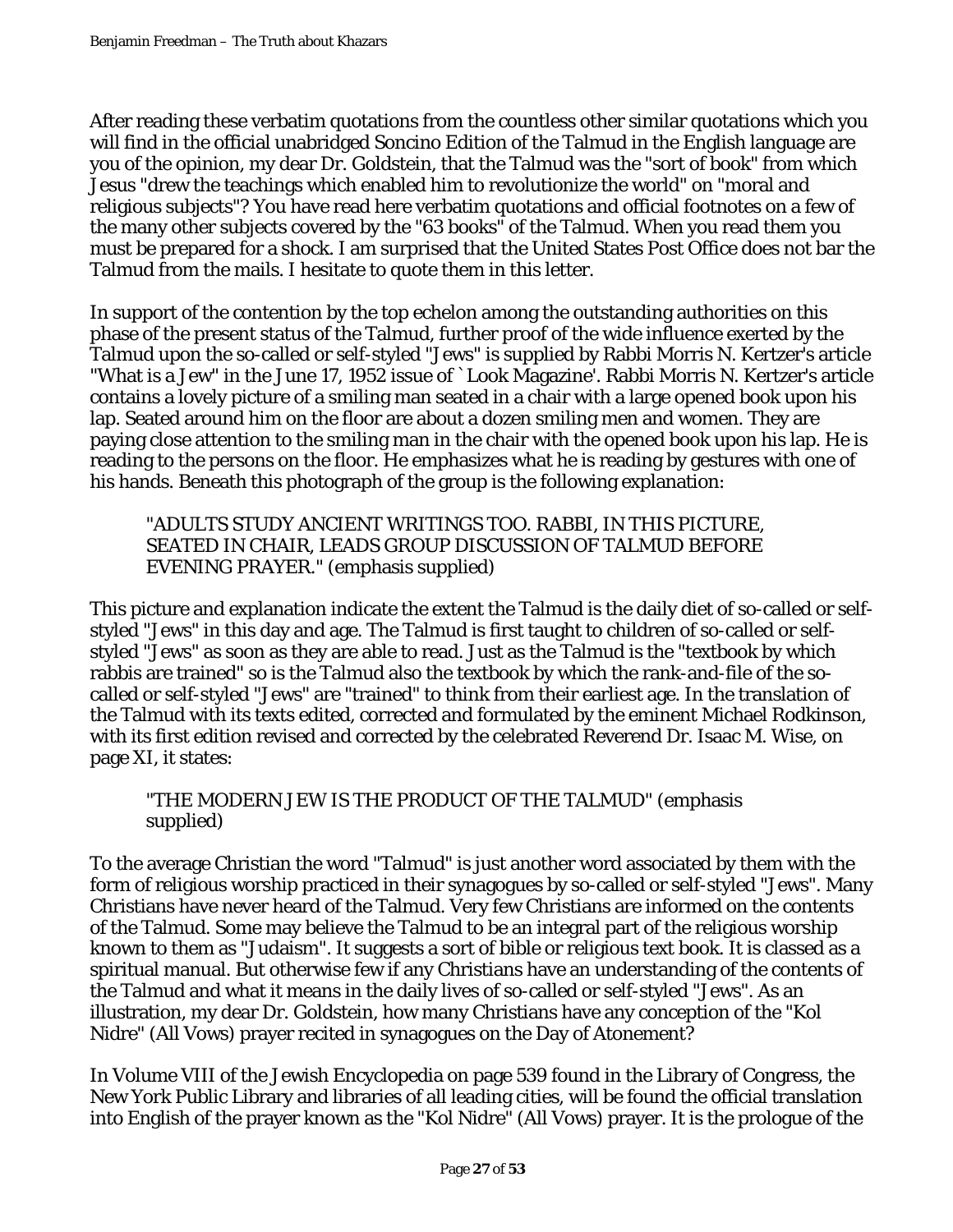Day of Atonement services in the synagogues. It is recited three times by the standing congregation in concert with chanting rabbis at the alter. After the recital of the "Kol Nidre" (All Vows) prayer the Day of Atonement religious ceremonies follow immediately. The Day of Atonement religious observances are the highest holy days of the so-called or self-styled "Jews" and are celebrated as such throughout the world. The official translation into English of the "Kol Nidre" (All Vows) prayer follows"

 "ALL VOWS, OBLIGATIONS, OATHS, ANATHEMAS, whether called `konam', `konas', or by any other name, WHICH WE MAY VOW, OR SWEAR, OR PLEDGE, OR WHEREBY WE MAY BE BOUND, FROM THIS DAY OF ATONEMENT UNTO THE NEXT, (whose happy coming we await), we do repent. MAY THEY BE DEEMED ABSOLVED, FORGIVEN, ANNULLED, AND VOID AND MADE OF NO EFFECT; THEY SHALL NOT BIND US NOR HAVE POWERS OVER US. THE VOWS SHALL NOT BE RECKONED VOWS; THE OBLIGATIONS SHALL NOT BE OBLIGATORY; NOR THE OATHS BE OATHS." (emphasis supplied)

The implications, inferences and innuendoes of the "Kol Nidre" (All Vows) prayer are referred to in the Talmud in the Book of Nedarim, 23a-23b as follows:

### (Book)

"And he who desires that NONE OF HIS VOWS MADE DURING THE YEAR SHALL BE VALID, let him stand at the beginning of the year and declare, `EVERY VOW WHICH I MAKE IN THE FUTURE SHALL BE NULL (1). (HIS VOWS ARE THEN INVALID,) PROVIDING THAT HE REMEMBERS THIS AT THE TIME OF THE VOW." (emphasis in original and supplied, Ed.)

(footnotes) "(1) This may have provided a support for the custom of reciting Kol Nidre (a formula for dispensation of vows) prior to the Evening Service of the Day of Atonement (Ran)...Though the beginning of the year (New Year) is mentioned here, the Day of Atonement was probably chosen on account of its great solemnity. But Kol Nidre as part of the ritual IS LATER THAN THE TALMUD, and, as seen from the following statement of R. Huna b. Hinene, THE LAW OF REVOCATION IN ADVANCE WAS NOT MADE PUBLIC. (emphasis supplied and in original text, Ed.)

The greatest study of the "Kol Nidre" (all Vows) prayer was made by the eminent psychoanalyst Professor Theodor Reik, the celebrated pupil of the famous Dr. Sigmund Freud. The analysis of the historic, religious and psychological background of the "Kol Nidre" (All Vows) prayer by Professor Reik presents the Talmud in its true perspective. This important study is contained in Professor Reik's "The Ritual, Psycho-Analytical Studies". In the chapter on the Talmud, on page 168, Professor Reik states:

 "THE TEXT WAS TO THE EFFECT THAT ALL OATHS WHICH BELIEVERS TAKE BETWEEN ONE DAY OF ATONEMENT AND THE NEXT DAY OF ATONEMENT ARE DECLARED INVALID." (emphasis added)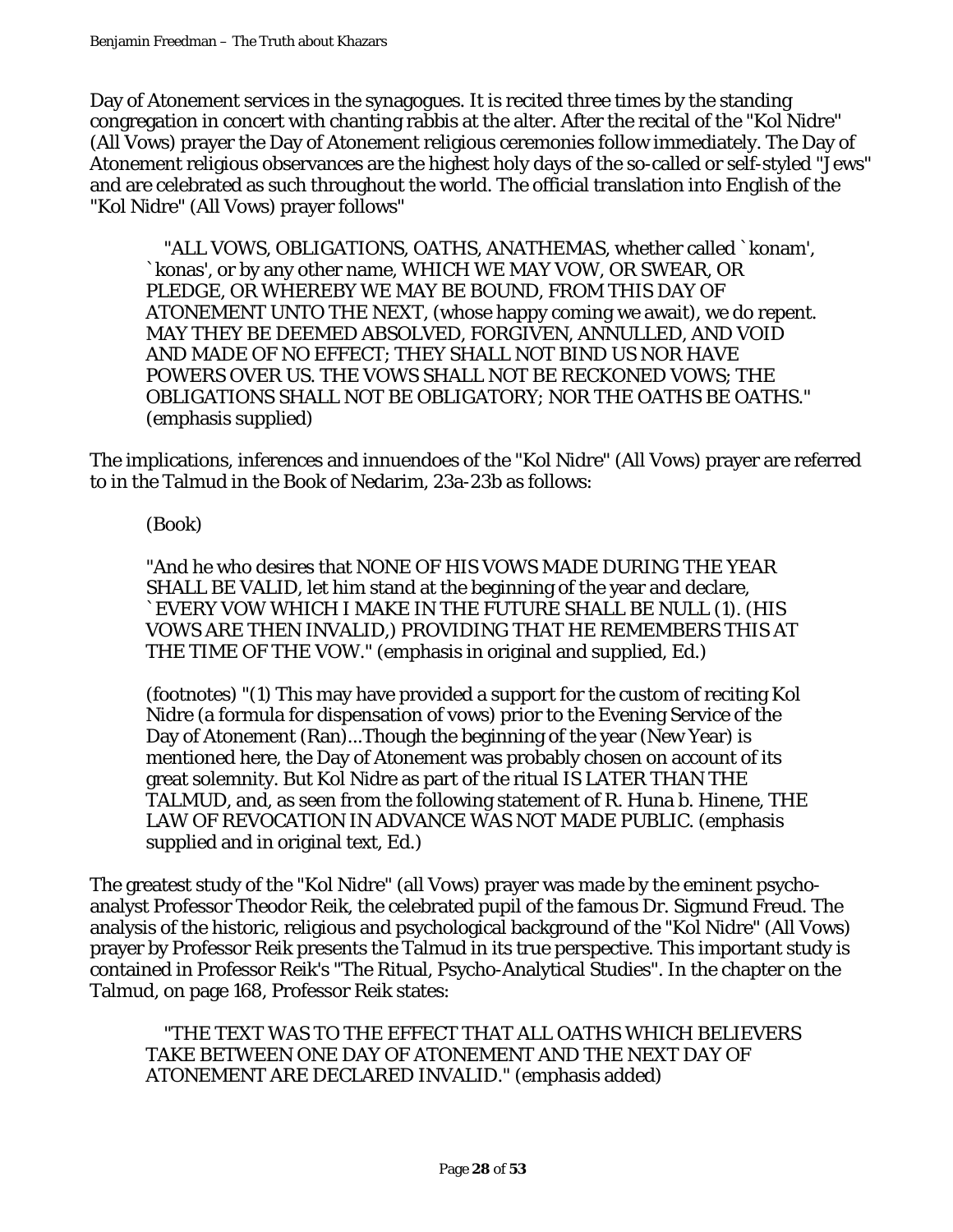Before explaining to you how the present wording of the "Kol Nidre" (All Vows) prayer was introduced into the Day of Atonement synagogue ceremonies, my dear Dr. Goldstein, I would like to quote a passage to you from the Universal Jewish Encyclopedia. The Universal Jewish Encyclopedia confirms the fact that the "Kol Nidre" (All Vows) prayer has no spiritual value as might be believed because it is recited in synagogues on the Day of Atonement as the prologue of the religious ceremonies which follow it. The secular significance of the "Kol Nidre" (All Vows) prayer is indicated forcefully by the analysis in the Universal Jewish Encyclopedia. In Volume VI, on page 441, it states:

 "The Kol Nidre HAS NOTHING WHATEVER TO DO WITH THE ACTUAL IDEA OF THE DAY OF ATONEMENT...it attained to extraordinary solemnity and popularity by reason of the fact that it was THE FIRST PRAYER RECITED ON THIS HOLIEST OF DAYS."

My dear Dr. Goldstein, prepare for the shock of your life. Compelled by what you may now read here about the "Kol Nidre" (All Vows) prayer you must be shocked to learn that many Christian churches actually "peal their bells" on the Day of Atonement in celebration of that holy day for so-called or self-styled "Jews." How stupid can the Christian clergy get? From what I have learned after a cursory inquiry I am unable to say whether it was a case of stupidity or cupidity. With what you already know, together with what [you] will additionally know before you finish this letter, you will be able to judge for yourself whether it was stupidity or cupidity. There is not one single fact in this entire letter which every graduate of a theological seminary did not have the opportunity to learn.

The following news item was featured in the New York `World Telegram' on October 7th only a few days ago. Under a prominent headline "JEWISH HOLIDAYS TO END AT SUNDOWN" the New York `World Telegram' gave great prominence to the following story:

 "Synagogues and temples throughout the city were crowded yesterday as the 24 hour fast began. Dr. Normal Salit, head of the Synagogue Council of America, representing the three major Jewish bodies, had called on other faiths TO JOIN THE FAST... Cutting across religious lines, MANY PROTESTANT CHURCHES IN THE CITY PEALED THEIR BELLS LAST NIGHT TO SOUND THE KOL NIDRE, TRADITIONAL MELODY USED AT THE START OF YOM KIPPUR. THE GESTURE OF GOOD- WILL WAS RECOMMENDED BY THE MANHATTAN OFFICE OF THE PROTESTANT COUNCIL" (emphasis supplied).

That just about "tops" anything I have ever had come to my attention revealing the ignorance and indifference of the Christian clergy to the hazards today facing the Christian faith. From my personal contacts with the Manhattan Office of the Protestant Council in the recent past I hold out very little hope for any constructive contribution they can make to the common defense of the Christian faith against its dedicated enemies. In each instance they buckled under the "pressure" exerted upon them by the "contacts" for so-called or self-styled "Jews". If it was not so tragic it would be comic. It was a joke indeed but the joke was on the Christian clergy. Ye Gods! "Many" Christian churches "pealed their bells", as the Protestant Council reports the event, "TO SOUND THE KOL NIDRE, TRADITIONAL MELODY USED AT THE START OF YOM KIPPUR". Just where does betrayal of a trust and breach of faith begin?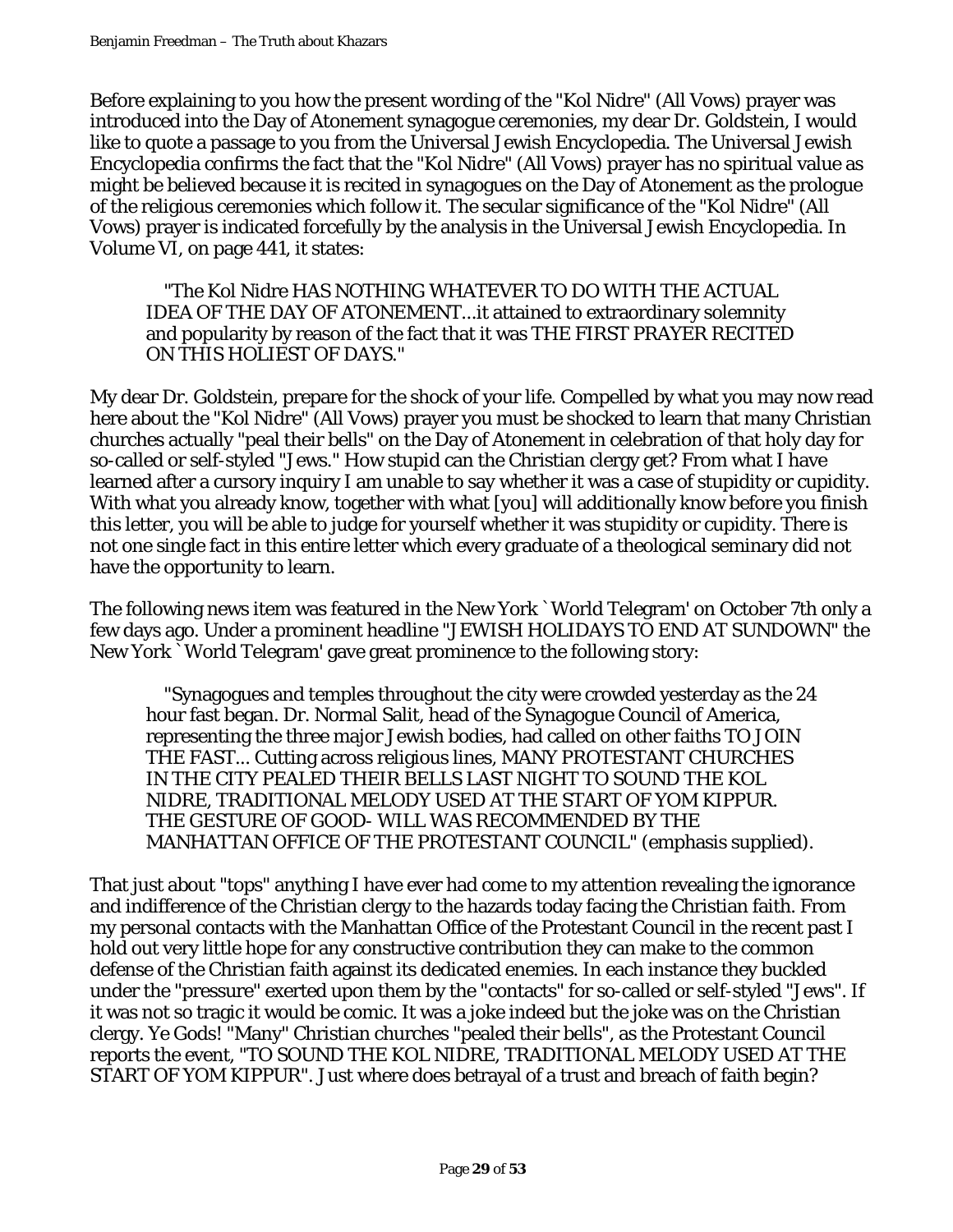The present wording of the "Kol Nidre" (All Vows) prayer dates from the 11th century. A political reversal in Eastern Europe compelled the so-called or self-styled "Jews" in Eastern Europe to adopt the present wording of the "Kol Nidre" (All Vows) prayer. That story involves the history of the so-called or self-styled "Jews. Before relating here as briefly as possible the history of the so-called or self-styled "Jews" of Eastern Europe I would like to quote here another short passage from the Jewish Encyclopedia. In analyzing the course of history which resulted in the present wording of the "Kol Nidre" (All Vows) prayer the Jewish Encyclopedia in Volume VII, on page 540, states:

 "AN IMPORTANT ALTERATION IN THE WORDING of the `Kol Nidre' was made by Rashi's son-in-law, Meir ben Samuel, WHO CHANGED THE ORIGINAL PHRASE `FROM THE LAST DAY OF ATONEMENT TO THIS ONE' to `FROM THIS DAY OF ATONEMENT UNTIL THE NEXT' ". (emphasis supplied)

You will agree, my dear Dr. Goldstein, that Meir ben Samuel knew what he was doing. The wording of that altered version of the "Kol Nidre" (All Vows) prayer makes the recital of the prayer a release during the coming year from any obligations to respect any oath, vow or pledge during the coming year. Like any one-year license obtained from the Federal, State or Municipal governments, the altered version of the "Kol Nidre" (All Vows) prayer extends immunity in advance for one year from all obligations to observe the terms of oaths, vows and pledges made in the year following the date of the Day of Atonement when the prayer was recited. Each year however it becomes necessary to renew this "license" which automatically revokes in advance any oath, vow or pledge made during the next twelve months, by again appearing in a synagogue on the next Day of Atonement and reciting the "Kol Nidre" (All Vows) prayer again. Do you approve of this?

The passage in the Talmud referring to "Kol Nidre" (All Vows) prayer certifies to several serious situations. It certifies that "Kol Nidre" (All Vows) prayer was added as a prologue to the Day of Atonement religious services long after the completion of the Talmud between 500 A.D. - 1000 A.D. by the statement, "as part of the ritual is later than the Talmud." It confirms that Meir ben Samuel who authored the present altered version of the "Kol Nidre" (All Vows) prayer lived in the 11th century. Furthermore, the so-called or self-styled "Jews" in Eastern Europe believed it served their purpose better to keep secret from their Christian conquerors their attitude on oaths, vows and pledges, "the law of revocation in advance was not made public."

With a complete and accurate knowledge of the origin and history of the so-called or self-styled "Jews" in Eastern Europe, my dear Dr. Goldstein, it is quite impossible for yourself or for anybody to intelligently understand the harmful influence the Talmud has exerted for ten centuries, and the "Kol Nidre" (All Vows) prayer for seven centuries upon the course of world history. These two little known factors are the hub and the spokes of the "big wheel" rolling merrily along the road to complete world domination in the not distant future, without arousing suspicion, and wearing the innocent disguise of an alleged religious belief as their only defense mechanism. This insidious intrigue creates a most effective camouflage for the conspirators. The virility of their plot presents a problem in the defense of the political, economic, social and cultural ideologies developed under a Christian civilization.

You will probably also be an astonished as the 150,000,000 Christians years ago when I electrified the nation with the first publication by me of the facts disclosed by my many years of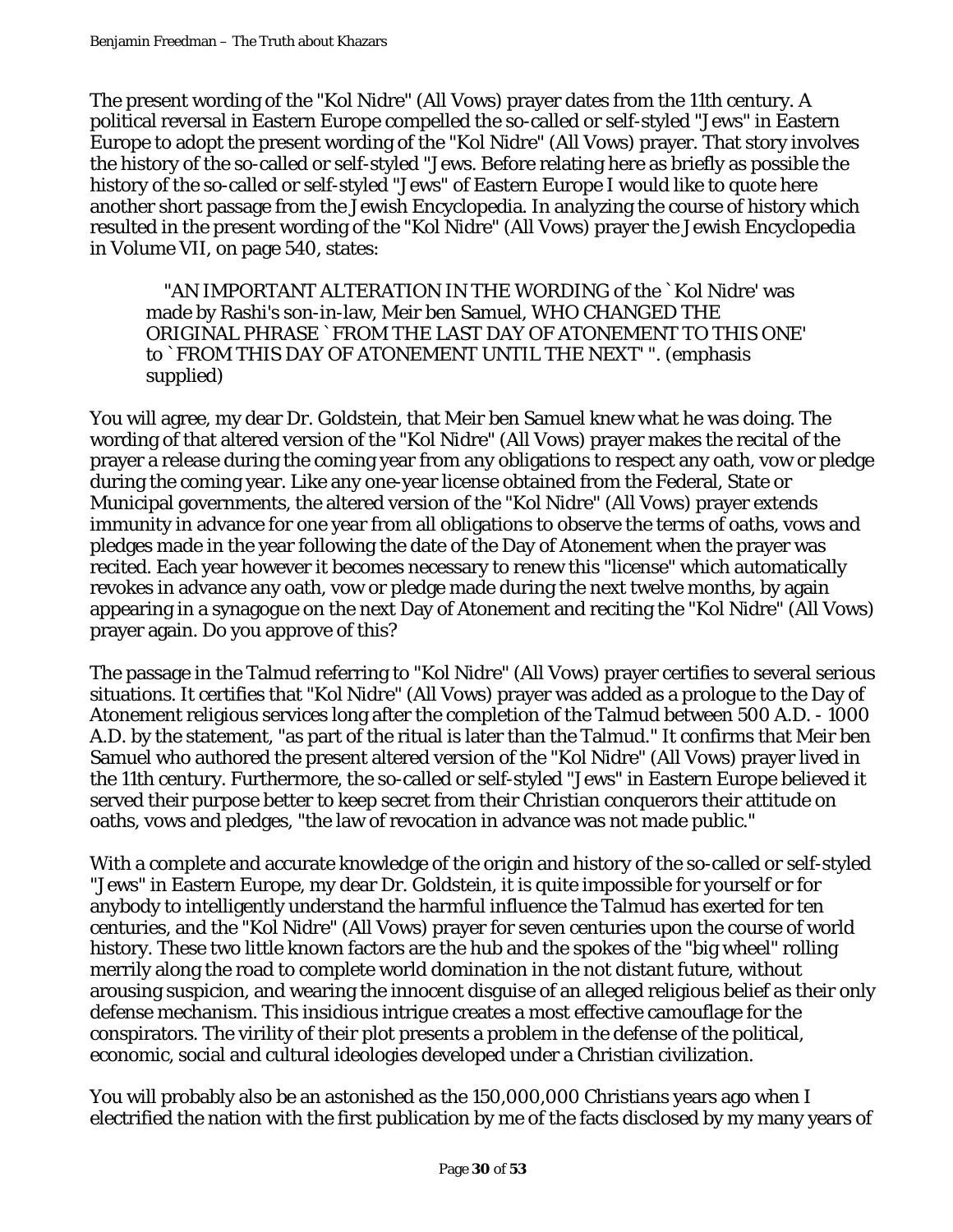research into the origin and the history of the so-called or self-styled "Jews" in Eastern Europe. My many years of intensive research established beyond the question of any doubt, contrary to the generally accepted belief held by Christians, that the so-called or self-styled "Jews" in Eastern Europe at any time in their history in Eastern Europe were never the legendary "lost ten tribes" of Bible lore. That historic fact is incontrovertible.

Relentless research established as equally true that the so-called or self-styled "Jews" in Eastern Europe at no time in their history could be correctly regarded as the direct lineal descendants of the legendary "lost ten tribes" of Bible lore. The so-called or self-styled "Jews" in Eastern Europe in modern history cannot legitimately point to a single ancient ancestor who ever set even a foot on the soil of Palestine in the era of Bible history. Research also revealed that the so-called or self-styled "Jews" in Eastern Europe were never "Semites," are not "Semites" now, nor can they ever be regarded as "Semites" at any future time by any stretch of the imagination. Exhaustive research also irrevocably rejects as a fantastic fabrication the generally accepted belief by Christians that the so-called or self-styled "Jews" in Eastern Europe are the legendary "Chosen People" so very vocally publicized by the Christian clergy form their pulpits.

Maybe you can explain to me, my dear Dr. Goldstein, the reason why and just how the origin and the history of the Khazars and Khazar Kingdom was so well concealed from the world for so many centuries? What secret mysterious power has been able for countless generations to keep the origin and the history of the Khazars and Khazar Kingdom out of history text-books and out of class-room courses in history throughout the world? The origin and history of the Khazars and Khazar Kingdom are certainly incontestable historical facts. These incontestable historic facts also establish beyond any question of doubt the origin and history of the so-called or self-styled "Jews" in Eastern Europe. The origin and history of the Khazars and Khazar kingdom and their relationship to the origin and early history of the so-called or self-styled "Jews" in Eastern Europe was one of history's best kept secrets until wide publicity was given in recent years to my research on this subject. Do you not think, my dear Dr. Goldstein, that it is time this whole subject was dragged out of its hiding place?

In the year 1948 in the Pentagon in Washington I addressed a large assembly of the highest ranking officers of the United States Army principally in the G2 branch of Military Intelligence on the highly explosive geopolitical situation in Eastern Europe and the Middle East. Then as now that area of the world was a potential threat to the peace of the world and to the security of this nation I explained to them fully the origin of the Khazars and Khazar Kingdom. I felt then as I feel now that without a clear and comprehensive knowledge of that subject it is not possible to understand or to evaluate properly what has been taking place in the world since 1917, the year of the Bolshevik revolution in Russia. It is the "key" to that problem.

Upon the conclusion of my talk a very alert Lieutenant Colonel present at the meeting informed me that he was the head of the history department of one of the largest and highest scholastic rated institutions of higher education in the United States. He had taught history there for 16 years. He had recently been called back to Washington for further military service. To my astonishment he informed me that he had never in all his career as a history teachers or otherwise heard the word "khazar" before he heard me mention it there. That must give you some idea, my dear Dr. Goldstein, of how successful that mysterious secret power was with their plot to "block out" the origin and the history of the Khazars and Khazar Kingdom in order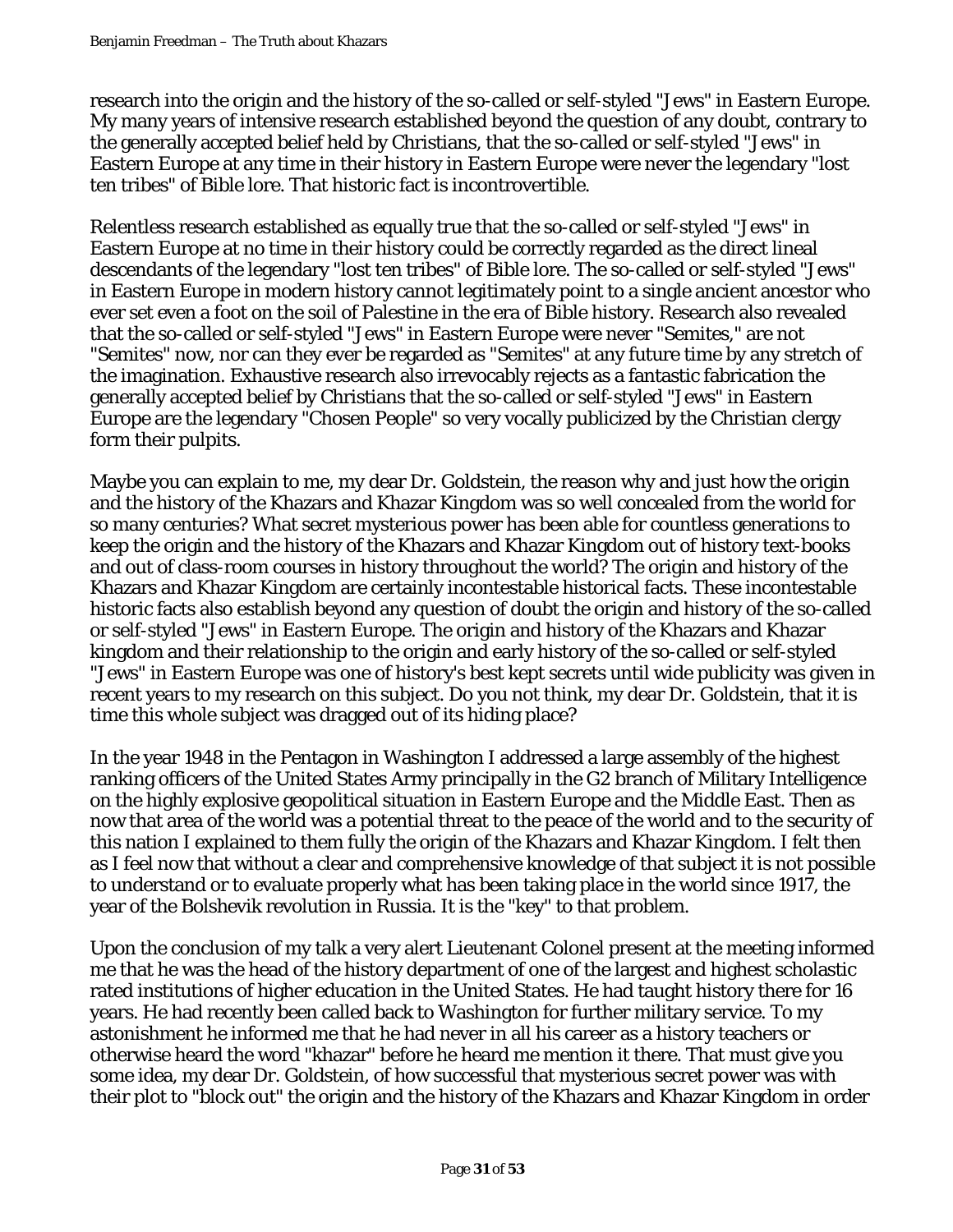to conceal from the world and particularly Christians the true origin and the history of the socalled or self-styled "Jews" in Eastern Europe.

The Russian conquest in the 10th-13th centuries of the little-known-to-history Khazars apparently ended the existence for all time of the little-known-to-history 800,000 square mile sovereign kingdom of the so-called or self-styled "Jews" in Eastern Europe, known then as the Khazar Kingdom. Historians and theologians now agree that this political development was the reason for the "IMPORTANT CHANGE IN THE WORDING OF THE `KOL NIDRE' by Meir ben Samuel in the 11th century, and for the policy adopted by the so-called or self-styled "Jews" that "THE LAW OF REVOCATION IN ADVANCE WAS NOT MADE PUBLIC". Will you be patient with me while I review here as briefly as I can the history of that political emergence and disappearance of a nation from the pages of history?

Prior to the 10th century the Khazar Kingdom had already been reduced by Russian conquests to an area of about 800,000 square miles. As you can see on the map from the Jewish Encyclopedia [Reproduced in the book form of this tract, "Facts are Facts"] the territory of the Khazar Kingdom in the 10th century was still by far the largest of any nation in Europe. The population of the Khazar Kingdom was made up for the most part of Khazars with the addition of the remnants of the populations of the 25 peaceful agricultural nations which had inhabited this approximately 1,000,000 square miles before their conquest by the invading Khazars. In the 1st century B.C. the Khazars had invaded Eastern Europe from their homeland in Asia. The Khazars invaded Eastern Europe via the land route between the north end of the Caspian Sea and the south end of the Ural Mountains. (see map.)

The Khazars were not "Semites". They were an Asiatic Mongoloid nation. They are classified by modern anthropologists as Turco-Finns racially. From time immemorial the homeland of the Khazars was in the heart of Asia. They were a very warlike nation. The Khazars were driven out of Asia finally by the nations in Asia with whom they were continually at war. The Khazars invaded Eastern Europe to escape further defeats in Asia. The very warlike Khazars did not find it difficult to subdue and conquer the 25 peaceful agricultural nations occupying approximately 1,000,000 square miles in Eastern Europe. In a comparatively short period the Khazars established the largest and most powerful kingdom in Europe, and probably the wealthiest also.

The Khazars were a pagan nation when they invaded Eastern Europe. Their religious worship was a mixture of phallic worship and other forms of idolatrous worship practiced in Asia by pagan nations This form of worship continued until the 7th century. The vile forms of sexual excess indulged in by the Khazars as their form of religious worship produced a degree of moral degeneracy the Khazar's king could not endure. In the 7th century King Bulan, ruler at that time of the Khazar Kingdom, decided to abolish the practice of phallic worship and other forms of idolatrous worship and make one of the three monotheistic religions, about which he knew very little, the new state religion. After a historic session with representatives of the three monotheistic religions King Bulan decided against Christian and Islam and selected as the future state religion as the religious worship then known as "Talmudism", and now known and practiced as "Judaism". This even is well documented in history.

King Bulan and his 4000 feudal nobles were promptly converted by rabbis imported from Babylonia for that event. Phallic worship and other forms of idolatry were thereafter forbidden. The Khazar kings invited large numbers of rabbis to come and open synagogues and schools to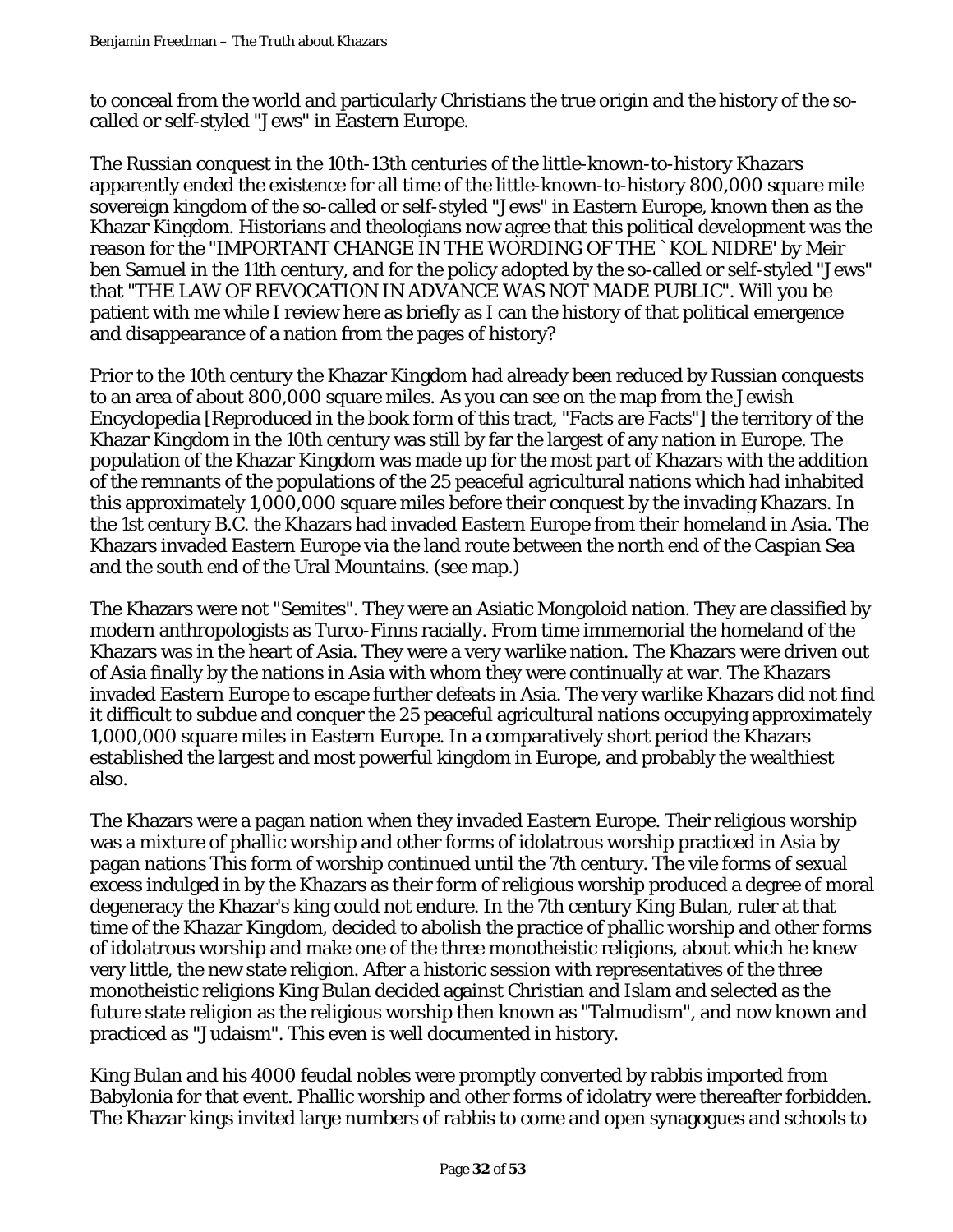instruct the population in the new form of religious worship. It was now the state religion. The converted Khazars were the first population of so-called or self-styled "Jews' in Eastern Europe. So-called or self-styled "Jews" in Eastern Europe after the conversion of the Khazars the descendants of the Khazars converted to "Talmudism", or as it is now know "Judaism", by the 7th century mass conversion of the Khazar population.

After the conversion of King Bulan none but a so-called or self-styled "Jew" could occupy the Khazar throne. The Khazar Kingdom became a virtual theocracy. The religious leaders were the civil administrators also. The religious leaders imposed the teachings of the Talmud upon the population as their guide to living. The ideologies of the Talmud became the axis of political, cultural, economic and social attitudes and activities throughout the Khazar kingdom. The Talmud provided civil and religious law.

It might be very interesting for you, my dear Dr. Goldstein, if you have the patience, to allow me to quote for you here form Volume IV, pages 1 to 5, of the Jewish Encyclopedia. The Jewish Encyclopedia refers to the Khazars as "Chazars". The two spellings are optional according to the best authorities. The two are pronounced alike. Either Khazar or "Chazar" is pronounced like the first syllable of "costume" with the word "Czar" added onto it. It is correctly pronounced "cos(tume)Czar". The Jewish Encyclopedia has five pages on the Khazars but I will skip through them:

 "CHAZARS: A people of Turkish origin whose life and history are interwoven with THE VERY BEGINNINGS OF THE HISTORY OF THE JEWS OF RUSSIA...driven on by the nomadic tribes of the steppes and by THEIR OWN DESIRE FOR PLUNDER AND REVENGE...In the second half of the sixth century the Chazars moved westward... The kingdom of the chazars was firmly established in MOST OF SOUTH RUSSIA LONG BEFORE THE FOUNDATIONS OF THE RUSSIAN MONARCHY BY THE VARANGIAN (855)...At this time the kingdom of the Chazars stood at the height of its power AND WAS CONSTANTLY AT WAR... At the end of the eighth century...the chagan (king) of the Chazars and his grandees, TOGETHER WITH A LARGE NUMBER OF HIS HEATHEN PEOPLE, EMBRACED THE JEWISH RELIGION... The Jewish population in the entire domain of the Chazars, in the period between the seventh and tenth centuries, MUST HAVE BEEN CONSIDERABLE... about THE NINTH CENTURY, IT APPEARS AS IF ALL THE CHAZARS WERE JEWS AND THAT THEY HAD BEEN CONVERTED TO JUDAISM ONLY A SHORT TIME BEFORE... It was one of the successors of Bulan named Obadiah, who regenerated the kingdom and STRENGTHENED THE JEWISH RELIGION. He invited Jewish scholars to settle in his dominions, and founded SYNAGOGUES AND SCHOOLS. The people were instructed in the bible, Mishnah, and the TALMUD and in the `divine service of the hazzanim'... In their writings the CHAZARS USED THE HEBREW LETTERS ... THE CHAZAR LANGUAGES PREDOMINATED... Obadiah was succeeded by his son Isaac; Isaac by his son Moses (or Manasseh II); the latter by his son Nisi; and Nisi by his son Aaron II. King Joseph himself was a son of Aaron, AND ASCENDED THE THRONE IN ACCORDANCE WITH THE LAW OF THE CHAZARS RELATING TO SUCCESSION... The king had twenty-five wives, all of royal blood, and sixty concubines, all famous beauties. Each one slept in a separate tent and was watched by a eunuch...THIS SEEMS TO HAVE BEEN THE BEGINNING OF THE DOWNFALL OF THE CHAZAR KINGDOM ... The Russian Varangians established themselves at Kiev... until the final conquest of the Chazars by the Russians...After a hard fight the Russians conquered the Chazars... Four years later the Russians conquered all the Chazarian territory east of the Azov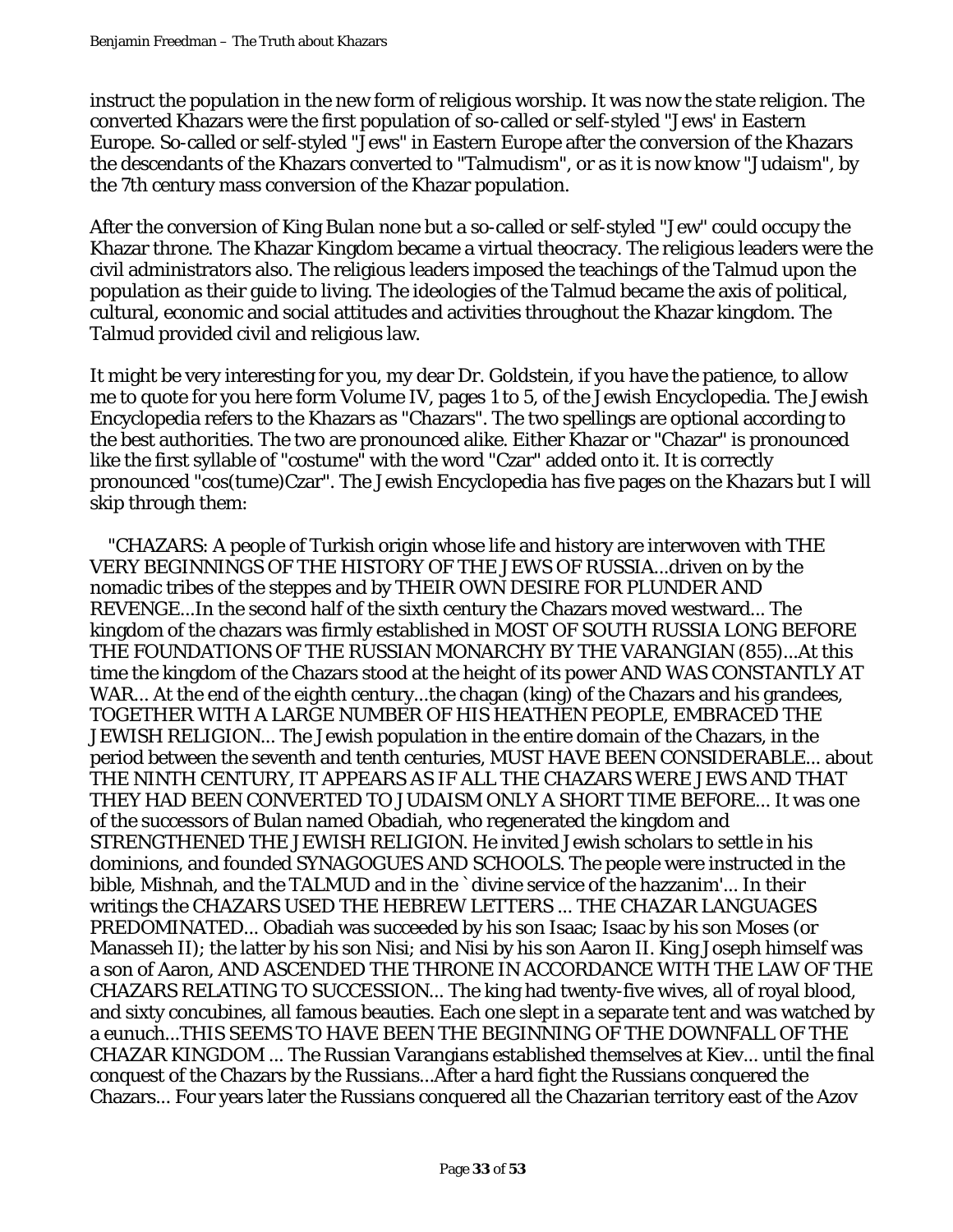... many members of the Chazarian royal family emigrated to Spain... Some went to Hungary, BUT THE GREAT MASS OF THE PEOPLE REMAINED IN THEIR NATIVE COUNTRY."

The greatest historian on the origin and the history of the so-called or self-styled "Jews" in Eastern Europe was Professor H. Graetz, himself a so-called or self-styled "Jew". Professor H. Graetz points out in his famous "History of the Jews" that when so-called or self-styled "Jews" in other countries heard a rumor about so-called or self-styled "Jews" in the Khazar Kingdom they believed these converted Khazars to be the "lost ten tribes". These rumors were no doubt responsible for the legend which grew up that Palestine was the "homeland" of the converted Khazars. On page 141 in his "History of the Jews" Professor H. Graetz states:

 "The Chazars professed a coarse religion, which was combined with sensuality and lewdness...After Obadia came a long series of Jewish Chagans (kings), for ACCORDING TO A FUNDAMENTAL LAW OF THE STATE ONLY JEWISH RULERS WERE PERMITTED TO ASCEND THE THRONE...For some time THE JEWS OF OTHER COUNTRIES HAD NO KNOWLEDGE OF THE CONVERSION OF THIS POWERFUL KINGDOM TO JUDAISM, and when at last a vague rumor to this effect reached them, THEY WERE OF THE OPINION THAT CHAZARIA WAS PEOPLED BY THE REMNANT OF THE FORMER TEN TRIBES."

When the Khazars in the 1st century B.C. invaded Eastern Europe their mother-tongue was an Asiatic language, referred to in the Jewish Encyclopedia as the "Khazar languages". They were primitive Asiatic dialects without any alphabet or any written form. When King Bulan was converted in the 7th century he decreed that the Hebrew characters he saw in the Talmud and other Hebrew documents was thereupon to become the alphabet for the Khazar language. The Hebrew characters were adopted to the phonetics of the spoken Khazar language. The Khazars adopted the characters of the so-called Hebrew language in order to provide a means for providing a written record of their speech. The adoption of the Hebrew characters had no racial, political or religious implication.

The western European uncivilized nations which had no alphabet for their spoken language adopted the alphabet of the Latin language under comparable circumstances. With the invasion of western Europe by the Romans the civilization and the culture of the Romans was introduced into these uncivilized areas. Thus the Latin alphabet was adopted for the language of the French, Spanish, ENGLISH, Swedish and many other western European languages. These languages were completely foreign to each other yet they all used the same alphabet. The Romans brought their alphabet with their culture to these uncivilized nations exactly like the rabbis brought the Hebrew alphabet from Babylonia to the Khazars when they introduced writing to them in the form of the Talmud's alphabet.

Since the conquest of the Khazars by the Russians and the disappearance of the Khazar Kingdom the language of the Khazars is known as Yiddish. for about six centuries the so-called or self-styled "Jews" of Eastern Europe have referred to themselves while still resident in their native Eastern European countries as "Yiddish" by nationality. They identified themselves as "Yiddish" rather than as Russian, Polish, Galician, Lithuanian, Rumanian, Hungarian or by the nation of which they were citizens. They also referred to the common language they all spoke as "Yiddish" also. There are today in New York City as you know, my dear Dr. Goldstein, many "Yiddish" newspapers, "Yiddish" theaters, and many other cultural organizations of so-called or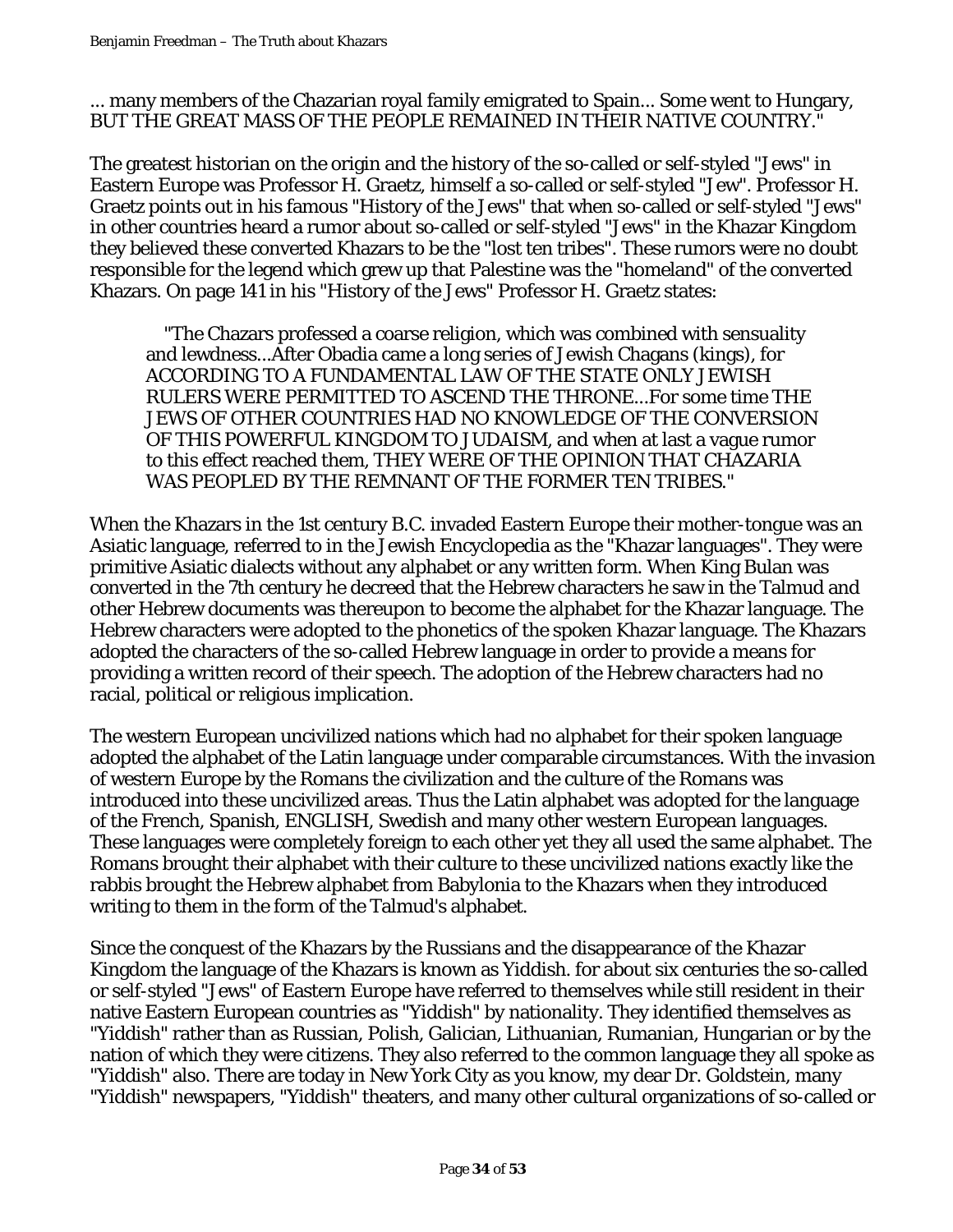self-styled "Jews" from Eastern Europe which are identified publicly by the word "Yiddish" in their title.

Before it became known as the "Yiddish" language, the mother-tongue of the Khazars added many words to its limited ancient vocabulary as necessity required. These words were acquired from the languages of its neighboring nations with whom they had political, social or economic relations. Languages of all nations add to their vocabularies in the same way. The Khazars adapted words to their requirements form the German, the Slavonic and the Baltic languages. The Khazars adopted a great number of words from the German language. The Germans had a much more advanced civilization than their Khazar neighbors and the Khazars sent their children to German schools and universities.

The "Yiddish" language is not a German dialect. Many people are led to believe so because "Yiddish" has borrowed so many words from the German language. If "Yiddish" is a German dialect acquired from the Germans then what language did the Khazars speak for 1000 years they existed in Eastern Europe before they acquired culture from the Germans? The Khazars must have spoken some language when they invaded Eastern Europe. What was that language? When did they discard it? How did the entire Khazar population discard one language and adopt another all of a sudden? The idea is too absurd to discuss. "Yiddish" is the modern name for the ancient mother-tongue of the Khazars with added German, Slavonic and Baltic adopted and adapted numerous words.

"Yiddish" must not be confused with "Hebrew" because they both use the same characters as their alphabets. There is not one word of "Yiddish" in ancient "Hebrew" nor is there one word of ancient "Hebrew" in "Yiddish". As I stated before, they are as totally different as Swedish and Spanish which both likewise use the same Latin characters for their alphabets. The "Yiddish" languages is the cultural common denominator for all the so-called or self-styled "Jews" in or from Eastern Europe. To the so-called or self-styled "Jews" in and from Eastern Europe, "Yiddish" serves them like the English language serves the populations of the 48 states of the United States. Their cultural common denominator throughout the 48 states is the English language, or wherever they may emigrate and resettle. The English language is the tie which binds them to each other. It is the same with the "Yiddish" language and so-called or self-styled "Jews" throughout the world.

"Yiddish" serves another very useful purpose for so-called or self-styled "Jews" throughout the world. They possess in "Yiddish" what no other national, racial or religious group can claim. Approximately 90% of the world's so-called or self-styled "Jews" living in 42 countries of the world today are either emigrants from Eastern Europe, or their parents emigrated from Eastern Europe. "Yiddish" is a language common to all of them as their first or second language according to where they were born. It is an "international" language to them. Regardless of what country in the world they may settle in they will always find co-religionists who also speak "Yiddish". "Yiddish" enjoys other international advantages too obvious to describe here. "Yiddish" is the modern language of a nation which has lost its existence as a nation. "Yiddish" never had a religious implication, although using Hebrew characters for its alphabet. It must not be confused with words like "Jewish". But it is very much.

Directly north of the Khazar Kingdom at the height of its power a small Slavic state was organized in 820 A.D. on the south shore of the Gulf of Finland where it flows into the Baltic Sea. This small state was organized by a small group of Varangians from the Scandinavian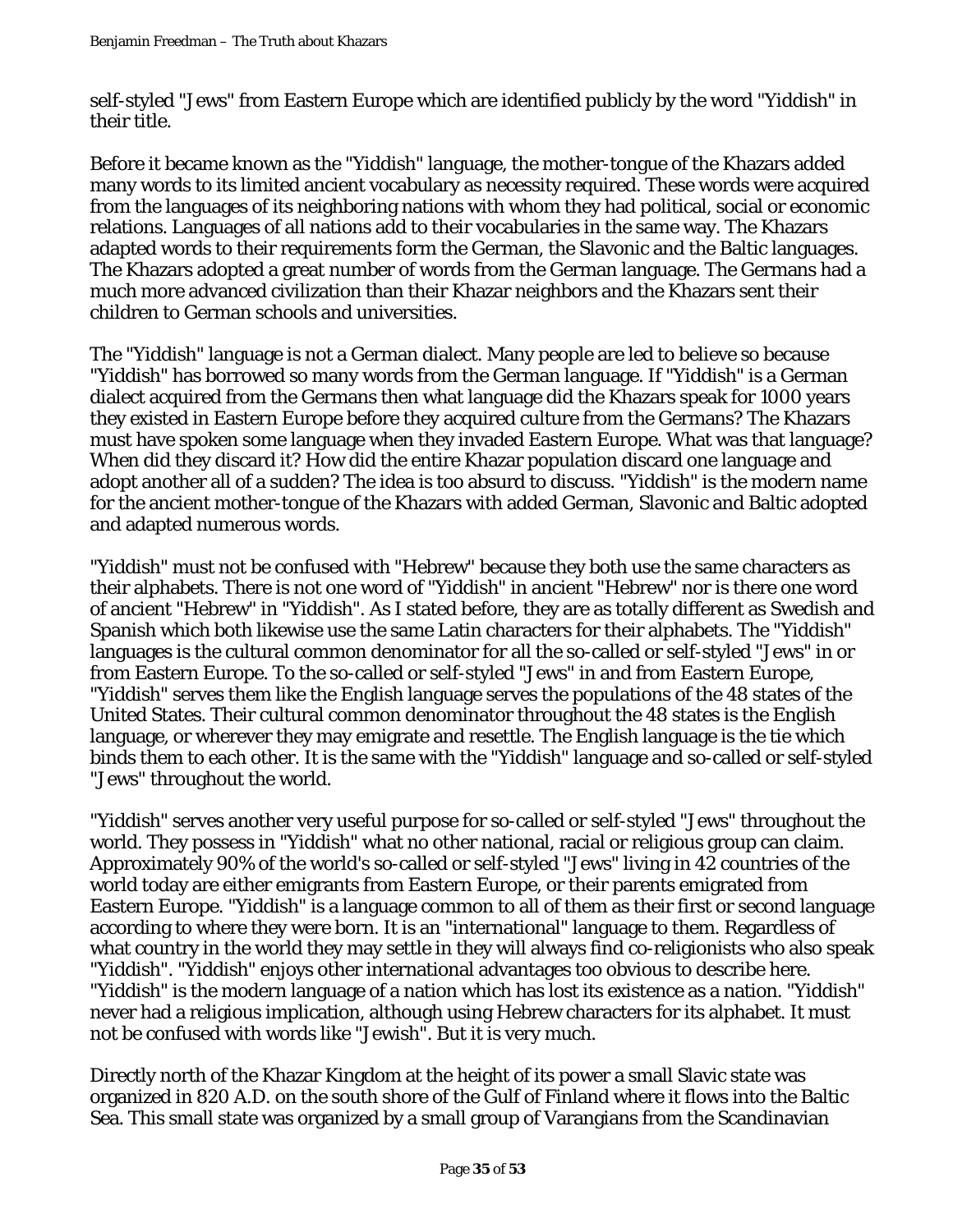Ppeninsula on the opposite shore of the Baltic Sea. The native population of this newly formed state consisted of nomad Slavs who had made their home in this area from earliest recorded history. This infant nation was even small than our state of Delaware. This newly-born state however was the embryo which developed into the great Russian Empire. In less than 1000 years since 820 A.D. this synthetic nation expanded its borders by ceaseless conquests until it now includes more than 9,500,000 square miles in Europe and Asia, or more than three times the area of continental United States, and they have not stopped.

During the 10th, 11th, 12th, and 13th centuries the rapidly expanding Russian nation gradually swallowed up the Khazar kingdom, its neighbor directly to the south. The conquest of the Khazar Kingdom by the Russians supplies history with the explanation for the presence after the 13th century of the large number of so-called or self-styled "Jews" in Russia. The large number of so-called or self-styled "Jews" in Russia and in Eastern Europe after the destruction of the Khazar Kingdom were thereafter no longer known as Khazars but as the "Yiddish" populations of these many countries. They so refer to themselves today.

In the many wars with her neighbors in Europe after the 13th century Russia was required to cede to her victors large areas which were originally part of the Khazar Kingdom. In this manner Poland, Lithuania, Galicia, Hungary, Rumania, and Austria acquired from Russia territory originally a part of the Khazar Kingdom. Together with this territory these nations acquired a segment of the population of so-called or self-styled "Jews" descended from the Khazars who once occupied the territory. These frequent boundary changes by the nations in Eastern Europe explains the presence today of so-called or self-styled "Jews" in all these countries who all trace their ancestry back to the converted Khazars. Their common language, their common culture, their common religion, and their common racial characteristics classify them all beyond any question of doubt with the Khazars who invaded Eastern Europe in the 1st century B.C. and were converted to "Talmudism" in the 7th century.

The so-called or self-styled "Jews" throughout the world today of Eastern European origin make up at least 90% of the world's total present population of so-called or self-styled "Jews". The conversion of King Bulan and the Khazar nation in the 7th century accomplished for "Talmudism", or for "Judaism" as "Talmudism" is called today, what the conversion of Constantine and the western European nations accomplished for Christianity. Christianity was a small comparatively unimportant religious belief practiced principally in the eastern Mediterranean area until the conversion to the Christian faith of the large populations of the western European pagan nations after the conversion of Constantine. "Talmudism", or "Judaism" as "Talmudism" is known today, was given its greatest stimulus in all its history with the conversion of the large pagan Khazar population in the 7th century. Without the conversion of the Khazar population it is doubtful if "Talmudism", or "Judaism" as "Talmudism" is known today, could have survived. "Talmudism", the civil and religious code of the Pharisees, most likely would have passed out of existence like the many other creeds and cults practiced by the peoples in that area before, during and after "Pharisaism" assumed its prominent position among these creeds and cults in the time of Jesus. "Talmudism", as "Pharisaism" was called later, would have disappeared with all its contemporary creeds and cults but for the conversion of the Khazars to "Talmudism" in the 7th century. At that time "Talmudism" was well on its way towards complete oblivion.

In the year 986 A. D. the ruler of Russia, Vladimir III, became a convert to the Christian faith in order to marry a Catholic Slavonic princess of a neighboring sovereign state. The marriage was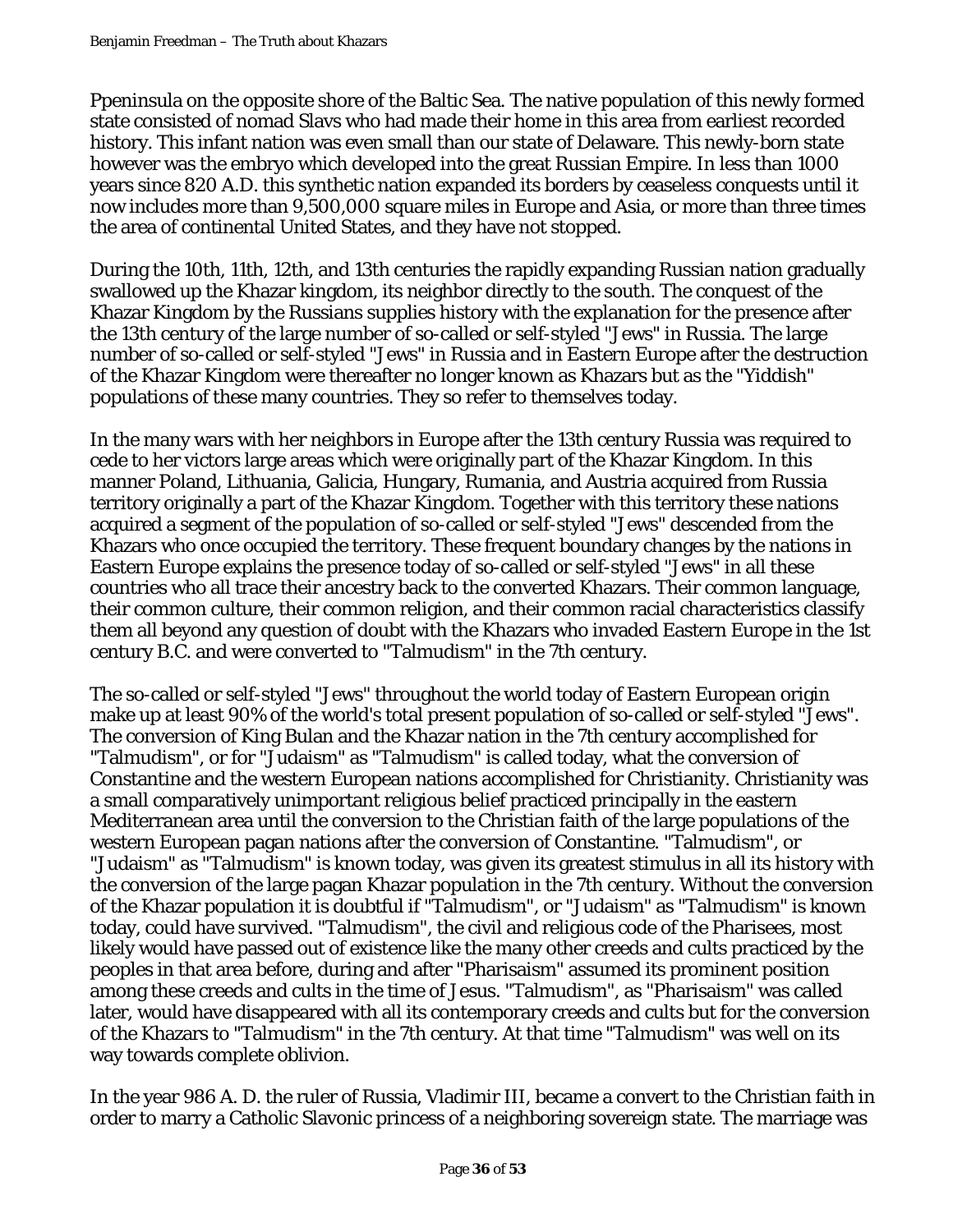otherwise impossible. Vladimir III thereupon also made his newly-acquired Christian faith the state religion of Russia replacing the pagan worship formerly practiced in Russia since it was founded in 820 A.D. Vladimir III and his successors as the rulers of Russia attempted in vain to convert his so-called or self-styled "Jews", now Russian subjects, to Russia's Christian state religion and to adopt the customs and culture of the numerically predominant Russian Christian population. The so-called or self-styled "Jews" in Russia refused and resisted this plan vigorously. They refused to adopt the Russian alphabet in place of the Hebrew characters used in writing their "Yiddish" language. They resisted the substitution of the Russian language for "Yiddish" as their mother-tongue. They opposed every attempt to bring about the complete assimilation of the former sovereign Khazar nation into the Russian nation. They resisted with every means at their disposal. The many forms of tension which resulted produced situations described by history as "massacres", "pogroms", "persecution", discrimination, etc.

In Russia at that period of history it was the custom as in other Christian countries in Europe at that time to take an oath, vow or pledge of loyalty to the rulers, the nobles, the feudal landholders and others in the name of Jesus Christ. It was after the conquest of the Khazars by the Russians that the wording of the "Kol Nidre" (All Vows) prayer was altered. The new altered version of the "Kol Nidre" (All Vows) prayer is referred to in the Talmud as "the law of revocation in advance". The "Kol Nidre" (All Vows) prayer was regarded as a "law". The effect of this "LAW OF REVOCATION IN ADVANCE" obtained for all who recited it each year on the eve of the Day of Atonement divine dispensation from all obligations acquired under "oaths, vows and pledges" to be made or taken in the COMING YEAR. The recital of the "Kol Nidre" (All Vows) prayer on the eve of the Day of Atonement released those so-called or self-styled "Jews" from any obligation under "oaths, vows or pledges" entered into during the NEXT TWELVE MONTHS. The "oaths, vows and pledges" made or taken by so-called or self-styled "Jews" were made or taken "with tongue in cheek" for twelve months.

The altered version of the "Kol Nidre" (All Vows) prayer created serious difficulties for the socalled or self-styled "Jews" when its wording became public property. It apparently did not remain a secret very long, although the Talmud states "the law of revocation in advance was not made public". The altered version of the "Kol Nidre" (All Vows) prayer soon became known as the "Jews Vow" and cast serious doubt upon "oaths, vows or pledges" given to Christians by socalled or self-styled "Jews". Christians soon believed that "oaths, vows or pledges" were quite worthless when given by so-called or self-styled "Jews". This was the basis for so-called "discrimination" by governments, nobles, feudal landholders, and others who required oaths of allegiance and loyalty from those who entered their service.

An intelligent attempt was made to correct this situation by a group of German rabbis in 1844. In that year they called an international conference of rabbis in Brunswick, Germany. They attempted to have the "Kol Nidre" (All Vows) prayer completely eliminated from the Day of Atonement ceremonies, and entirely abolish from any religious service of their faith. They felt that this secular prologue to the Day of Atonement ceremonies was void of any spiritual implication and did not belong in any synagogue ritual. However the preponderant majority of the rabbis attending that conference in Brunswick came from Eastern Europe. They represented congregations of Yiddish-speaking so-called or self-styled "Jews" of converted Khazar origin in Eastern Europe. They insisted that the altered version of the "Kol Nidre" (All Vows) prayer be retained exactly as it was then recited on the Day of Atonement. They demanded that it be allowed to remain as it had been recited in Eastern Europe since the change by Meir ben Samuel six centuries earlier. It is today recited in exactly that form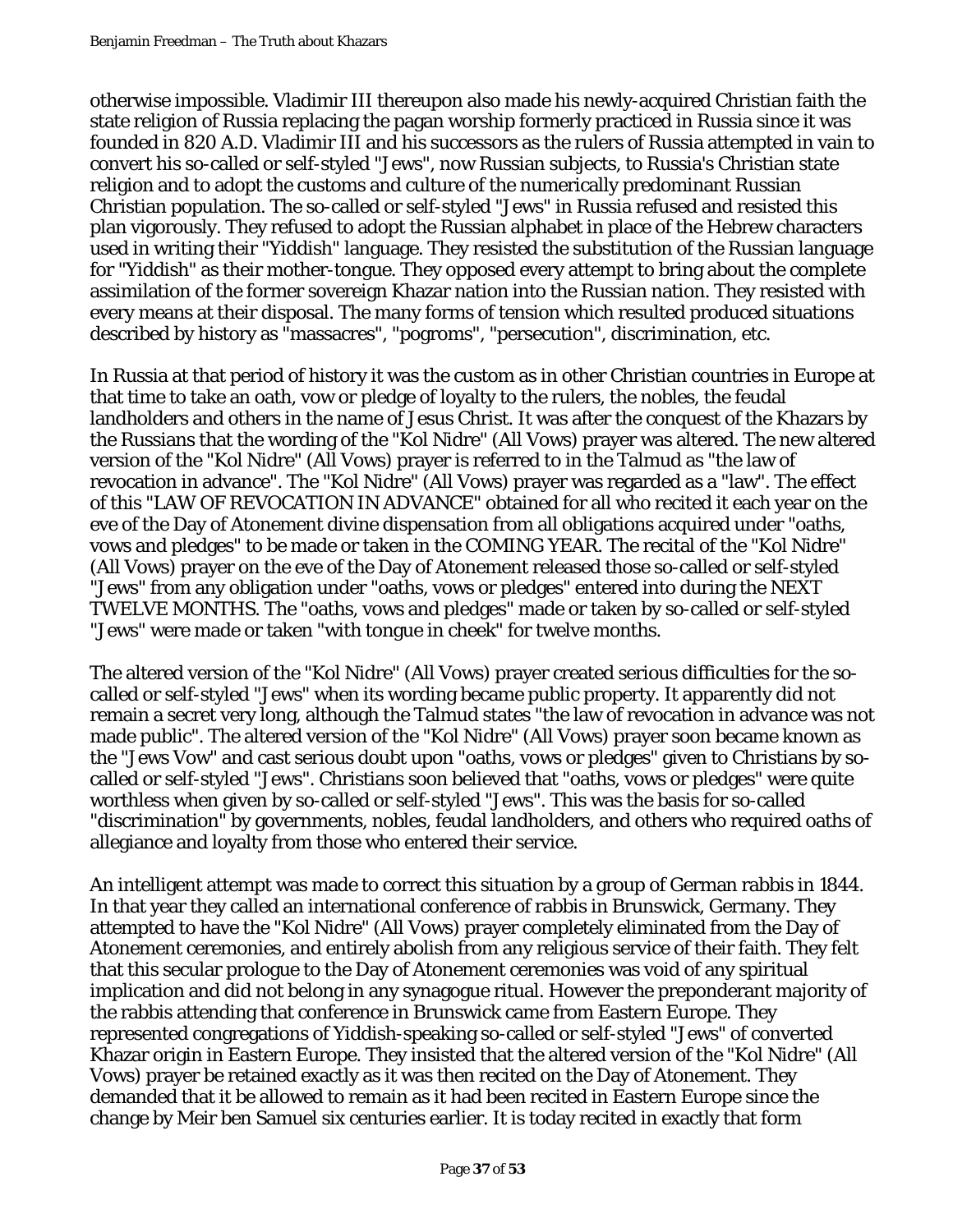throughout the world by so-called or self-styled "Jews". Will the 150,000,000 Christians in the United States react any differently when they become more aware of its insidious implications?

How genuine can the implications, inferences and innuendoes of the so-called "brotherhood" and "interfaith" movements be under these circumstances? These so-called movements are sweeping the nations like prairie fires. If the Talmud is the axis of the political, economic, cultural and social attitudes and activities of so-called or self-styled "Jews" participating in these two so-called movements, how genuine are the "oaths, vows or pledges" taken or given in connection with these two so-called movements by so-called or self-styled "Jews"? It would be a superlative gesture of "brotherhood" or of "interfaith" if the National Conference of Christians and Jews succeeded in expunging from the Talmud all anti-Christ, anti-Christian, and anti-Christianity passages. At a cost of many millions of dollars the National Conference of Christians and Jews succeeded in expunging from the New Testament passages which so-called or self-styled "Jews" regarded as offensive to their faith. A great portion of the cost was supplied by so-called or self-styled "Jews". Christians might now supply funds to expunge from the Talmud passages offensive to the Christian faith. Otherwise the so-called "brotherhood" and "interfaith" movements are merely mockeries.

The National Conference of Christians and Jews might look into the millions of dollars being invested today by so-called or self-styled "Jews" to insure that the Talmud shall remain the axis of political, economic, cultural and social attitudes and activities of so-called or self-styled "Jews" today, and future generations. Violating the basic principle of "brotherhood" and "interfaith" so-called or self-styled "Jews" are spending millions of dollars each year to establish and equip quarters where the teachings of the Talmud can be indoctrinated into the minds of children from the time they are able to read and write. These few news items were selected from hundreds like them which are appearing daily in newspapers clear across the nation:

 "Two new Jewish Centers, built at a cost of \$300,000 will be opened to 1000 students for daily and Sunday school activities next month, it was announced by the Associated Talmud Torahs." (Chicago Herald-Tribune, 8/19/50.)

 "The Yeshiva School Department now provides daytime an approved English-Hebrew curriculum for grades 1 to 5 (aged 5 1/2 to 10). The afternoon Talmud Torah has opened a new beginner's class and is accepting enrollment of advanced as well as beginner students." (Jewish Voice, 9/18/53.)

 "RABBI TO TALK ON TALMUD TO SHOLEM MEN. Dr. David Graubert presiding rabbi of Bet Din, and professor of rabbinical literature at the College of Jewish Studies, will present the first of his series of four lectures, ``The World of the Talmud'. (Chicago Tribune, 10/29/53.)

 "MARYLAND GRANTS DEGREE IN TALMUD. Baltimore, (JTA). New Israel Rabbinical College has been granted here authority by the Maryland State Board of Education to issue degrees of Master of Talmudic Law and Doctor of Talmudic Law." (Jewish Voice, 1/9/53.)

 "TALMUD LESSONS ON AIR FROM JERUSALEM. Weekly radio lectures on the Talmud, in English, will be available shortly on tape recordings for local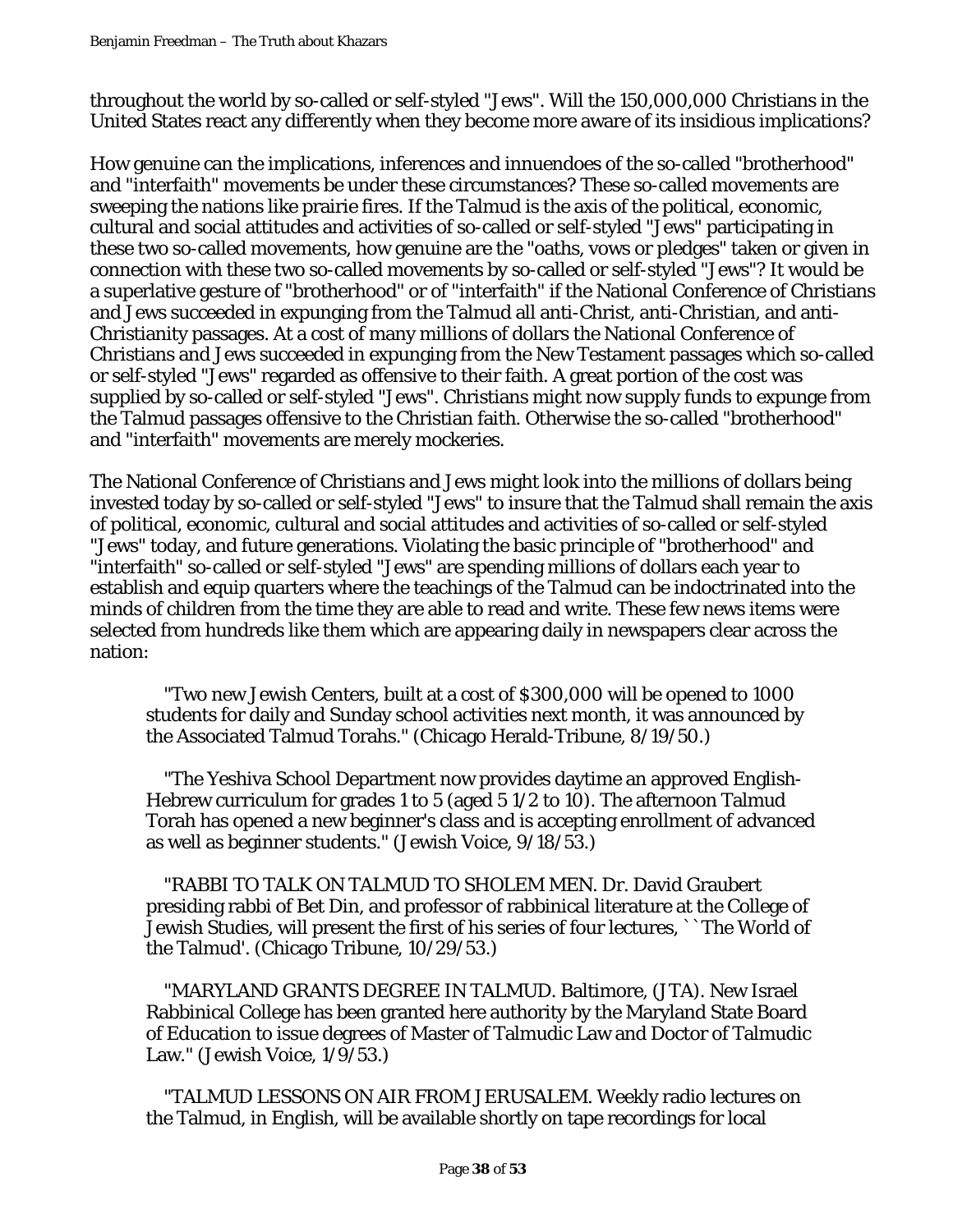stations in the United States and Canada, it was announced today." (California Jewish Voice, 1/11/52.)

Earlier in this letter, my dear Dr. Goldstein, you remember reading a quotation by the most eminent authority on the Talmud to the effect that "THE MODERN JEW IS A PRODUCT OF THE TALMUD." Would it surprise you to learn that many Christians also are the "PRODUCT OF THE TALMUD". The teachings of the Talmud are accepted by Christians in the highest echelons. I will only quote one of the subject of the Talmud, the former President of the United States. In 1951 President Truman was presented with his second set of the "63 books" of the Talmud. On the occasion of his acceptance the newspapers carried the following news item:

"Mr. Truman thanked us for the books and said that he was glad to get them as `I have read many more of the ones presented four years ago than a lot of people think'. He said that he did read a lot and that the book he read the most is the Talmud which contains much sound reasoning and good philosophy of life."

Former President Truman says he benefits by "much sound reasoning" and his brand of "good philosophy of life" which absorbs from the "book that he reads the most." His recent term in office reflected his study of the Talmud. No one familiar with the Talmud will deny that. But does our former President Truman known that Jesus did not feel the way he feels about the Talmud? The "much good reasoning" and the "good philosophy of life" in the Talmud were constantly and consistently denounced by Jesus in no uncertain terms. Former President Truman should refresh his memory by reading the New Testament passages where Jesus expresses Himself on the question of the Pharisees and their Talmud. Will Mr. Truman state that in his opinion the Talmud was the "sort of book" from which Jesus "drew the teachings which enabled him to revolutionize the world" on "moral and religious subjects"?

Before leaving the Talmud as my subject I would like to refer to the most authentic analysis of the Talmud which has ever been written. You should obtain a copy of it and read it. You will be amply rewarded for your trouble in finding a copy of it. I can doubly assure you. The name of the book is "The Talmud". It was written almost a century ago in French by Arsene Darmesteter. In 1897 it was translated into English by the celebrated Henrietta Szold and published by the Jewish Publication Society of America in Philadelphia. Henrietta Szold was an outstanding educator and Zionist and one of the most notable and admirable so-called or selfstyled "Jews" of this century. Henrietta Szold's translation of Arsene Darmesteter's "The Talmud" is a classic. You will never understand the Talmud until you have read it. I will quote from it sparingly:

 "Now Judaism finds its expression in the Talmud, which is not a remote suggestion and a faint echo thereof, but in which it has become incarnate, in which it has taken form, passing from a state of abstraction into the domain of real things. THE STUDY OF JUDAISM IS THAT OF THE TALMUD, AS THE STUDY OF THE TALMUD IS THAT OF JUDAISM . . . THEY ARE TWO INSEPARABLE THINGS, OR BETTER, THEY ARE ONE AND THE SAME . . . Accordingly, the Talmud is the completest expression of religious movement, and this code of endless prescriptions and minute ceremonials represents in its perfection the total work of the religious idea . . . The miracle was accomplished by a book, the Talmud . . . The Talmud, in turn, is composed of two distinct parts, the Mishna and the Gemara; the former the text, the latter the commentary upon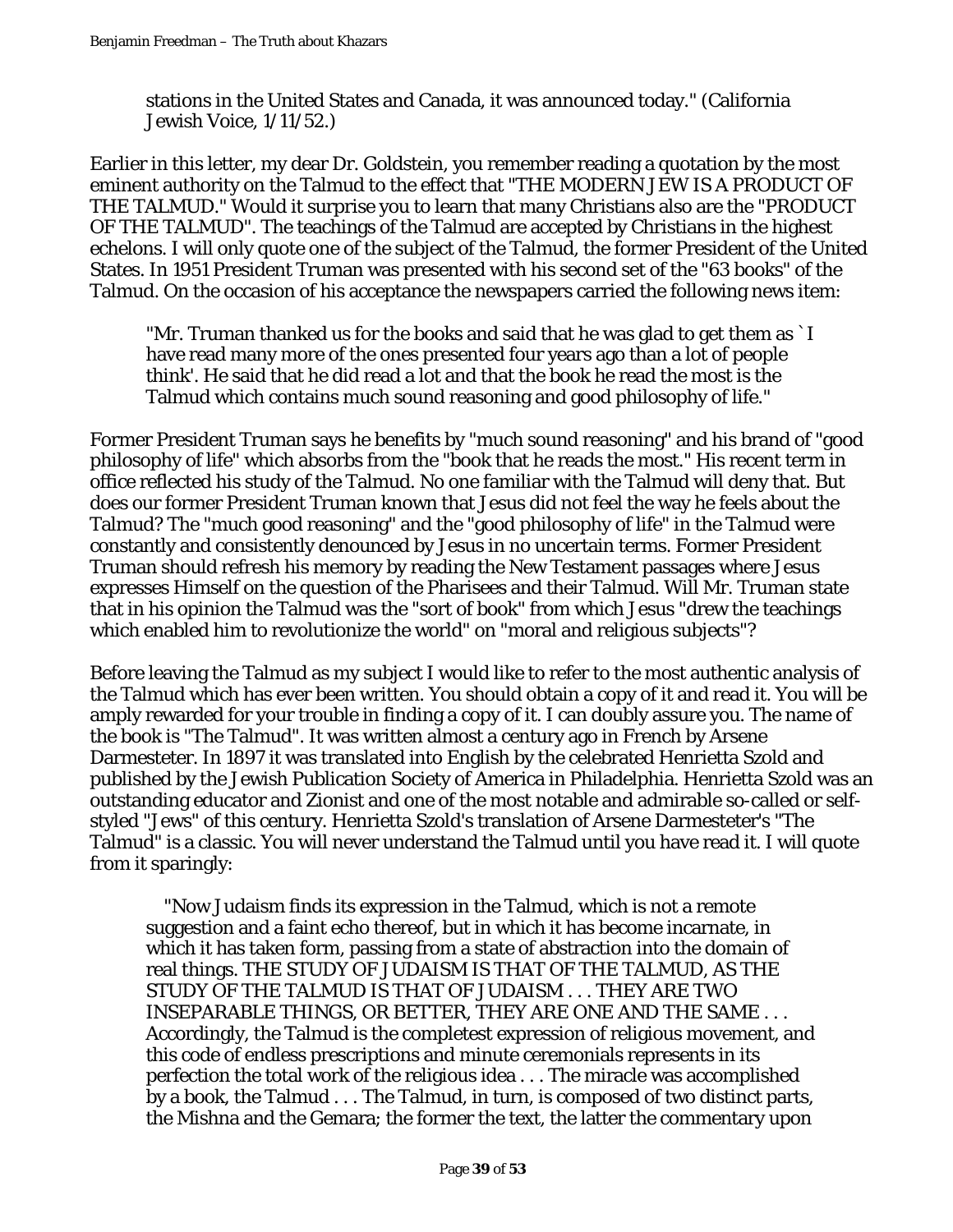the text . . . By the term Mishna we designate A COLLECTION OF DECISIONS AND TRADITIONAL LAWS, EMBRACING ALL DEPARTMENTS OF LEGISLATION, CIVIL AND RELIGIOUS . . . This code, which was the work of several generations of Rabbis . . . Nothing, indeed can EQUAL THE IMPORTANCE OF THE TALMUD unless it be the ignorance that prevails concerning it . . . This explains how it happens that a single page of the Talmud contains three or four different languages, or rather specimens of one language at three or four stages of degeneracy . . . Many a Mischna of five or six lines is accompanied by fifty or sixty pages of explanation . . . is Law in all its authority; it constitutes dogma and cult; it is the fundamental element of the Talmud . . . The DAILY STUDY OF THE TALMUD, WHICH AMONG JEWS BEGAN WITH THE AGE OF TEN TO END LIFE ITSELF, necessarily was a severe gymnastic for the mind, thanks to which IT ACQUIRED INCOMPARABLE SUBTLETY AND ACUMEN . . . SINCE IT ASPIRES TO ONE THING: TO ESTABLISH FOR JUDAISM A `CORPUS JURIS ECCLESIASTICI'."

The above quotations were culled from a treatise intended to sugar-coat the Talmud. In painting a nice word-picture of the Talmud the author could not escape mentioning the above facts also. Coming from this source under the circumstances the facts stated above do not add glory to the Talmud.

"The Talmud Unmasked, The Secret Rabbinical Teachings Concerning Christians," was written by Rev. I.B. Pranaitis, Master of Theology and Professor of the Hebrew Language at the Imperial Ecclesiastical Academy of the Roman Catholic Church in Old St. Petersburg, Russia. The Rev. Pranaitis was the greatest of the students of the Talmud. His complete command of the Hebrew language qualified him to analyze the Talmud as few men in history.

The Rev. Pranaitis scrutinized the Talmud for passages referring to Jesus, Christians and the Christian faith. These passages were translated by him into Latin. Hebrew lends itself to translation into Latin better than it does directly into English. The translation of the passages of the Talmud referring to Jesus, Christians and Christian faith were printed in Latin by the Imperial Academy of Sciences in St. Petersburg in 1893 with the Imprimatur of his Archbishop. The translation from the Latin into English was made by great Latin scholars in the United States in 1939 with funds provided by wealthy Americans for that purpose.

In order not to leave any loose ends on the subject of the Talmud's reference to Jesus, to Christians and to the Christian faith I will below summarize translations into English from the Latin texts of Rev. Pranaitis' "The Talmud Unmasked, The Secret Rabbinical Teachings Concerning Christians". It would require too much space to quote these passages verbatim with their foot-notes form the Soncino Edition in English.

First I will summarize the references by Rev. Pranaitis referring to Jesus in the Talmud in the original texts translated by him into Latin, and from Latin into English:

Sanhedrin, 67a — Jesus referred to as the son of Pandira, a soldier

Kallah, 1b. (18b) — Illegitimate and conceived during menstruation.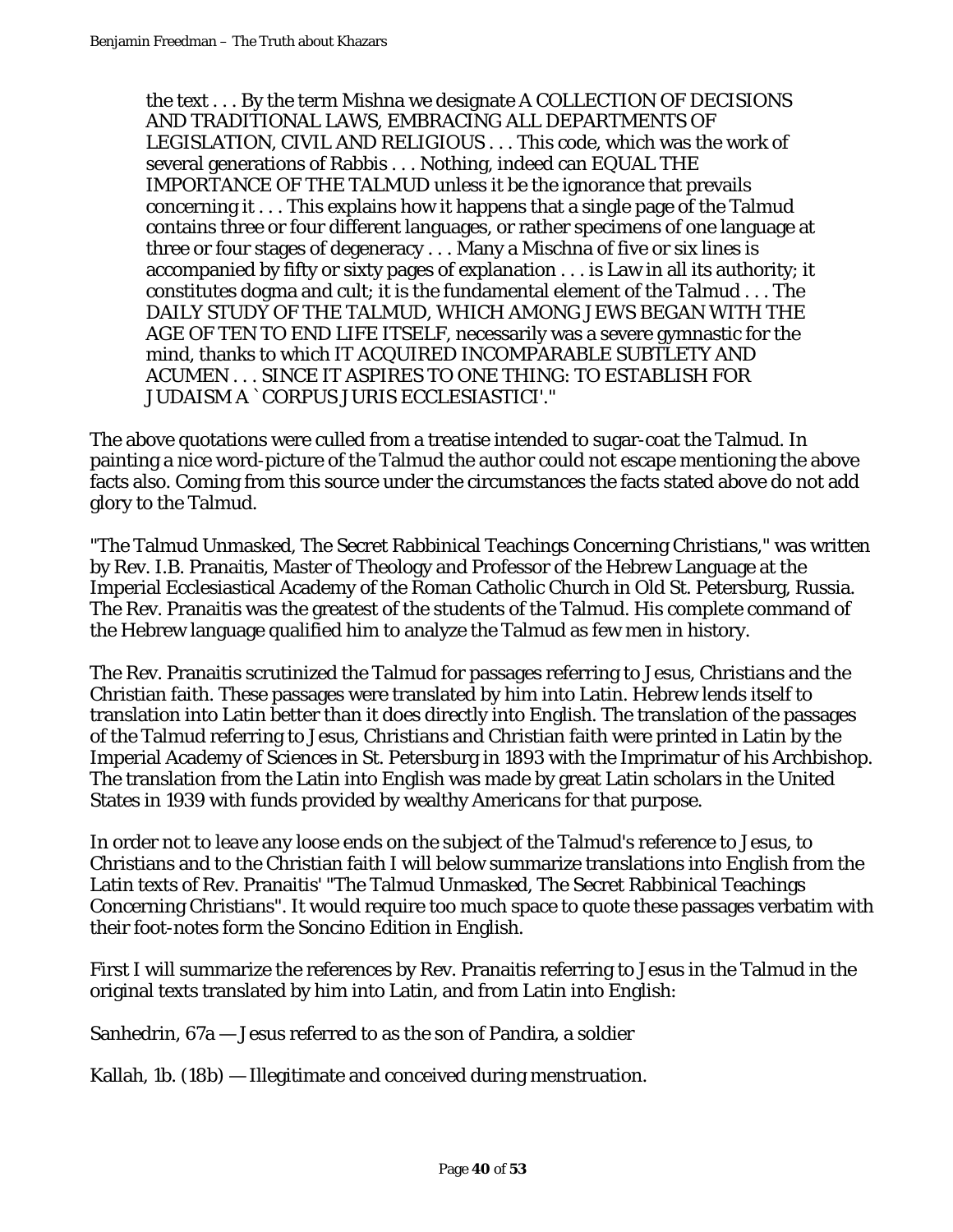Sanhedrin, 67a — Hanged on the eve of Passover. Toldath Jeschu. Birth related in most shameful expressions

Abhodah Zarah II — Referred to as the son of Pandira, a Roman soldier.

Schabbath XIV. Again referred to as the son of Pandira, the Roman.

Sanhedrin, 43a — On the eve of Passover they hanged Jesus.

Schabbath, 104b — Called a fool and no one pays attention to fools.

Toldoth Jeschu. Judas and Jesus engaged in quarrel with filth.

Sanhedrin, 103a. — Suggested corrupts his morals and dishonors self.

Sanhedrin, 107b. — Seduced, corrupted and destroyed Israel.

Zohar (III, 282) — Died like a beast and buried in animal's dirt heap.

Hilkoth Melakhim — Attempted to prove Christians err in worship of Jesus

Abhodah Zarah, 21a — Reference to worship of Jesus in homes unwanted.

Orach Chaiim, 113 — Avoid appearance of paying respect to Jesus.

Iore dea, 150,2 — Do not appear to pay respect to Jesus by accident.

Abhodah Zarah (6a) — False teachings to worship on first day of Sabbath

The above are a few selected from a very complicated arrangement in which many references are obscured by intricate reasoning. The following are a few summarized references to Christians and the Christian faith although not always expressed in exactly that manner. There are eleven names used in the Talmud for non-Talmud followers, by which Christians are meant. Besides Nostrim, from Jesus the Nazarene, Christians are called by all the names used in the Talmud to designate all non-"Jews": Minim, Edom, Abhodan Zarah, Akum. Obhde Elilim, Nokrim, Amme Haarets, Kuthim, Apikorosim, and Goim. Besides supplying the names by which Christians are called in the Talmud, the passages quoted below indicate what kind of people the Talmud pictures the Christians to be, and what the Talmud says about the religious worship of Christians:

Hilkhoth Maakhaloth — Christians are idolators, must not associate.

Abhodah Zarah (22a) — Do not associate with gentiles, they shed blood.

Iore Dea (153, 2). — Must not associate with Christians, shed blood.

Abhodah Zarah (25b). — Beware of Christians when walking abroad with them.

Orach Chaiim (20, 2). — Christians disguise themselves to kill Jews.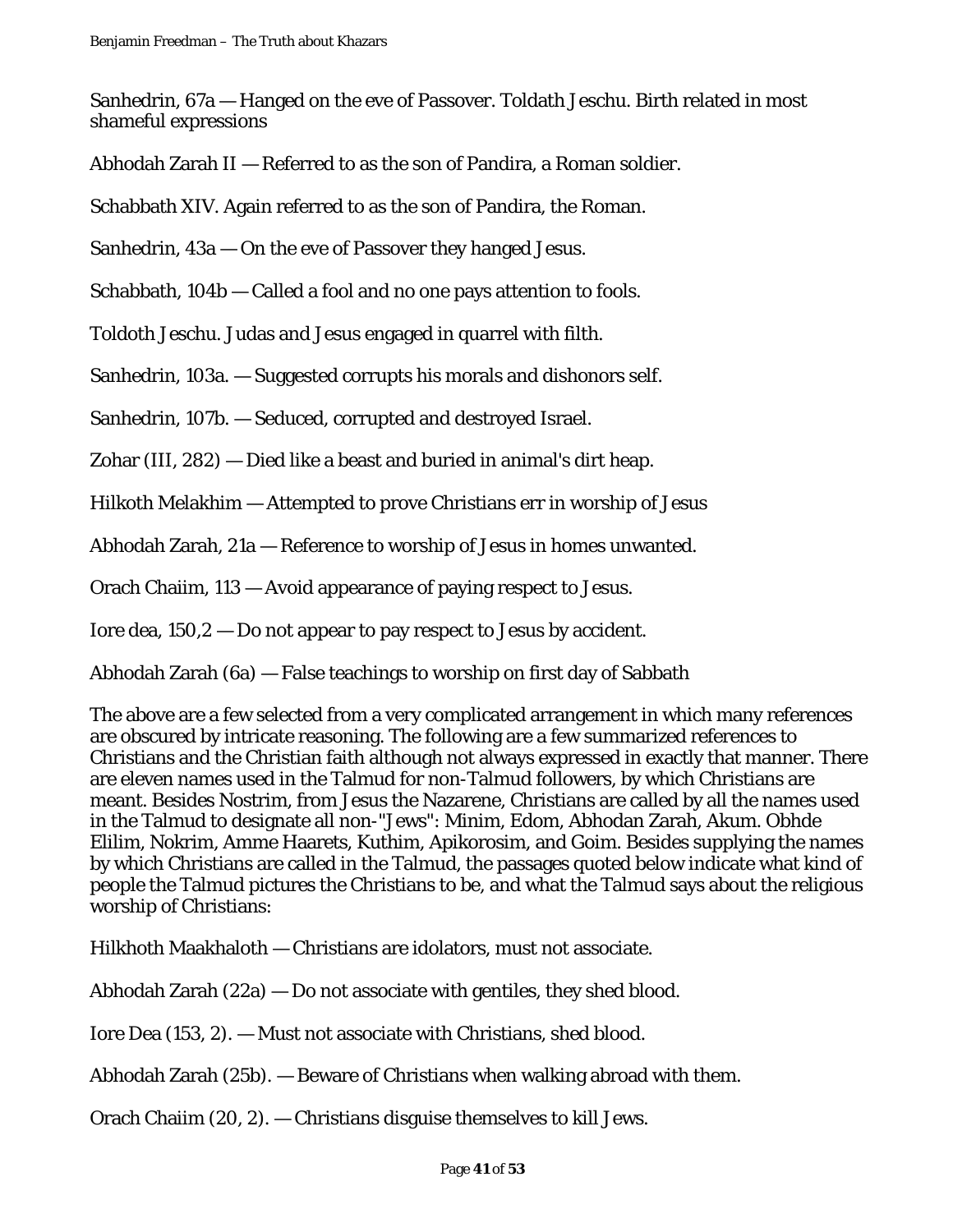- Abhodah Zarah (15b) Suggest Christians have sex relations with animals.
- Abhodah Zarah (22a) Suspect Christians of intercourse with animals.
- Schabbath (145b) Christians unclean because they eat accordingly
- Abhodah Zarah (22b) Christians unclean because they not at Mount Sinai.
- Iore Dea (198, 48). Clean female Jews contaminated meeting Christians.
- Kerithuth (6b p. 78) Jews called men, Christians not called men.
- Makkoth (7b) Innocent of murder if intent was to kill Christian.
- Orach Chaiim(225, 10) Christians and animals grouped for comparisons.
- Midrasch Talpioth 225 Christians created to minister to Jews always.
- Orach Chaiim 57, 6a Christians to be pitied more than sick pigs.
- Zohar (II, 64b) Christian idolators likened to cows and asses.
- Kethuboth (110b). Psalmist compares Christians to unclean beasts.
- Sanhedrin (74b). Tos. Sexual intercourse of Christian like that of beast.
- Kethuboth (3b) The seed of Christian is valued as seed of beast.
- Kidduschim (68a) Christians like the people of an ass.
- Eben Haezar (44,8) Marriages between Christian and Jews null.
- Zohar (II, 64b) Christian birth rate must be diminished materially.
- Zohar (I, 28b) Christian idolators children of Eve's serpent.
- Zohar (I, 131a) Idolatrous people (Christians) befoul the world.
- Emek Haschanach(17a) Non-Jews' souls come from death and death's shadow.
- Zohar (I, 46b, 47a) Souls of gentiles have unclean divine origins.
- Rosch Haschanach(17a) Non-Jews souls go down to hell.
- Iore Dea (337, 1). Replace dead Christians like lost cow or ass.
- Iebhammoth (61a) Jews called men, but not Christians called men.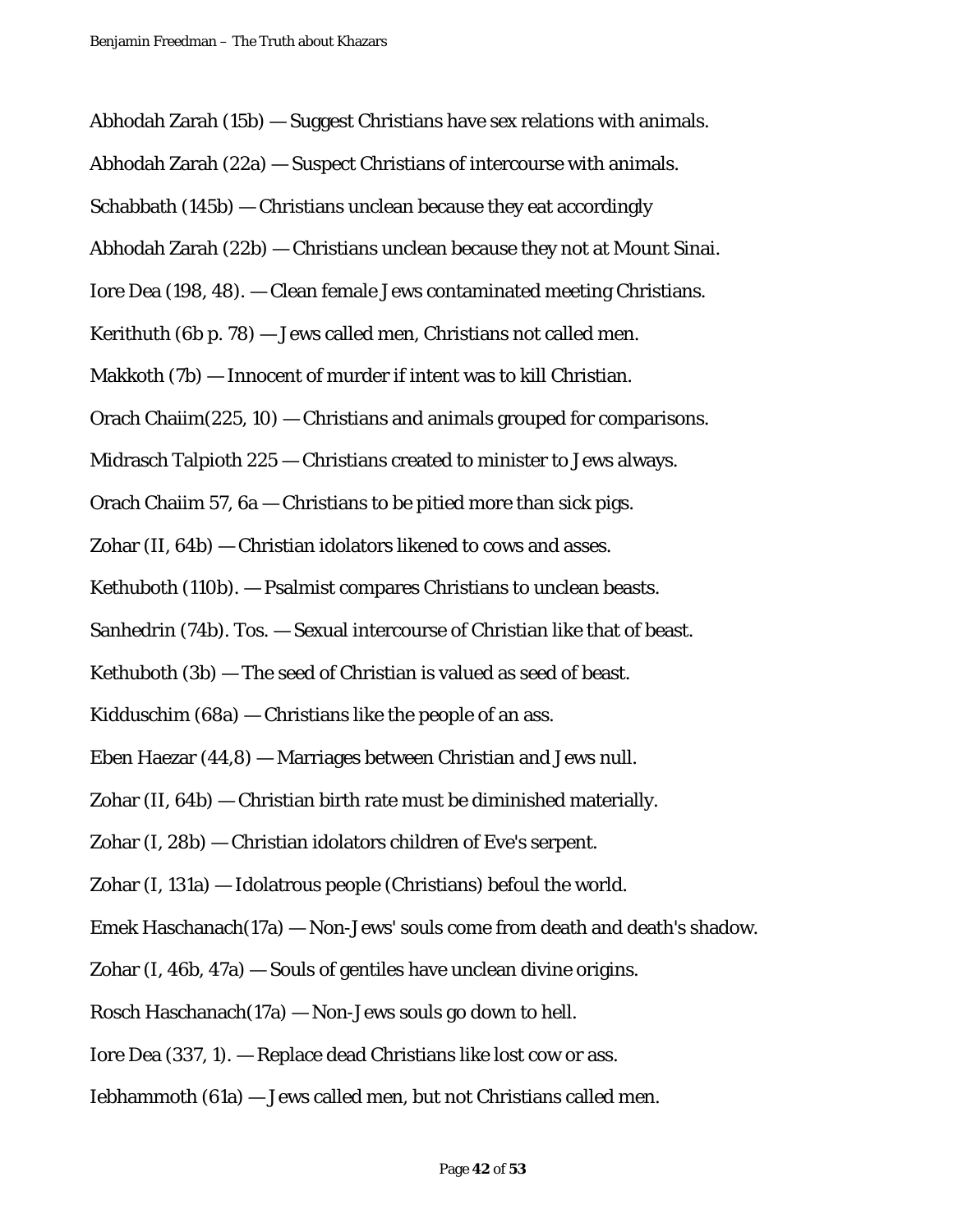- Abhodah Zarah  $(14b)$  T  $-$  Forbidden to sell religious works to Christians
- Abhodah Zarah (78) Christian churches are places of idolatry.
- Iore Dea (142, 10) Must keep far away physically from churches.
- Iore Dea (142, 15) Must not listen to church music or look at idols
- Iore Dea (143, 1) Must not rebuild homes destroyed near churches.
- Hilkoth Abh. Zar (10b) Jews must not resell broken chalices to Christians.
- Chullin (91b) Jews possess dignity even an angel cannot share.
- Sanhedrin, 58b To strike Israelite like slapping face of God.
- Chagigah, 15b A Jew considered good in spite of sins he commits.
- Gittin (62a) Jew stay away from Christian homes on holidays.
- Choschen Ham. (26,1) Jew must not sue before a Christian judge or laws.
- Choschen Ham (34,19) Christian or servant cannot become witnesses.
- Iore Dea (112, 1). Avoid eating with Christians, breeds familiarity.
- Abhodah Zarah (35b) Do not drink milk from a cow milked by Christian.
- Iore dea (178, 1) Never imitate customs of Christians, even hair-comb.
- Abhodah Zarah (72b) Wine touched by Christians must be thrown away.
- Iore Dea (120, 1) Bought-dishes from Christians must be thrown away.
- Abhodah Zarah (2a) For three days before Christian festivals, avoid all.
- Abhodah Zarah (78c) Festivals of followers of Jesus regarded as idolatry.
- Iore Dea (139, 1) Avoid things used by Christians in their worship.
- Abhodah Zarah (14b) Forbidden to sell Christians articles for worship.
- Iore Dea (151,1) H. Do not sell water to Christians articles for baptisms.
- Abhodah Zarah  $(2a, 1)$  Do not trade with Christians on their feast days.
- Abhodah Zarah  $(1,2)$  Now permitted to trade with Christians on such days.
- Abhodah Zarah (2aT) Trade with Christians because they have money to pay.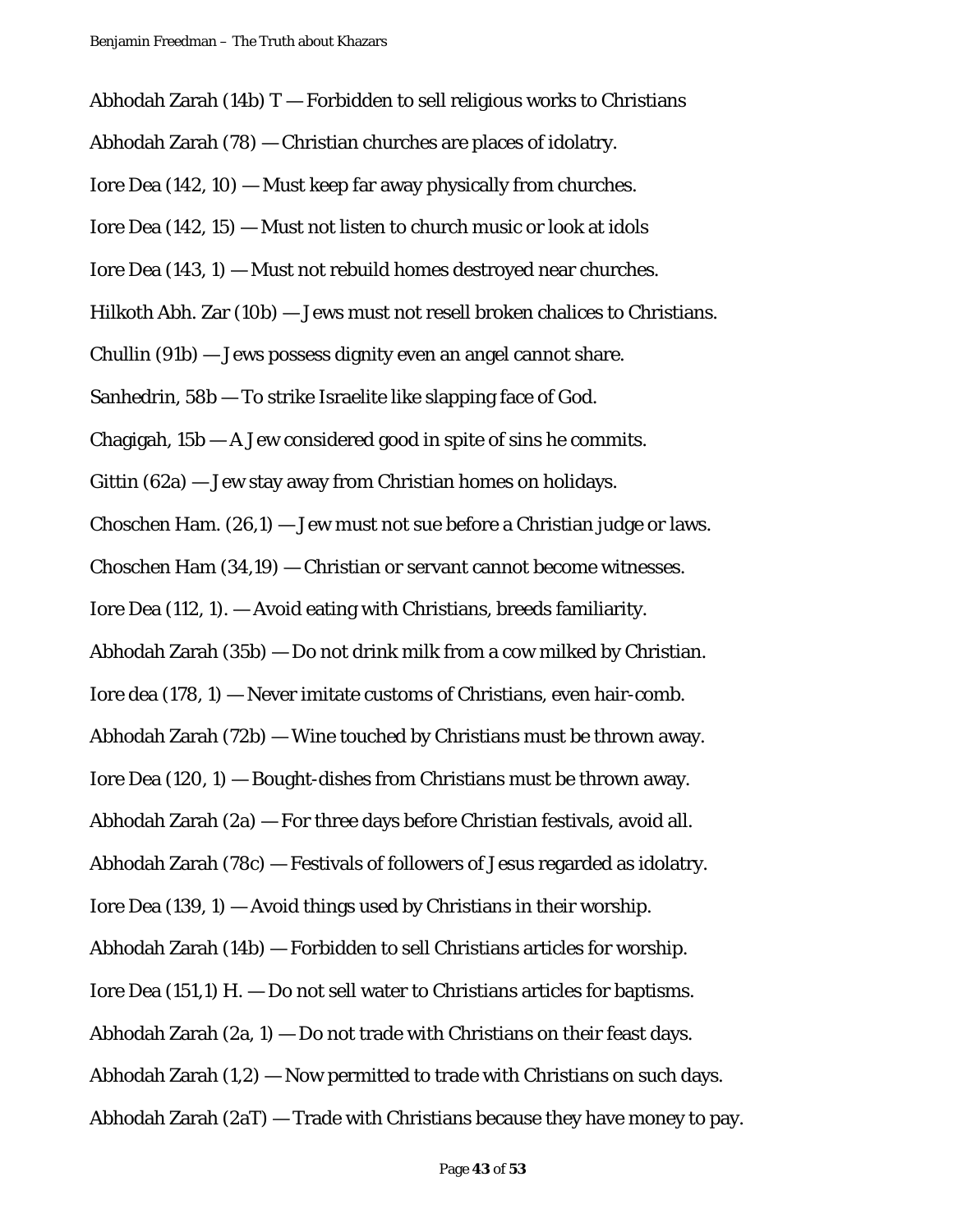- Iore Dea (148, 5) If Christian is not devout, may send him gifts.
- Hilkoth Akum  $(IX,2)$  Send gifts to Christians only if they are irreligious.
- Iore Dea (81,7 Ha) Christian wet-nurses to be avoided because dangerous.
- Iore Dea (153, 1 H) Christian nurse will lead children to heresy.
- Iore Dea (155,1). Avoid Christian doctors not well known to neighbors.
- Peaschim (25a) Avoid medical help from idolators, Christians meant.
- Iore Dea (156,1) Avoid Christian barbers unless escorted by Jews.
- Abhodah Zarah (26a). Avoid Christian midwives as dangerous when alone.
- Zohar (I, 25b) Those who do good to Christians never rise when dead.
- Hilkoth Akum  $(X,6)$  Help needy Christians if it will promote peace.
- Iore Dea (148, 12H) Hide hatred for Christians at their celebrations.
- Abhodah Zarah (20a) Never praise Christians lest it be believed true.
- Iore Dea (151,14) Not allowed to praise Christians to add to glory.
- Hilkoth Akum  $(V, 12)$  Quote Scriptures to forbid mention of Christian god.
- Iore Dea (146, 15) Refer to Christian religious articles with contempt.
- Iore Dea (147,5) Deride Christian religious articles without wishes.
- Hilkoth Akum  $(X,5)$  No gifts to Christians, gifts to converts.
- Iore Dea (151,11) Gifts forbidden to Christians, encourages friendship.
- Iore Dea (335,43) Exile for that Jew who sells farm to Christian.
- Iore Dea (154,2) Forbidden to teach a trade to a Christian
- Babha Bathra (54b) Christian property belongs to first person claiming.
- Choschen Ham(183,7) Keep what Christian overpays in error.
- Choschen Ham(226,1) Jew may keep lost property of Christian found by Jew.
- Babha Kama (113b) It is permitted to deceive Christians.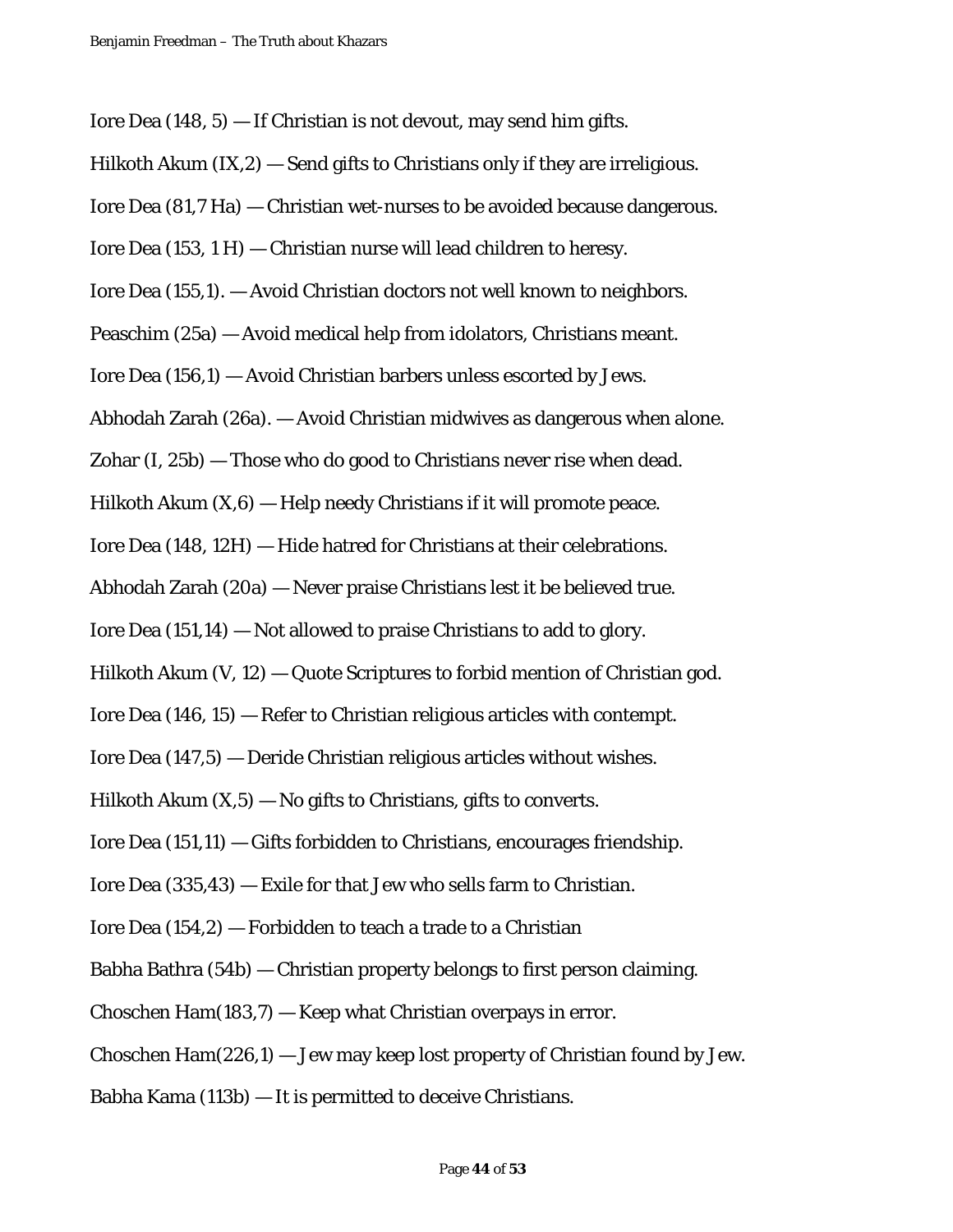Choschen Ham(183,7) — Jews must divide what they overcharge Christians. Choschen Ham(156,5) — Jews must not take Christian customers from Jews. Iore Dea (157,2) H — May deceive Christians that believe Christian tenets. Abhodah Zarah (54a) —Usury may be practiced upon Christians or apostates. Iore Dea (159,1) — Usury permitted now for any reason to Christians. Babha Kama (113a) — Jew may lie and perjure to condemn a Christian. Babha Kama (113b) — Name of God not profaned when lying to Christians. Kallah (1b, p.18) — Jew may perjure himself with a clear conscience. Schabbouth Hag. (6d). — Jews may swear falsely by use of subterfuge wording. Zohar (I, 160a). — Jews must always try to deceive Christians. Iore Dea (158,1) — Do not cure Christians unless it makes enemies. Orach Cahiim (330,2) — Do not assist Christian's childbirth on Saturday. Choschen Ham.(425,5) — Unless believes in Torah do not prevent his death. Iore Dea (158,1) — Christians not enemies must not be saved either. Hilkkoth Akum  $(X,1)$  — Do not save Christians in danger of death. Choschen  $Ham(386,10) - A$  spy may be killed even before he confesses. Abhodah Zorah (26b) — Apostates to be thrown into well, not rescued. Choschen Ham(388,15) — Kill those who give Israelites' money to Christians Sanhedrin  $(59a)$  — `Prying into Jews' "Law" to get death penalty Hilkhoth Akum $(X,2)$  — Baptized Jews are to be put to death Iore Dea(158,2)Hag. — Kill renegades who turn to Christian rituals. Choschen Ham(425,5) — Those who do not believe in Torah are to be killed. Hilkhoth tesch.III,8 — Christians and others deny the "Law" of the Torah. Zohar (I, 25a) — Christians are to be destroyed as idolators.

Zohar (II, 19a) — Captivity of Jews end when Christian princes die.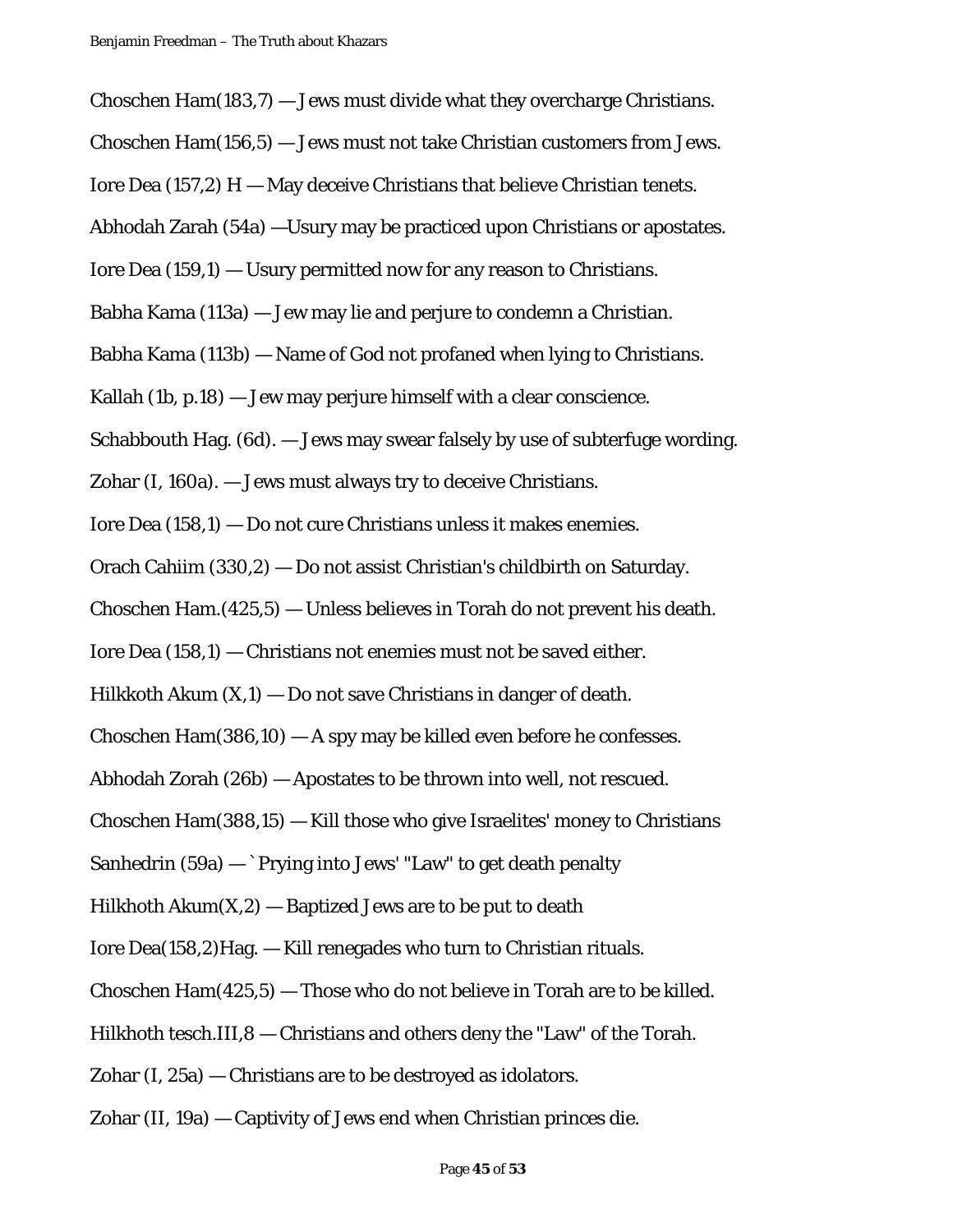Zohar (I, 219b) — Princes of Christians are idolators, must die.

Obadiam — When Rome is destroyed, Israel will be redeemed.

Abhodah Zarah(26b) T. — "Even the best of the Goim should be killed."

Sepher Or Israel 177b — If Jew kills Christian commits no sin.

Ialkut Simoni (245c) — Shedding blood of impious offers sacrifice to God.

Zohar (II, 43a) — Extermination of Christians necessary sacrifice.

Zohar (I, 38b,39a) — High place in heaven for those who kill idolators.

Hilkhoth  $Akum(X,1)$  — Make no agreements and show no mercy to Christians

Hilkhoth Akum  $(X,1)$  — Either turn them away from their idols or kill.

Hilkhoth Akum  $(X,7)$  — Allow no idolators to remain where Jews are strong.

Choschen Ham(388,16) — All contribute to expense of killing traitor.

Pesachim (49b) — No need of prayers while beheading on Sabbath.

Schabbath (118a). — Prayers to save from punishment of coming Messiah.

In the Library of Congress and the New York Public Library, unless recently removed, you can find a copy of "The Talmud Unmasked, The Secret Rabbinical Teachings Concerning Christians" by the Rev. I. B. Pranaitis. A copy of the original work printed in St. Petersburg, Russia in 1892 can be made available to you by our mutual friend if you are interested in reading the above passages in the original Hebrew text with their Latin translation. I trust my summaries correctly explain the original text. I believe they do. If I am in error in any way please be so kind as to let me know. It was very difficult to reduce them to short summaries.

The National Conference of Christians and Jews need not scrutinize the "63 books" of the Talmud to discover all the anti-Christ, anti-Christian, and anti-Christian faith passages in the books which are "THE LEGAL CODE WHICH FORMS THE BASIS OF JEWISH RELIGIOUS LAW" and which is "THE TEXTBOOK USED IN THE TRAINING OF RABBIS". They can also keep that, as Rabbi Morris Kertzer also points out, as explained earlier, that "ADULTS STUDY ANCIENT WRITINGS TOO... IN... GROUP DISCUSSION OF TALMUD BEFORE EVENING PRAYER". If the National Conference of Christians and Jews are genuinely interested in "interfaith" and "brotherhood" do you not think, my dear Dr. Goldstein, that they should compel a start at once to expunge from the Talmud the anti-Christ, anti-Christian, and anti-Christianity passages from the Talmud in the "brotherly" way they expunged passages from the New Testament? Will you ask them?

Throughout the world the Oxford English Dictionary is accepted as the most authoritative and authentic source for information on the origin, definition and use of words in the English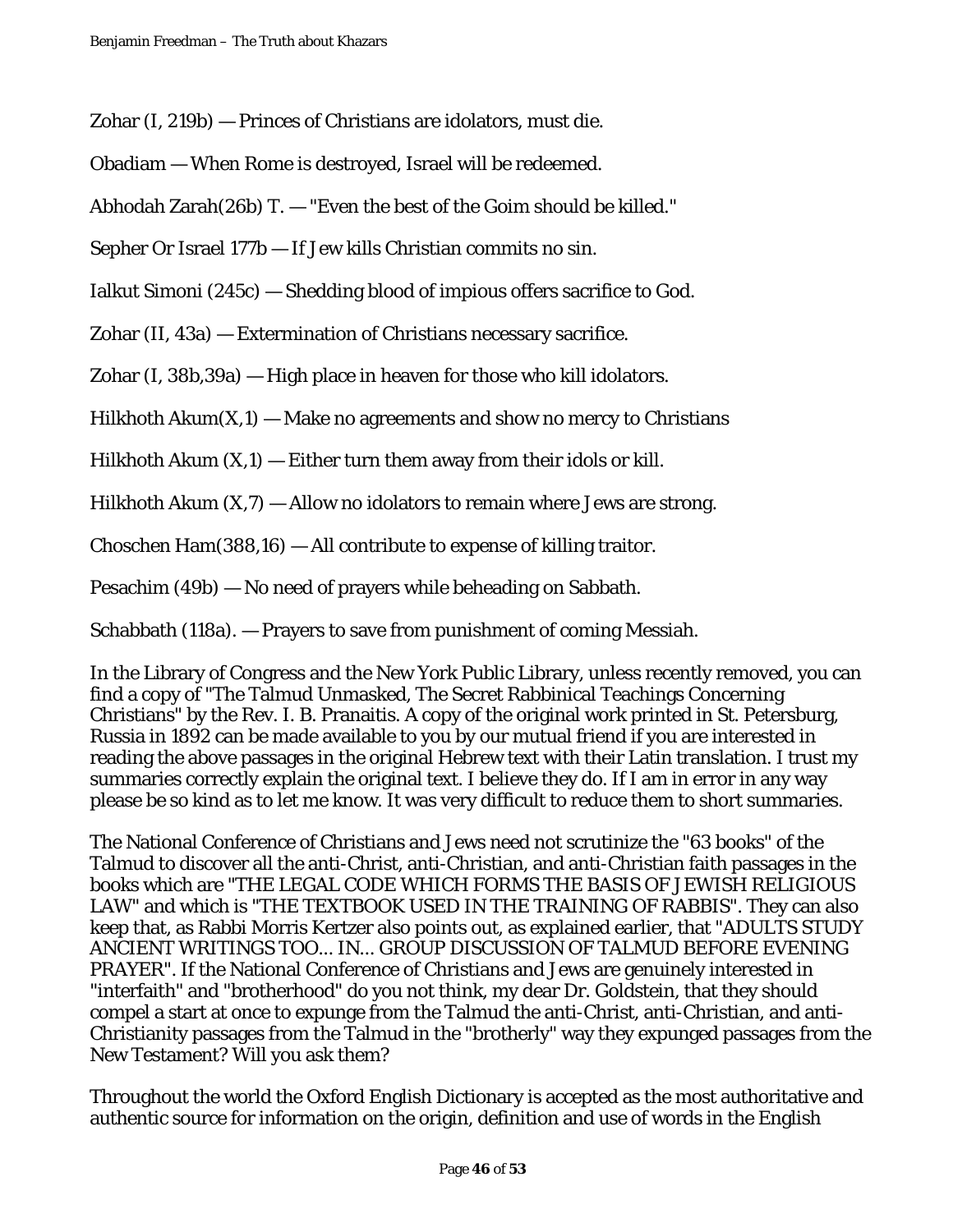language. Authorities in all fields everywhere accept the Oxford English Dictionary brings out clearly that "Judaist" and "Judaic" are the correct forms for the improper and incorrect misused and misleading "Jews" and "Jewish". You will agree completely with the Oxford English Dictionary if you consider the matter carefully. "Judaist" and "Judaic" are correct. "Jews" and "Jewish" are incorrect. "Jew" and "Jewish" do not belong in the English language if the use of the correct words is of interest to the English-speaking peoples.

The so-called or self-styled "Jews" cannot truthfully describe themselves as "Jews" because they are not in any sense "Judeans". They can correctly identify themselves by their religious belief if they so wish by identifying themselves as "Judaists". A "Judaist" is a person who professes so-called "Judaism" as his religious belief, according to the Oxford English Dictionary. The origin of "Jew" has not its roots in "Judaism" as explained. The adjective form of "Judaist" is "Judaic". "Jewish" as an adjective is just as incorrect as "Jew" is as a noun. "Jewish" has no reason to exist.

Well-planned and well-financed publicity by so-called or self-styled "Jews" in English-speaking countries in the 18th, 19th, and 20th centuries created a wide acceptance and use for "Jewish". "Jewish" is being used today in many ways that are no less fantastic and grotesque than incorrect and inaccurate. "Jewish" is used today to describe everything from "Jewish blood", whatever that may be, to "Jewish Rye Bread", strange as that may sound. The many implications, inferences and innuendoes of "Jewish" today resulting from its commercial uses beggar description.

At the 1954 annual meeting of the St. Paul Guild in the Plaza Hotel in New York City before more than 1000 Catholics, a Roman Catholic priest who was the main speaker and the guest of honor referred to "my Jewish blood". It just happens that this priest was born a so-called or self-styled "Jews" in Eastern Europe and was converted to Catholicism there about 25 years ago. It seems unique that a priest who has professed Catholicism that length of time should mention "my Jewish blood" to Catholics. The radio blasts and the out-door signs blazon "Levy's Jewish Rye Bread", in the same city at the same time. Between these two extremes are countless other products and other services which advertise themselves in print, on radio and television, as "Jewish".

This priest who talks to Catholics about "my Jewish blood" when he addresses audiences also refers to the "Jewish blood" of Mary, Holy Mother of Jesus, to the "Jewish blood" of the Apostles, and to the "Jewish blood" of the early Christians. What he means by "my Jewish blood" mystifies those Catholics who hear him. They query "What is `Jewish blood' "? They ask what happens to "Jewish blood" when so-called or self-styled "Jews" are converted to Catholicism? And in the extreme case when a so-called or self-styled "Jew" becomes a Roman Catholic priest? How is "Jewish blood" biologically different from the blood of persons who profess other religious faiths, they ask. It is hard for me to believe that there is anything biologically different which determines characteristics typical of a specific religious belief. Are the inherent racial and national characteristics determined by religious dogma or doctrine?

The word "Jewess" raises a similar question. If "Jewess" is the female for the male "Jew" I must admit that I have been unable to find female as well as male designation for persons professing any religious belief other than so-called "Judaism". Are there any other that you know? I have searched for the female of Catholicism, Protestantism, Hindu, Moslem, and others but without success. It seems very popular now to refer to Mary, Holy Mother of Jesus, as a "Jewess". It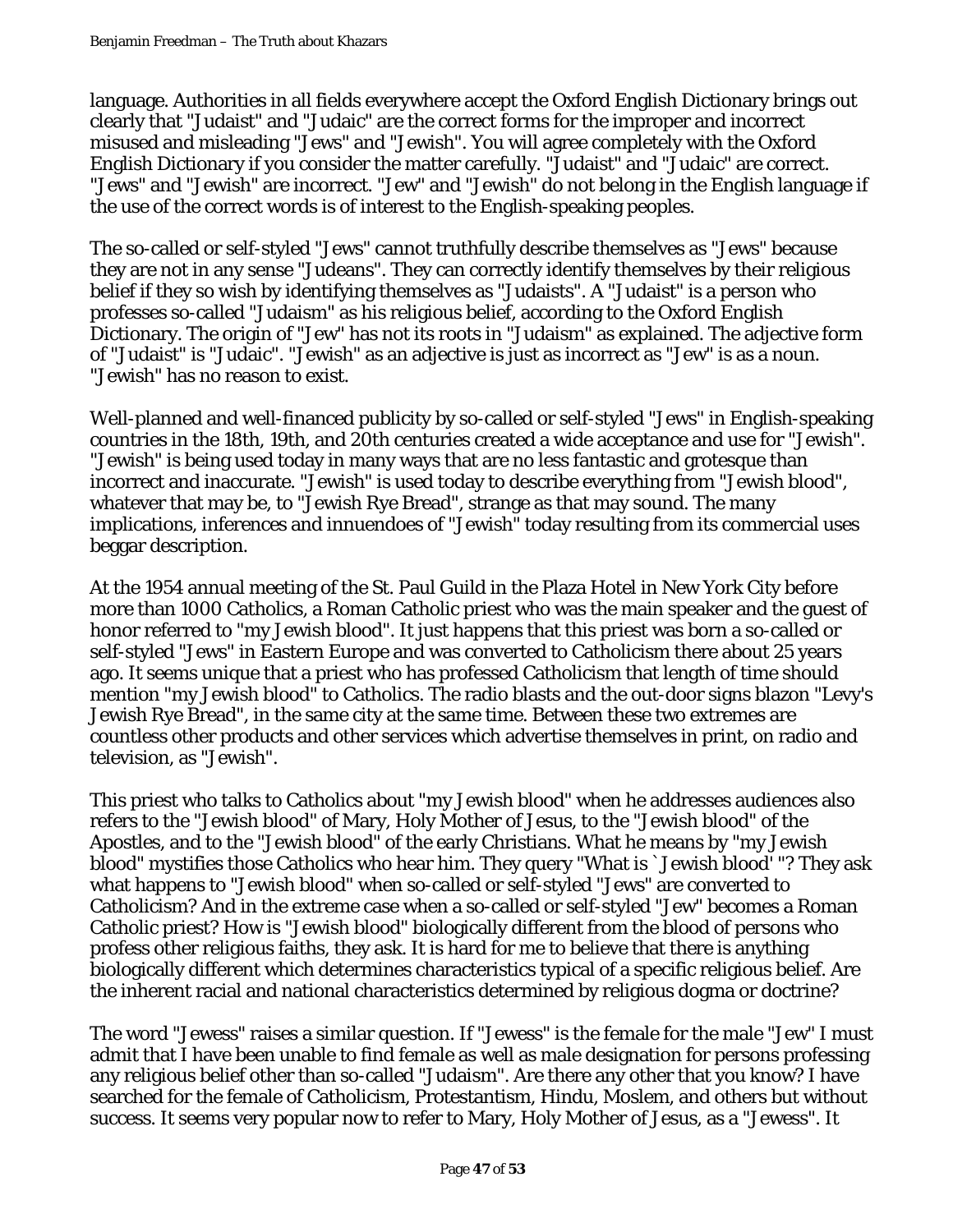does seem unrealistic to identify the sex of members of any religious belief by appropriate designations. If the word "Jew" is regarded as descriptive of a race or a nation, as is often the case, it is equally unrealistic to indicate the sex of members of a race or a nation by a suffix used for that purpose. I know of no case in that respect except "Negress", and the Negro race strongly objects to the use of that designation, and strongly.

Another word is creating more problems among Christians. I refer to "Judeo-Christian". You see it more and more day by day. Based on our present knowledge of history, and on good sense applied to theology, the term "Judea-Christian" presents a strange combination. Does "Judeo" refer to ancient "Pharisaism", or to "Talmudism", or to so-called "Judaism"? In view of what we know today, how can there be "Judeo-Christian" anything? Based upon what is now known "Judeo-Christian" is as unrealistic as it would be to say anything is "hot-cold", or "oldyoung", or "heavy-light", or that a person was "healthy-sick", or "poor-rich", or "dumb-smart", or "ignorant-educated", or "happy-sad". These words are antonyms, not synonyms. "Judeo-Christian" in the light of incontestable facts are also antonyms, not synonyms as so-called or self-styled "Jews" would like Christians to believe. More sand for Christian's eyes.

An "Institute of Judeo-Christian Studies" has been established by Seton Hall University. It is actually a "one-man Institute". Father John M. Oesterreicher is the "one-man Institute". The "Institute of Judaeo-Christian Studies" occupies a small office in a down-town office building in Newark, N. J. This "one-man Institute", according to their literature, has no faculty except Father Oesterreicher, and no students. Father Oesterreicher was born a so-called or self-styled "Jew" and became a convert to Catholicism. I have had the pleasure of hearing him talk on many occasions. Addresses by Father Oesterreicher and literature by mail are the principal activities of the "Institute of Judaeo-Christian Studies". Father Oesterreicher also plans to publish books and circulate them throughout the world, in large quantities.

Father Oesterreicher leaves no stones unturned to convince Catholics that "Judaeo-Christian" is a combination of two words that are synonyms theologically. Nothing could be further from the truth. Father Oesterreicher impresses that viewpoint upon his Catholic audiences. Father Oesterreicher talks to Catholic audiences only, so far as I am able to tell. In his addresses Father Oesterreicher impresses upon Catholics the opinion he personally holds on the question of the dependence of the Christian faith upon so-called "Judaism". His audiences depart Father Osterreicher's addresses very much confused.

It would make better Catholics out of Father Oesterreicher's audiences if he would "sell" Jesus and the Catholic Church rather than try to "sell" so-called "Judaism" to his audiences. Wellplanned and well-financed publicity by so-called or self-styled "Jews" manages to keep Christians well informed on the subject of so-called "Judaism". If Father Oesterreicher would concentrate upon "selling" Jesus and the Christian faith to audiences of so-called or self-styled "Jews" he would be doing more towards realizing the objectives of Christian effort. The activities of this "one-man Institute" are somewhat of a deep mystery. But I am certain that Monsignor McNulty will never allow the "Institute of Judaeo-Christian Studies" to bring discredit upon the fine record of Seton Hall as one of the foremost Catholic universities anywhere. But it will bear watching, and Monsignor McNulty will always appreciate constructive comment.

The word "anti-Semitism" is another word which should be eliminated from the English language. "Anti-Semitism" serves only one purpose today. It is used as a "smear word". When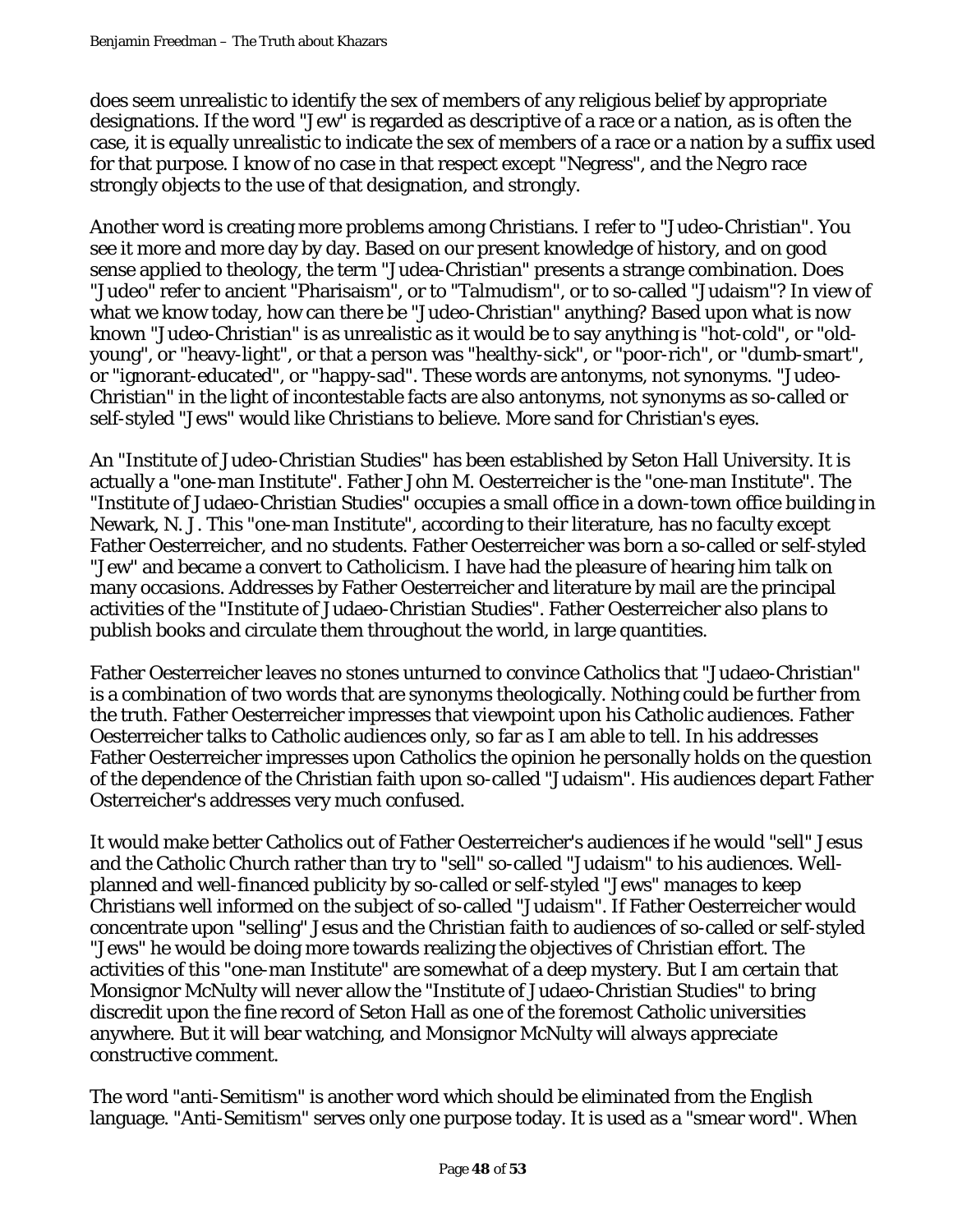so-called or self-styled "Jews" feel that anyone opposes any of their objectives they discredit their victims by applying the word "anti-Semite" or "anti-Semitic" through all the channels they have at their command and under their control. I can speak with great authority on that subject. Because so-called or self-styled "Jews" were unable to disprove my public statements in 1946 with regard to the situation in Palestine, they spent millions of dollars to "smear" me as an "anti-Semite" hoping thereby to discredit me in the eyes of the public who were very much interested in what I had to say. Until 1946 I was a "little saint" to all so-called or self-styled "Jews". When I disagreed with them publicly on the Zionist intentions in Palestine I became suddenly "Anti-Semite No. 1".

It is disgraceful to watch the Christian clergy take up the use of the word "anti-Semitism". They should know better. They know that "anti-Semitism" is a meaningless word in the sense it is used today. They know the correct word is "Judaeophobe". "Anti-Semite" was developed into the "smear-word" it is today because "Semite" is associated with Jesus in the minds of Christians. Christians are accessories in the destruction of the Christian faith by tolerating the use of the smear-word "anti-Semitic" to silence by the most intolerant forms of persecution employing that smear word Christians who oppose the evil conspirators.

It no doubt grieves you as much as it grieves me, my dear Dr. Goldstein, to see our nation's moral standards sink to new all-time lows day by day. Of that there is very little doubt. The moral standards of this nation in political, economic, social and spiritual fields are the factors which determine the position we will occupy in world affairs. We will be judged on that basis from afar by the other 94% of the world's total population. Our 6% of the world's total population will succeed or fail in its efforts to retain world leadership by our moral standards because in the last analysis they influence the attitudes and activities of the nation. The moral standards are the crucible in which the nation's character is refined and molded. The end product will never be any better than the ingredients used. It is something to think about.

There is much for which this Christian country can still feel very proud. But there is also much for which we cannot feel proud. A correct diagnosis of our nation's rapidly deteriorating moral standards in all walks of life will reveal the cause as the nation's current psychosis to concentrate primarily on how to (1) "make MORE money" and (2) "have MORE fun". How many persons do you personally know who include among their daily duties service and sacrifice in the defense against its enemies of that priceless birthright which is the God-given heritage of all those blessed to be born Americans? What services? What sacrifices?

With very few exceptions this generation seems to regard everything as secondary to our accountability to unborn generations for our generation's breach of the faith and betrayal of our trust to posterity. The sabotage of our nation's moral standards is more incidental to the program of that inimical conspiracy than accidental in the continued march of mankind towards an easier existence. The guidance and control of this nation's place in history has gravitated by default into the hands of those persons lease worthy of that trusteeship. This notable achievement by them is their reward for their success in obtaining effective and numerous Christian "male prostitutes" to "front" for them. Too many of these efficacious Christian "male prostitutes" are scattered throughout the nation in public affairs for the security of the Christian faith and the nation's political, social and economic stability.

A "male prostitute" is a male who offers the faculties of his anatomy from the neck up for hire to anyone who will pay his "asking price" exactly as the female of the same species offers the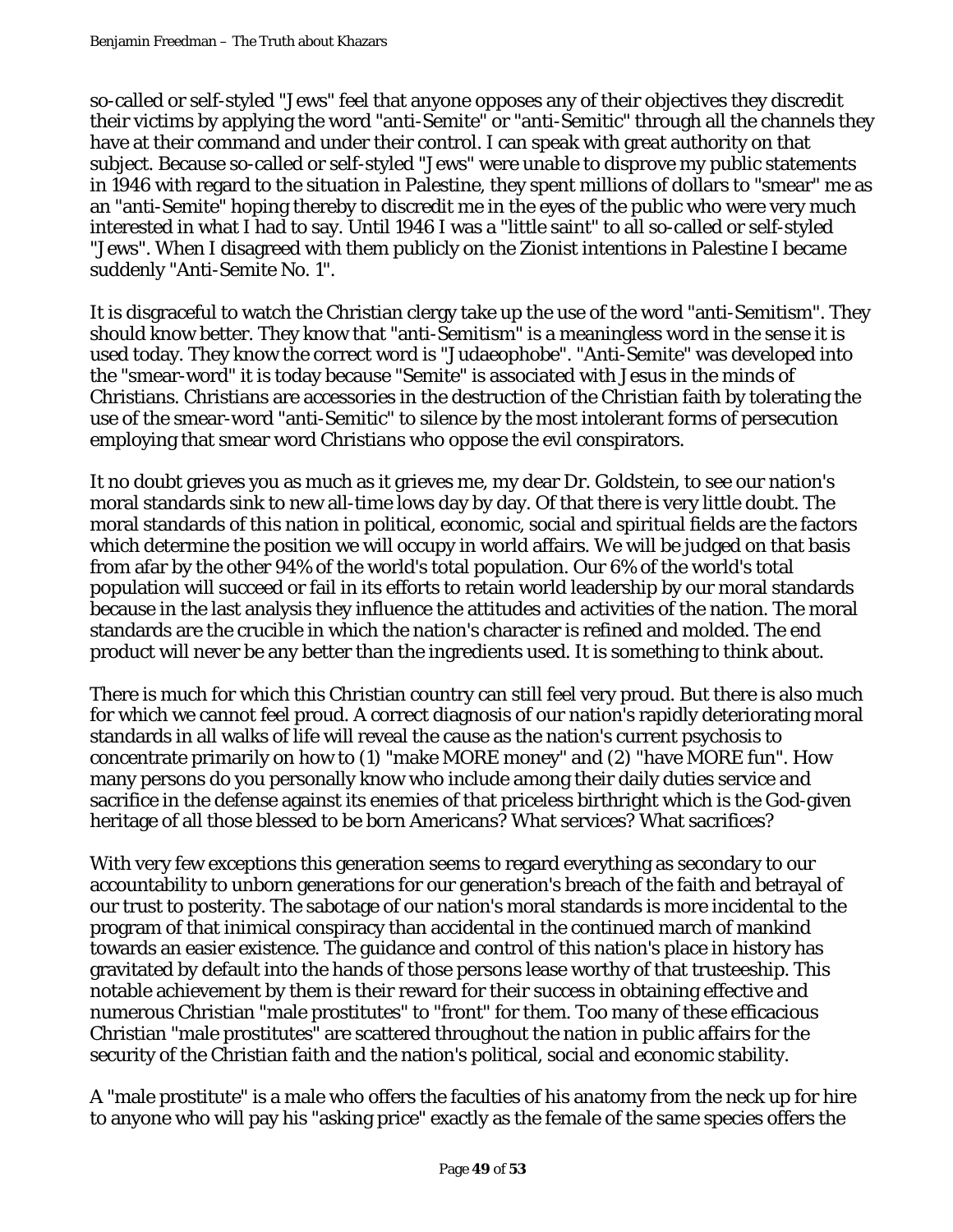facilities of her anatomy from the neck down to anyone who will pay her "asking price". Thousands of these pseudo-Christian "male-prostitutes" circulate freely unrecognized in all walks of life proudly pandering pernicious propaganda for pecuniary profit and political power. They are the "dog in the manger". The corroding effect of their subtle intrigue is slowly but surely disintegrating the moral fiber of the nation. This danger to the Christian faith cannot be overestimated. This peril to the nation should not be underestimated. The Christian clergy must remain alerted to it.

The international "crime of crimes" of all history, that reprehensible iniquity in which this nation played the major role, was committed in Palestine almost totally as a result of the interference of the United States in that situation on behalf solely of the Zionist world-wide organization with its headquarters in New York City. The interference of the United States in that situation on behalf of the aggressors illustrates the power exerted upon the domestic and foreign policies of this government by the "male prostitutes" fearlessly functioning on behalf of the Zionist conspirators. It is the blackest page in our history.

The responsibility for that un-Christian, non-Christian and anti-Christian "cause" can be honestly deposited on the door-step of the Christian clergy. They must assume the full guilt for that inhumane and unholy crime committed in the name of Christian "charity". Sunday after Sunday, year in and year out, the Christian clergy dinned into the ears of 150,000,000 Christians who go to church regularly that Christians must regard it as their "Christian duty" to support the Zionist conspiracy for the conquest of Palestine. Well, we "sowed a wind", now we will "reap a whirlwind".

The 150,000,000 Christians in the United States were "high pressured" by the Christian clergy to give their unqualified support to the Zionist program to "repatriate" to their "homeland" in Palestine the so-called or self-styled "Jews" in Eastern Europe who were the descendants of the Khazars. Christians were exhorted by the Christian clergy to regard the so-called or self-styled "Jews" in Eastern Europe as God's "chosen people" and Palestine as their "Promised Land". But they knew better all the time. It was a case of cupidity not stupidity you can be sure.

As a direct result of the activities of the "male prostitutes" on behalf of the Zionist program, and contrary to all international law, to justice and to equity, anything to the contrary notwithstanding, the 150,000,000 Christians in the United States, with few exceptions, demanded that the Congress of the United States use the prestige and the power of this nation, diplomatic, economic and military, to guarantee the successful outcome of the Zionist program for the conquest of Palestine. This was done and the Zionists conquered Palestine. We are responsible.

It is a well-established and an undeniable historic fact that the active participation of the United States in the conquest of Palestine, on behalf of the Zionists, was the factor responsible for the conquest of Palestine by the Zionists. Without the active participation of the United States on behalf of the Zionists it is certain that the Zionists would never have attempted the conquest of Palestine by force of arms. Palestine today would be an independent sovereign country under a form of government established by self-determination of the lawful and legal Palestinians. This was aborted by the payment of countless millions of dollars to Christian "male prostitutes" by Zionists on a scale difficult for the uninitiated to even imagine.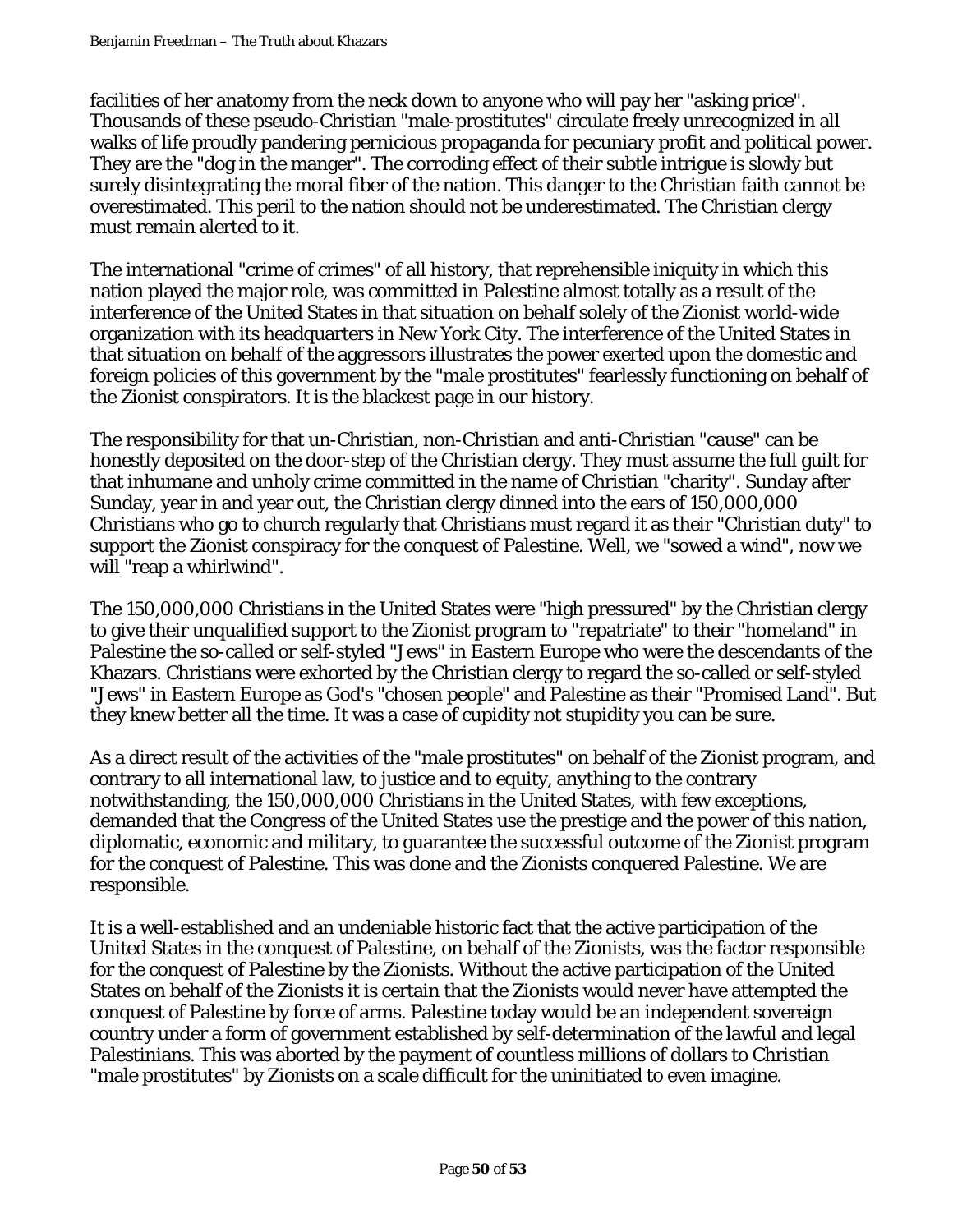With your kind permission anticipated, I beg to respectfully and sincerely now submit to you here my comments on several passages in your latest article which appeared in the September issue of the A.P.J. Bulletin under the headline "News and Views of Jews". Deep down in my heart, my dear Dr. Goldstein, I truly feel that I can make a modest contribution towards the big success I wish you in the valuable work you are attempting, under such discouraging handicaps. My reactions to what you state in your article may prove helpful to you. My comments here were conceived in that spirit. May I suggest that you favor them with your consideration accordingly. I feel that you may be so close to the "trees" that you cannot see the "forest" in its true perspective. You may find a genuinely sincere outsider's point of view helpful to you in orienting your yesterday's attitudes to today's realities and to tomorrow's seemingly certain probabilities. I believe you will.

You realize, my dear Dr. Goldstein, that all "Laws of Nature" are irrevocable. "Laws of Nature" can neither be amended, suspended or repealed regardless how we fell about them. One of these "Laws of Nature" is fundamentally the basic reason "WHY JEWS BECOME CATHOLICS", the subtitle in your article which attracted my attention. The "Law of Nature" to which I refer is the law that "TO EVERY ACTION THERE IS AN EQUAL AND OPPOSITE REACTIONS." In my respectful opinion that "Law of Nature is the alpha and omega of all questions as to "WHY JEWS BECOME CATHOLICS."

In your article you make this mystery sound very complicated. However, it really is very simple. The so-called or self-styled "Jews" who become Catholics today are subconsciously reacting to that "Law of Nature". The conversion to Catholicism of the so-called or self-styled "Jews" is the "EQUAL AND OPPOSITE REACTION" of that "Law of Nature". Their conversion is a "REACTION" not an "ACTION". Can you any longer doubt that after reading these facts?

Catholicism has proven itself spiritually the "EQUAL AND OPPOSITE REACTION" of the religious worship practiced today under the name "Judaism", and prior to that name under the names "Talmudism" and "Pharisaism". What is spiritually conspicuous in Catholicism is conspicuous by its absence in so-called "Judaism". What is spiritually conspicuous in so-called "Judaism" is conspicuous by its absence in Catholicism, thank God. Anything which may be said by anyone to the contrary notwithstanding, Catholicism and so-called "Judaism" are at the opposite extremes of the spiritual spectrum.

Our subconscious mind never sleeps. It remains awake all the while the conscious mind is asleep. This subconscious mind of so-called or self-styled "Jews" is "WHY JEWS BECOME CATHOLICS". The more spiritually sensitive subconscious minds of the so-called or self-styled "Jews" for 2000 years has been seeking a spiritually secure beach-head as a refuge from the terror of the Talmud. After a lifetime breathing the atmosphere of the Talmud so-called or selfstyled "Jews" found Catholicism a wholesome and refreshing change of spiritual climate. They could not resist the spiritual force of the "EQUAL AND OPPOSITE REACTION" WHICH ATTRACTED THEM TO CATHOLICISM.

Catholicism supplied a sacred sanctuary for the more spiritually sensitive subconscious mind of the so-called or self-styled "Jew" seeking security in his escape from the Talmud. Before sailing into the safe port of Catholicism the subconscious mind of the more spiritually sensitive socalled or self-styled "Jews" would embark upon that voyage of their more courageous coreligionists but for one reason. They fear reprisals by their co-religionists.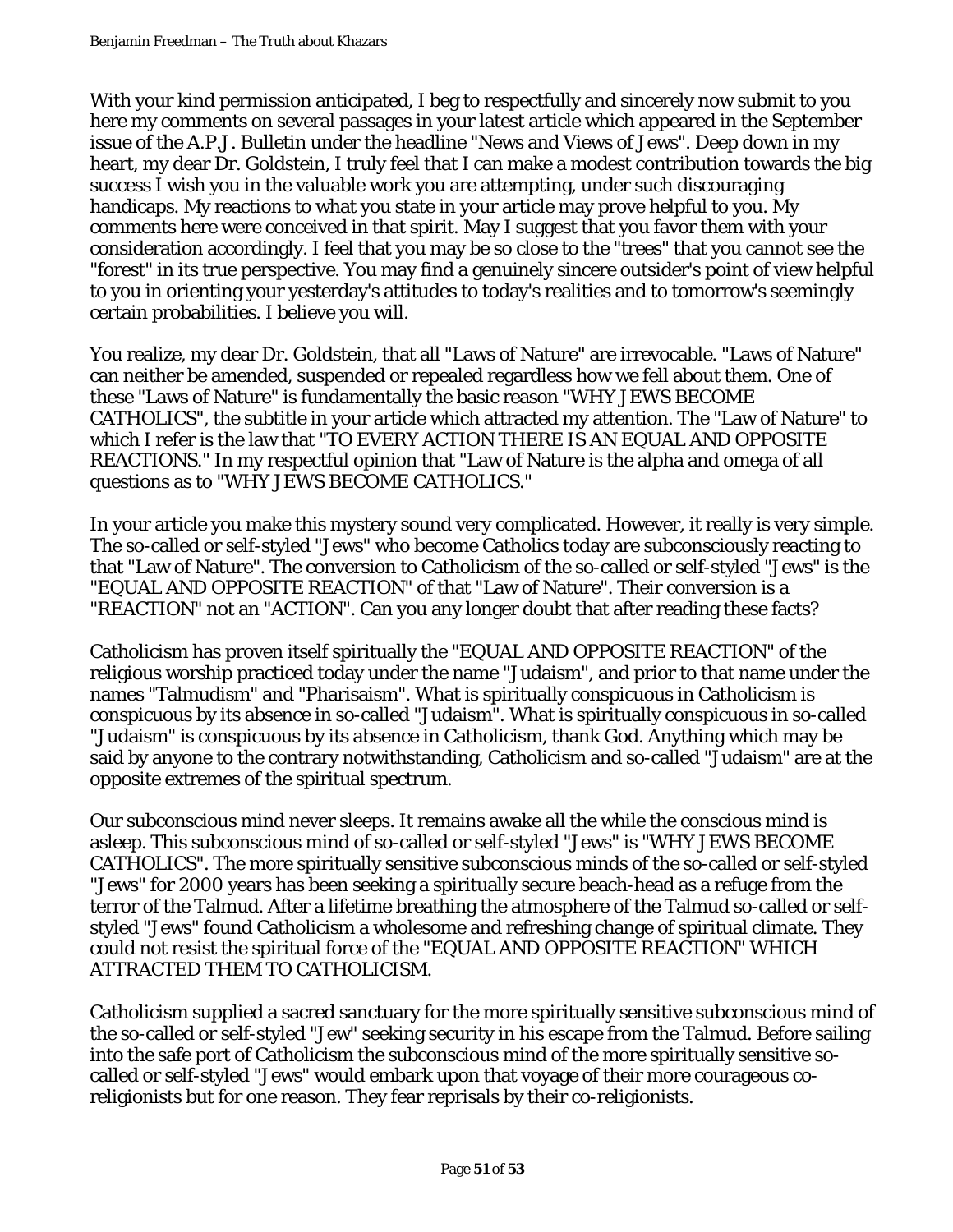In your article you mention just a few of the many penalties imposed by reactionary so-called or self-styled "Jews" upon their co-religionists who become converts to Catholicism. Conversion to Catholicism has even deprived many former so-called or self-styled "Jews" from earning their living. Many families faced starvation for that reason. A convert to Catholicism must be ready and willing to suffer the economic, social and political hardships his former coreligionists will make him pay as the price for the spiritual wealth he will acquire with conversion to Catholicism.

Investigation by you will convince you that so-called or self-styled "Jews" never turn spiritually to Catholicism "BECAUSE SUCH WAS THE JEWISH RELIGION: BECAUSE SUCH IS THE CATHOLIC RELIGION", as you state in your article. A so-called or self-styled "Jew" might question the wisdom of conversion from the original to a copy of the original. Inasmuch as socalled "Judaism" is a modern name for "Talmudism", and "Talmudism" is a name given to the ancient practice of "Pharisaism", how can you reconcile what you state that ". . . SUCH WAS THE JEWISH RELIGION: . . . SUCH IS THE CATHOLIC RELIGION".

Several so-called or self-styled "Jews" who were recently converted to Catholicism are my personal friends. Not one of those whom I have asked became a Catholic because they felt "THE CATHOLIC CHURCH IS THE JEWISH CHURCH GLORIFIED", as you state in your article. What "JEWISH CHURCH" they ask me? I am unable to answer. What "JEWISH CHURCH" I ask you? "Pharisaism"? "Talmudism"? Surely you would not venture the opinion that the Catholic Church is "Pharisaism" or "Talmudism" now "GLORIFIED" as Catholicism, would you?

It must be quite apparent to you now that so-called or self-styled "Jews" who became converts to Catholicism do not believe that the Catholic Church, as you state in your article, "IS THE CHURCH OF JEWISH CONVERTS AND THEIR DESCENDANTS". They do not regard Jesus as a "CONVERT" to the Catholic Church. You include Jesus as a "CONVERT" to the Catholic Church, in your article. In your article you state, "FIRST CAME CHRIST, THE JEW OF JEWS". I never heard that designation before. Is it original? Nor will converted so-called or self-styled "Jews" concur at all with "THEN CAME THE APOSTLES, ALL JEWS", as you also state in your article. There is unquestionably too big an area of disagreement here to disregard the views of those who have become converts to Catholicism. Nor can these converts to Catholicism be made to believe as truth "THEN CAME THE THOUSANDS OF THE FIRST MEMBERS OF THE CATHOLIC CHURCH, WHO WERE JEWS", as you state in your article under discussion here.

My dear Dr. Goldstein, as a former so-called or self-styled "Jew" for almost half your life, when you became a convert to Catholicism did you do so for the reasons you state in your article "WHY JEWS BECOME CATHOLICS"? That would be difficult for me to believe in spite of the further statements you make in your article "IN FACT THERE WOULD NOT HAVE BEEN A CATHOLIC CHURCH WERE IT NOT FOR THE JEWS". That statement appears incredible in view of incontestable facts, but these facts may not have been available to you when you made it.

If so-called or self-styled "Jews" believed what you state in your article they would undoubtedly prefer to stay put spiritually in their "JEWISH CHURCH", by which you mean no doubt socalled "Judaism". They would query why Catholics expected them to leave their "JEWISH CHURCH" to enter the Catholic Church. It might appear more logical to expect Catholics to